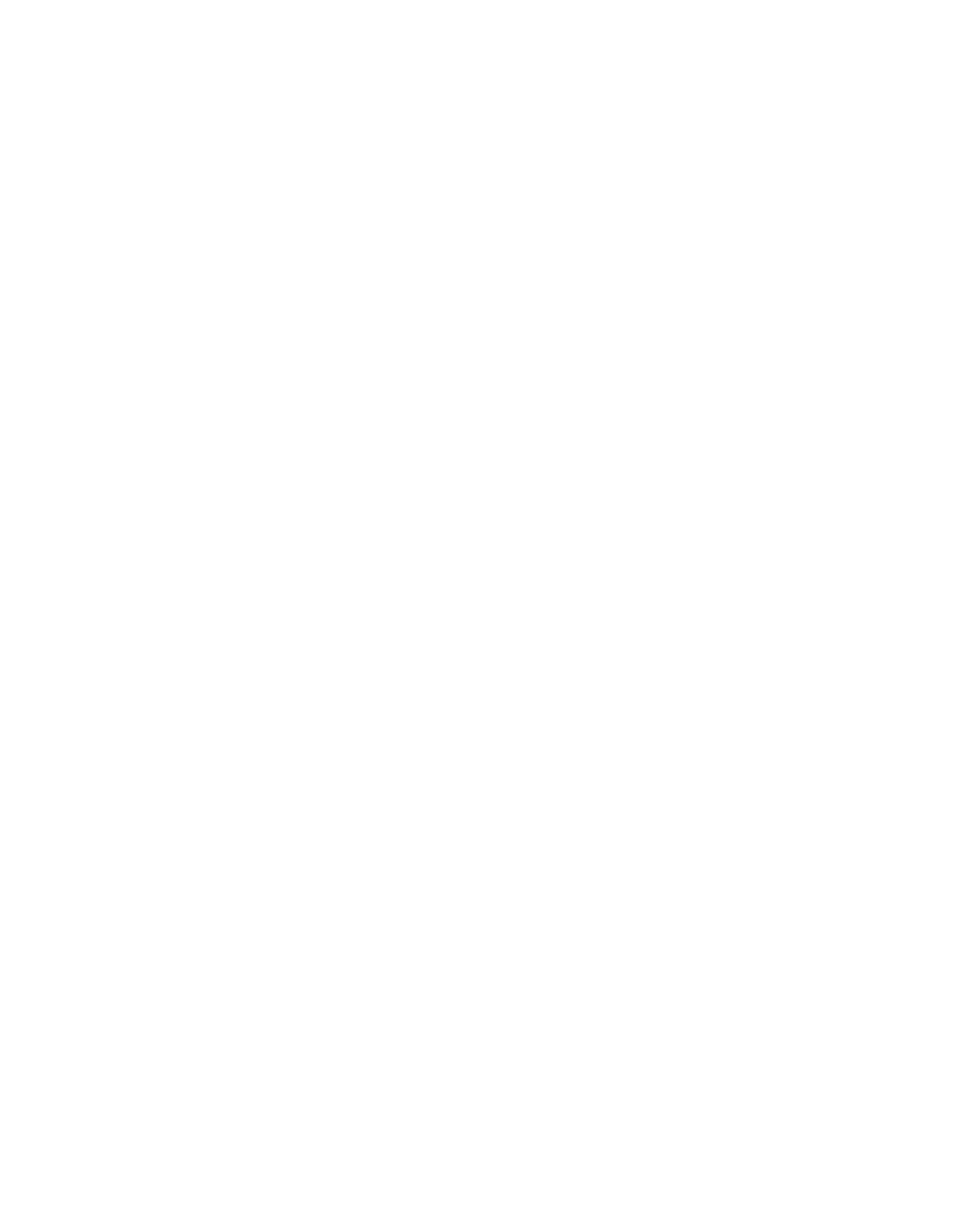# **GETTING STARTED:**

| 1 | "Hello World" on Docker                         | $\mathbf{1}$ |
|---|-------------------------------------------------|--------------|
| 2 | <b>Running on Docker</b>                        | 3            |
| 3 | <b>Running the native binary</b>                | 5            |
| 4 | Setting up your node for a network              | 7            |
| 5 | <b>Getting Started on customer integration</b>  | 11           |
| 6 | <b>Signing a contract with IRMA</b>             | 17           |
| 7 | <b>Getting started with Authorizations</b>      | 25           |
| 8 | <b>Getting Started on EHR integration</b>       | 31           |
| 9 | <b>Nuts Node APIs</b>                           | 33           |
|   | 10 Issuing and searching Verifiable Credentials | 35           |
|   | <b>11 Frequently Encountered Errors</b>         | 39           |
|   | <b>12 Release notes</b>                         | 41           |
|   | 13 Roadmap                                      | 43           |
|   | <b>14 Recommended Deployment</b>                | 45           |
|   | 15 Configuring the Nuts Node                    | 49           |
|   | <b>16 Monitoring the Nuts Node</b>              | 51           |
|   | 17 Administration using the CLI                 | 57           |
|   | <b>18 Configuring for Production</b>            | 59           |
|   | <b>19 Decentralized identifiers</b>             | 63           |
|   | 20 Nuts node development                        | 65           |
|   | <b>21 Releasing Nuts Node</b>                   | 67           |
|   | 22 API development                              | 69           |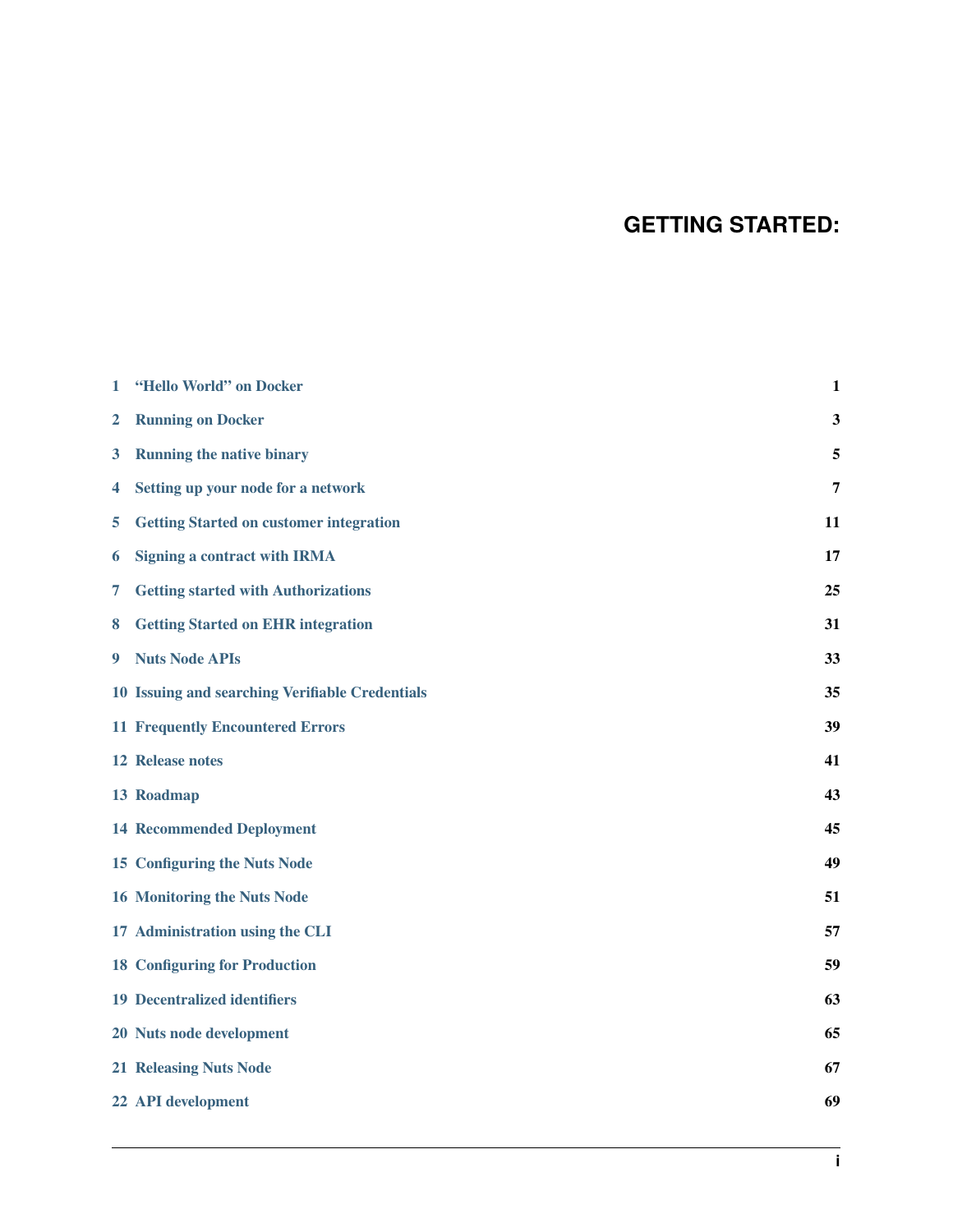| 23 Events                 | 71 |
|---------------------------|----|
| 24 Development with Vault | 73 |
| 25 Contribute             | 75 |
| 26 Contact                | 77 |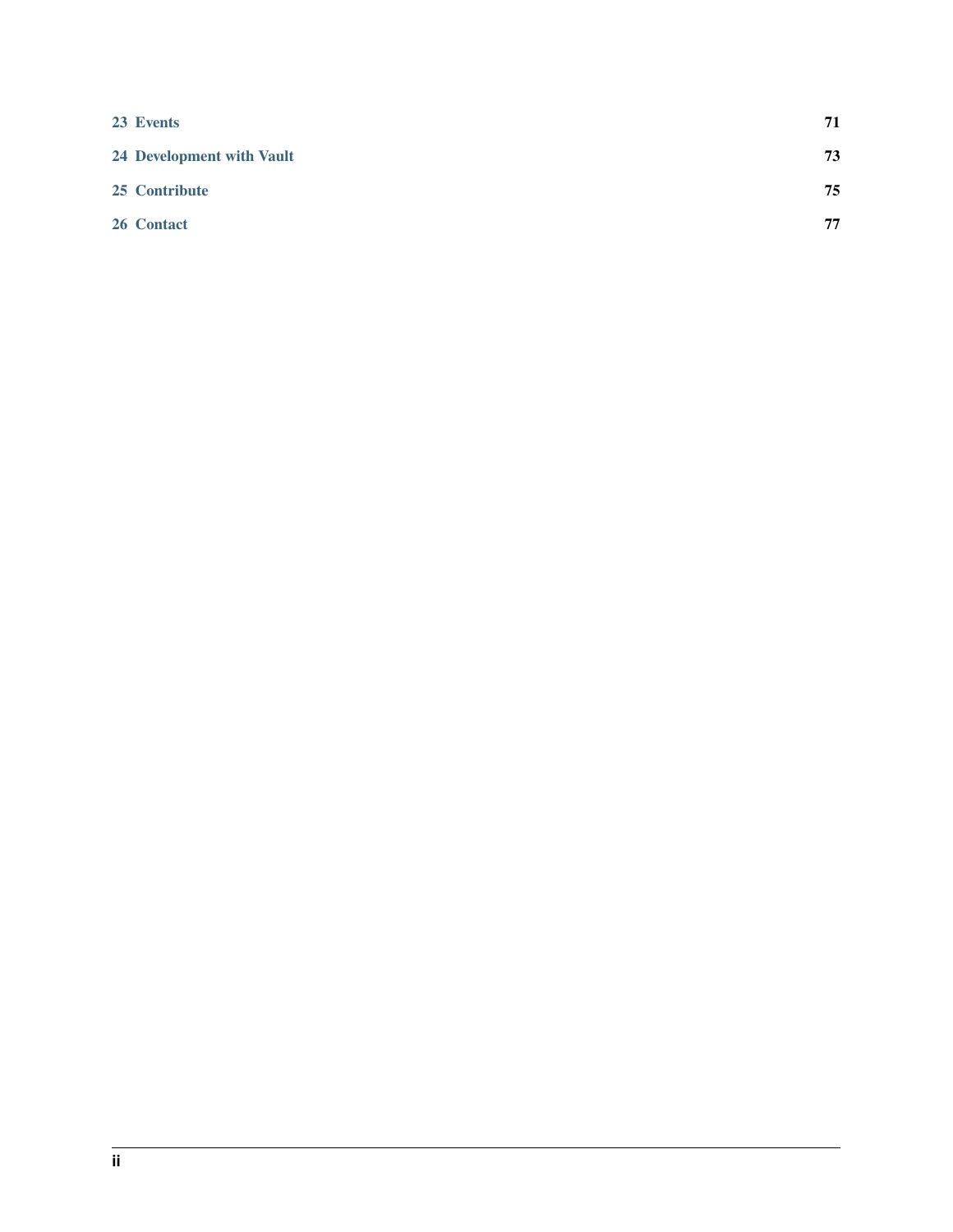#### **CHAPTER**

### **ONE**

### **"HELLO WORLD" ON DOCKER**

<span id="page-4-0"></span>The simplest way to spin up the Nuts stack is by using the setup provided by [nuts-network-local.](https://github.com/nuts-foundation/nuts-network-local) The setup is meant for development purposes and starts a Nuts node, "Demo EHR", "Registry Admin Demo" for administering your vendor and care organizations and a HAPI server to exchange FHIR data.

To get started, clone the repository and run the following commands to start the stack:

cd single docker compose pull docker compose up

After the services have started you can try the following endpoints:

- [Nuts Node status page.](http://localhost:1323/status/diagnostics)
- [Registry Admin Demo login](http://localhost:1303/) (default password: "demo").
- [Demo EHR login](http://localhost:1304/) (default password: "demo").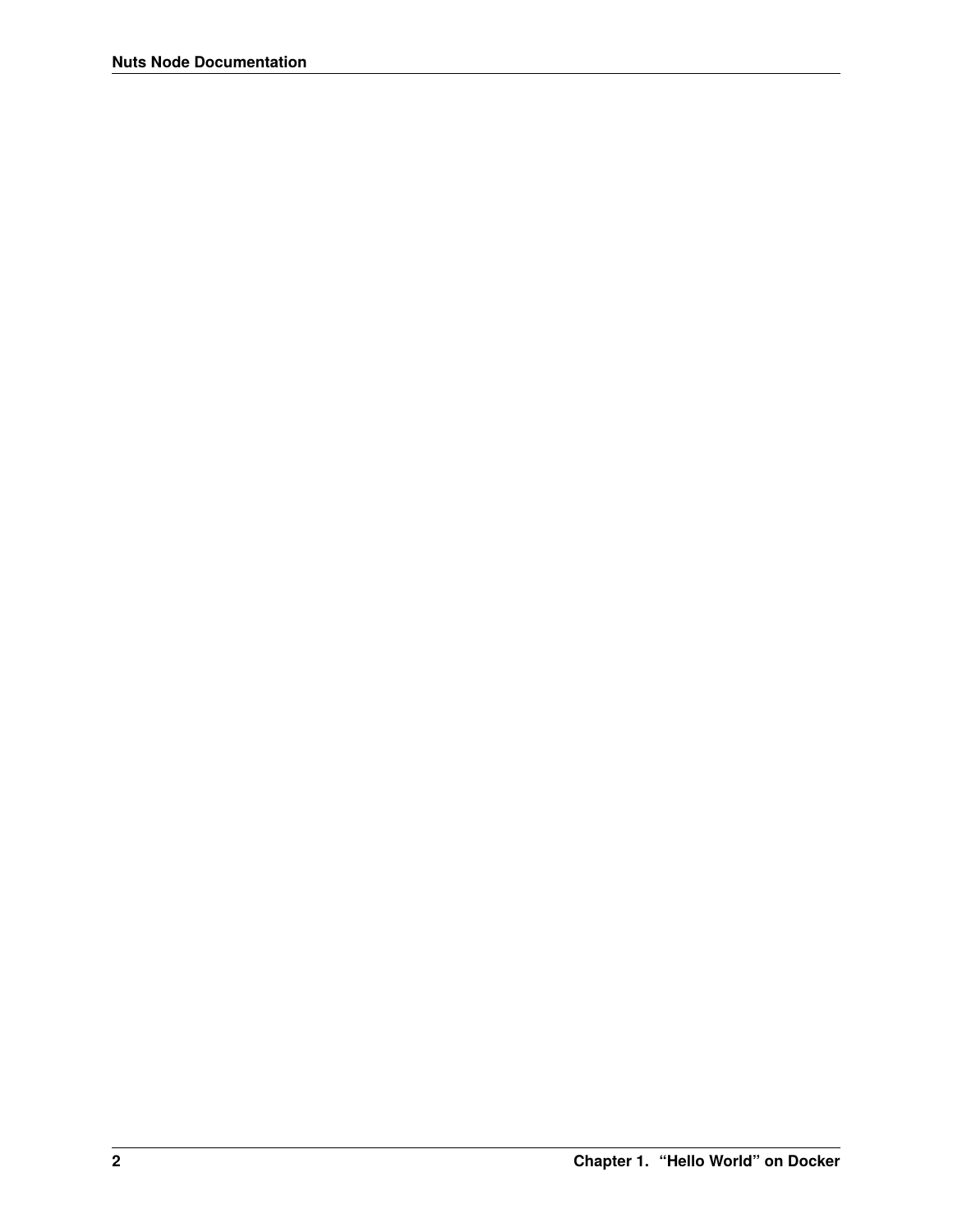### **RUNNING ON DOCKER**

<span id="page-6-0"></span>If you already use Docker, the easiest way to get your Nuts Node up and running for development or production is using Docker. This guide helps you to configure the Nuts node in Docker. To use the latest *master* build use *nutsfoundation/nuts-node:master* (for production environments it's advisable to use a specific version).

First determine the working directory for the Nuts node which will contain configuration and data. These which will be mounted into the Docker container. Follow the *[configuration](#page-10-0)* to setup the configuration of your node.

### **2.1 Mounts**

Using this guide the following resources are mounted:

- Readonly PEM file with TLS certificate and private key. They can be separate but in this example they're contained in 1 file.
- Readonly PEM file with TLS truststore for the particular network you're connecting to.
- Readonly *nuts.yaml* configuration file.
- Data directory where data is stored.

### **2.2 Docker run**

If you want to run without Docker Compose you can use the following command from the working directory:

```
docker run --name nuts -p 5555:5555 -p 1323:1323 \
  --mount type=bind,source="$(pwd)"/certificate-and-key.pem,target=/opt/nuts/certificate-
\rightarrowand-key.pem,readonly \
  --mount type=bind,source="$(pwd)"/truststore.pem,target=/opt/nuts/truststore.pem,
\rightarrowreadonly \
  --mount type=bind,source="$(pwd)"/nuts.yaml,target=/opt/nuts/nuts.yaml,readonly \
  --mount type=bind,source="$(pwd)"/data,target=/opt/nuts/data \
  -e NUTS_CONFIGFILE=/opt/nuts/nuts.yaml \
 nutsfoundation/nuts-node:master
```
This setup uses the following *nuts.yaml* configuration file:

```
datadir: /opt/nuts/data
network:
  truststorefile: /opt/nuts/truststore.pem
  certfile: /opt/nuts/certificate-and-key.pem
```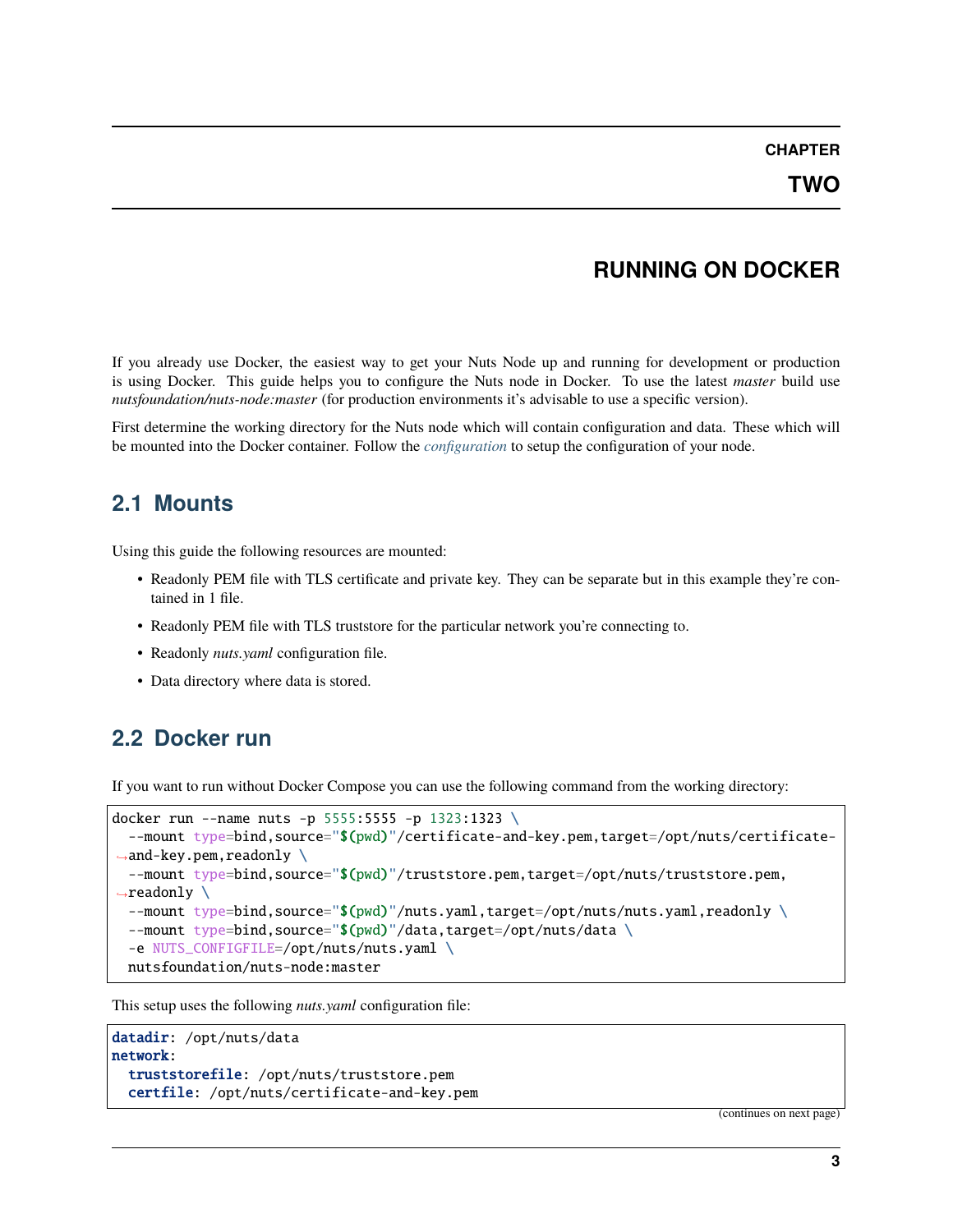```
certkeyfile: /opt/nuts/certificate-and-key.pem
bootstrapnodes:
  - example.com:5555
```
**Note:** The command above uses *pwd* and *bash* functions, which do not work on Windows. If running on Windows replace it with the path of the working directory.

You can test whether your Nuts Node is running properly by visiting *http://localhost:1323/status/diagnostics*. It should display diagnostic information about the state of the node.

### **2.3 Docker Compose**

Copy the following YAML file and save it as *docker-compose.yaml* in the working directory.

```
version: "3.7"
services:
 nuts:
   image: nutsfoundation/nuts-node:master
   environment:
     NUTS_CONFIGFILE: /opt/nuts/nuts.yaml
   ports:
      -5555:5555- 1323:1323
   volumes:
     - "./certificate-and-key.pem:/opt/nuts/certificate-and-key.pem:ro"
     - "./truststore.pem:/opt/nuts/truststore.pem:ro"
      - "./nuts.yaml:/opt/nuts/nuts.yaml:ro"
      - "./data:/opt/nuts/data:rw"
```
Start the service:

docker-compose up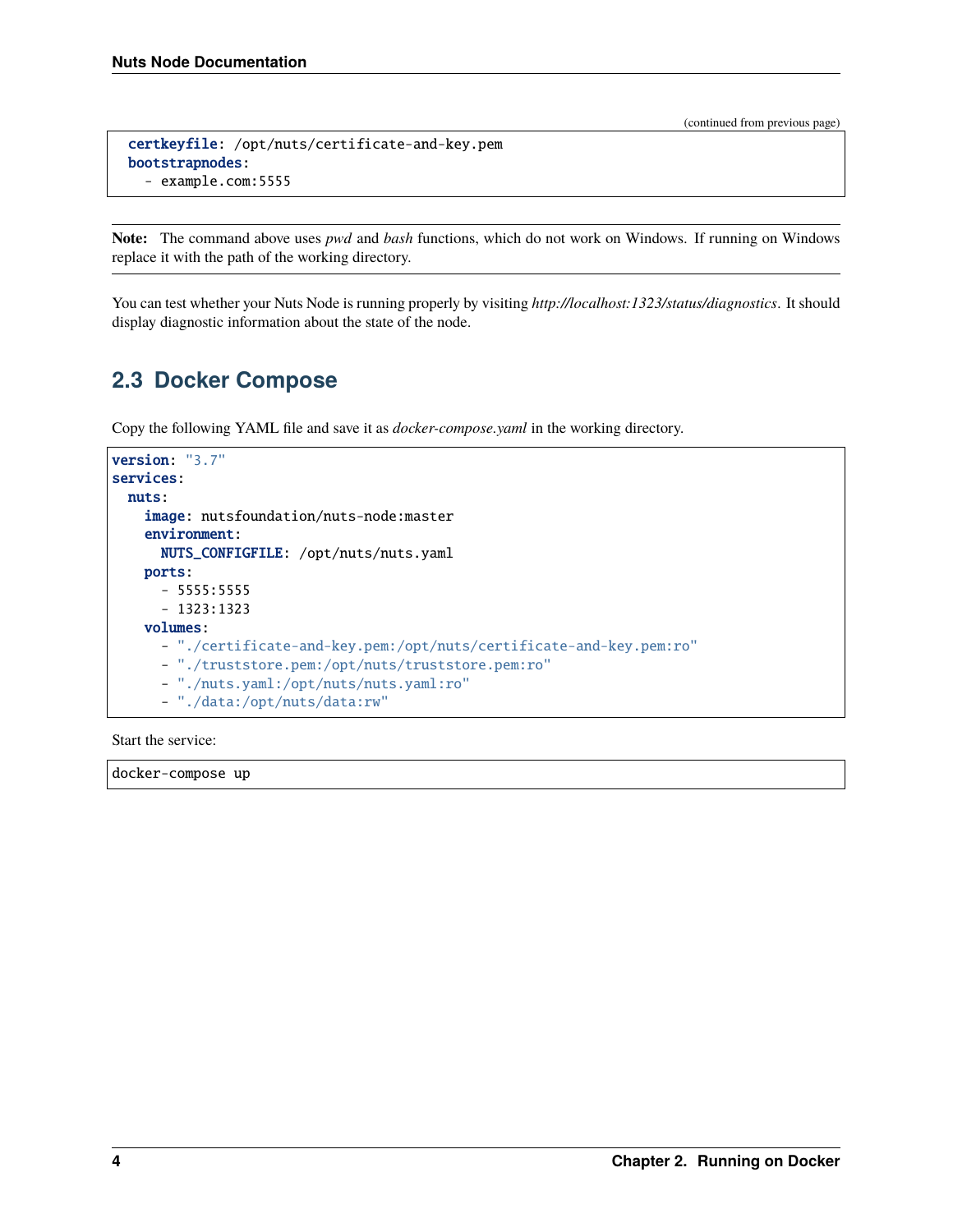#### **CHAPTER**

### **THREE**

# **RUNNING THE NATIVE BINARY**

<span id="page-8-0"></span>The Nuts executable this project provides can be used to both run a Nuts server (a.k.a. node) and administer a running node remotely. This guide explains how to run a Nuts node using the native binary.

### **3.1 Building**

Since no precompiled binaries exist (yet), you'll have to build the binary for your platform.

First check out the project using:

git clone https://github.com/nuts-foundation/nuts-node cd nuts-node

Then create the executable using the *make* command:

make build

Or if make is not available:

```
go build -ldflags="-w -s -X 'github.com/nuts-foundation/nuts-node/core.GitCommit=GIT_
˓→COMMIT' -X 'github.com/nuts-foundation/nuts-node/core.GitBranch=GIT_BRANCH' -X 'github.
˓→com/nuts-foundation/nuts-node/core.GitVersion=GIT_VERSION'" -o /path/to/nuts
```
Make sure *GIT\_COMMIT*, *GIT\_BRANCH* and *GIT\_VERSION* are set as environment variables. These variables help identifying an administrator and other nodes what version your node is using. If this isn't important then replace *GIT\_COMMIT* with *0*, *GIT\_BRANCH* with *master* and *GIT\_VERSION* with *undefined*.

### **3.2 Starting**

Start the server using the *server* command:

nuts server

Now continue with the *[configuration](#page-10-0)*.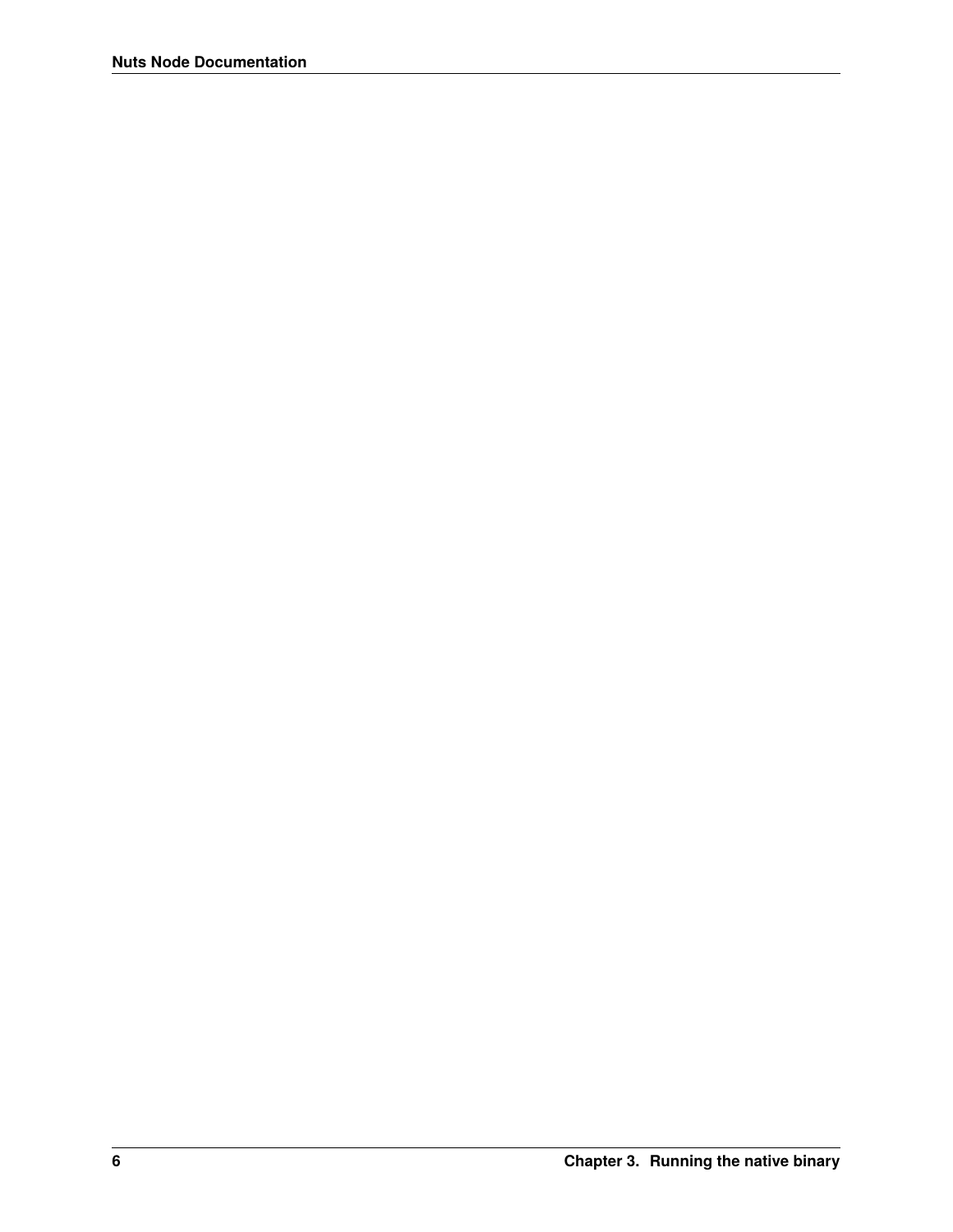#### **CHAPTER**

### **FOUR**

# **SETTING UP YOUR NODE FOR A NETWORK**

<span id="page-10-0"></span>After you managed to start your node using either *[docker](#page-6-0)* or *[native](#page-8-0)* it's time to connect to a network.

# **4.1 Prerequisites**

The following is needed to connect a Nuts node to a network:

- 1. A runnable node.
- 2. A network you want to join.
- 3. A TLS client- and server certificate which is accepted by the other nodes in the network (e.g. PKIoverheid).
- 4. The public address of one or more remote nodes you'd like to use as bootstrap nodes.
- 5. A node identity (node DID) to identify yourself in the network, so you can send/receive private transactions.

### **4.1.1 Networks**

A network contains of a set of nodes who can all communicate with each other. To make this possible, each of the nodes must meet the following requirements:

- Share a common set of trusted Certificate Authorities.
- Use a certificate issued by one of the CAs.
- The network transactions share the same root transaction.
- Use and accept network protocol versions from an agreed upon set.

There are 3 official Nuts networks:

- *development* where new features are tested. Nodes will generally run the newest (not yet released) version of the Nuts node.
- *stable* for integrating your software with Nuts and testing with other vendors. Nodes will generally run the latest released version (or at least a recent one).
- *production* for production uses. Connecting to this network involves PKIoverheid certificates and outside the scope of this tutorial.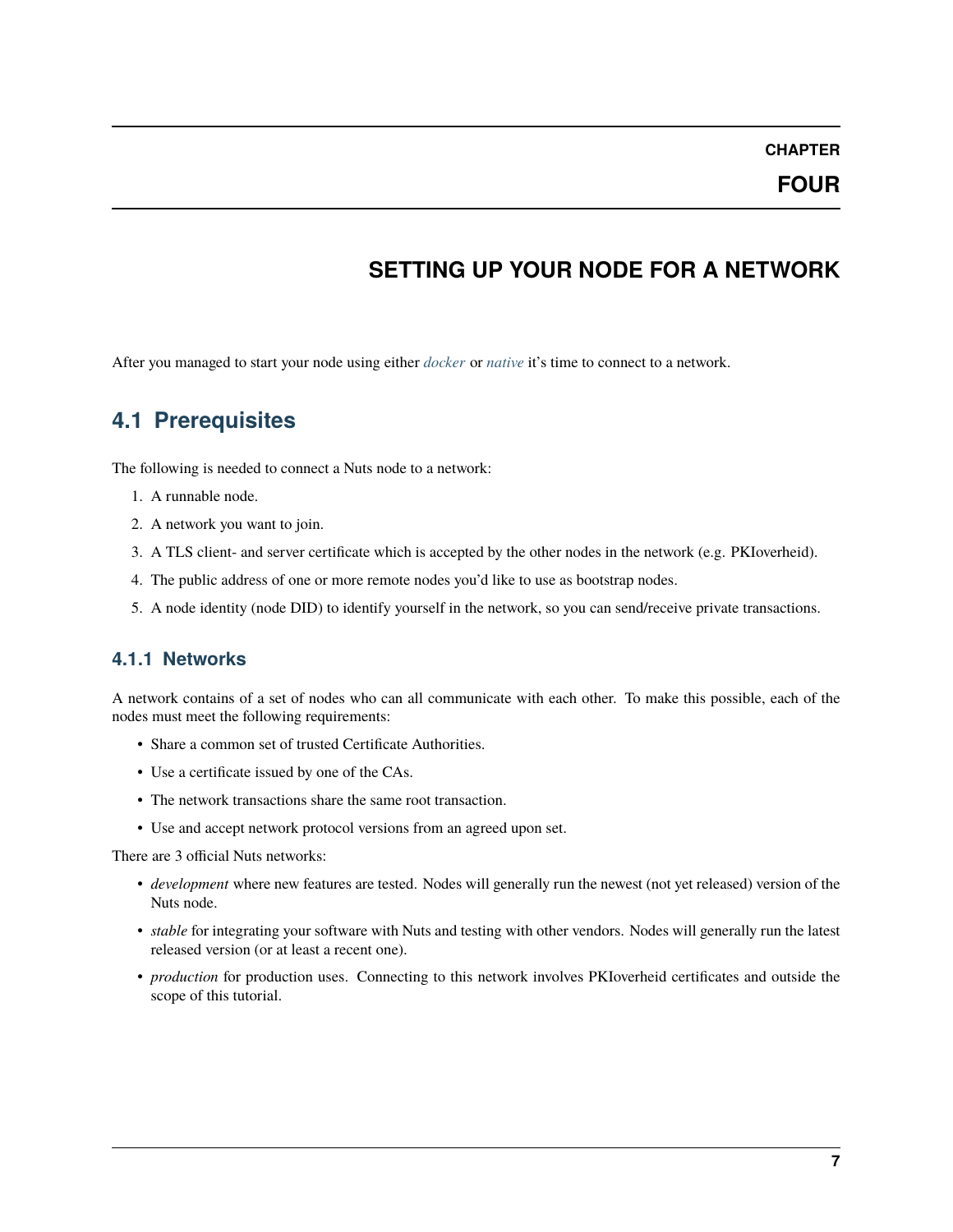### **4.1.2 Node TLS Certificate**

Before you can join a network, your node needs a certificate from the correct Certificate Authority (CA). The two *development* and`stable` networks are open for everyone to join. Contrary to the *production* network (where we will be using a real Certificate Authority like PKIoverheid) the CA certificate and private key for these networks are available on github. This way you can generate your own certificate.

To generate the certificate for your own node you need the https://github.com/nuts-foundation/ nuts-development-network-ca repository. It contains handy scripts and the needed key material. For more information how to use, consult the [README](https://github.com/nuts-foundation/nuts-development-network-ca/blob/master/README.md)

Your node only accepts connections from other nodes which use a certificate issued by one of the trusted CAs. Trusted CAs are using a truststore file. The truststore is a PEM file which contains one or more certificates from CAs which the network participants all decided on to trust. To learn more about how a Nuts network uses certificates, see the specification [RFC008.](https://nuts-foundation.gitbook.io/drafts/rfc/rfc008-certificate-structure)

To generate certificates for the *development* network perform the following steps:

```
git clone https://github.com/nuts-foundation/nuts-development-network-ca
cd nuts-development-network-ca
./issue-cert.sh development nuts.yourdomain.example
```
This results in 3 files:

- nuts.yourdomain.example-development.key The private key for the node.
- nuts.yourdomain.example-development.pem The certificate for the node.
- truststore-development.pem The truststore for this (development) network.

#### **4.1.3 Bootstrap nodes**

A bootstrap node is just a normal Nuts node which is available for other nodes to connect to. When you want to join a network, you must approach another network participant and ask for its public (gRPC) endpoint. After connecting, you receive a copy of the current state of the network. These transactions contain endpoints of other nodes. After a reboot, your node will try to connect to other nodes discoverd in the network. Your node will have to connect to the bootstrap node's gRPC endpoint which is configured on port 5555 by default.

Consult the community on [Slack](https://nuts-foundation.slack.com/) in the #development channel to find out which public bootstrap nodes are available to connect to your network of choice.

# **4.2 Configuring**

- 1. Configure the bootstrap nodes using network.bootstrapnodes.
- 2. Configure TLS using network.certfile, network.certkeyfile and network.truststorefile.

See *[configuration reference](#page-52-0)* for a detailed explanation on how to exactly configure the Nuts node.

**Note:** You can start the node without configuring the network, but it won't connect and thus exchange data with other nodes. You'll have a private network with one single node. Perfect for local development, but a bit lonely.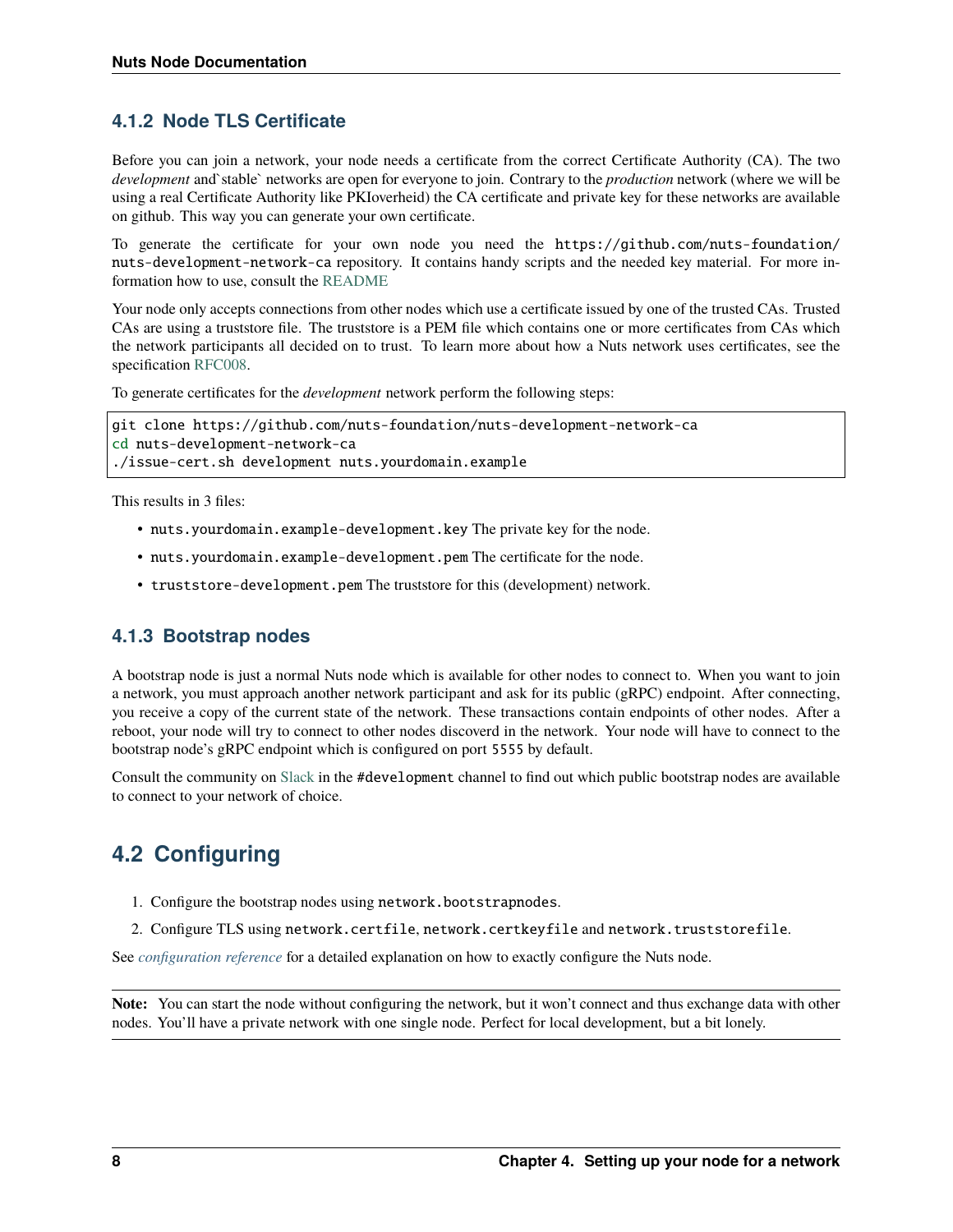### **4.2.1 Node Identity**

Certain data (e.g. private credentials) can only be exchanged when a peer's DID has been authenticated. To make sure other nodes can authenticate your node's DID you need to configure your node's identity, and make sure the DID document contains a NutsComm service that matches the TLS certificate.

Your node identity is expressed by a DID that is managed by your node, also known as your *vendor DID*. So make sure you have created a DID specific for your nodes and configure it as network.nodedid (see *[configuration reference](#page-52-0)*).

Then you make sure the associated DID Document contains a NutsComm endpoint, where the domain part (e.g. nuts. nl) matches (one of) the DNS SANs in your node's TLS certificate. See "Node Discovery" below for more information on registering the NutsComm endpoint.

**Note:** After registering nodedid you need to reboot your node in order have your connections authenticated, which is required to receive private transactions.

**Note:** Multiple nodes may share the same DID, if they're governed by the same organization (e.g., clustered setups).

### **4.2.2 YAML Configuration File**

If you're using a YAML file to configure your node, the following snippet shows an example for the network related configuration:

```
network:
  truststorefile: /path/to/truststore-development.pem
  certfile: /path/to/nuts.yourdomain.example-development.pem
  certkeyfile: /path/to/nuts.yourdomain.example-development.key
  nodedid: did:nuts:123
  bootstrapnodes:
    - nuts-development.other-service-provider.example:5555
```
#### **4.2.3 Node Discovery**

To allow your Nuts node to be discovered by other nodes (so they can connect to it) and be able to receive private transactions, you need to register a NutsComm endpoint on your vendor DID document. The NutsComm endpoint contains a URL to your node's public gRPC service, and must be in the form of  $qrpc://**host**>(**post**)$ . E.g., if it were to run on nuts.nl:5555, the value of the NutsComm endpoint should be grpc://nuts.nl:5555

You can register the NutsComm endpoint by calling addEndpoint on the DIDMan API:

```
POST <internal-node-address>/internal/didman/v1/did/<vendor-did>/endpoint
{
    "type": "NutsComm",
    "endpoint": "grpc://nuts.nl:5555"
}
```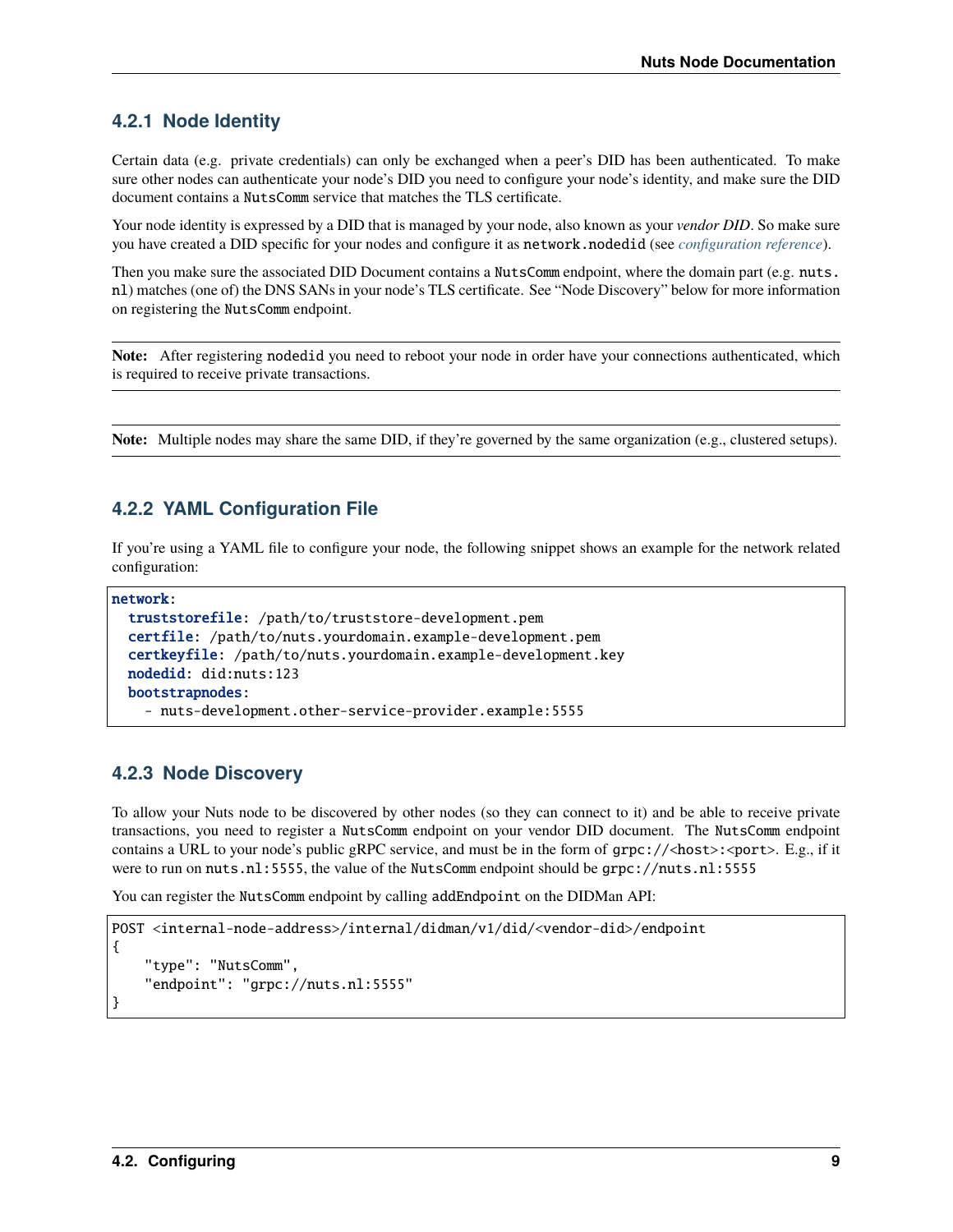# **4.3 Care Organizations**

The DID documents of your care organizations you (as a vendor) want to expose on the Nuts network need to be associated with your vendor's DID document through the NutsComm endpoint. Its recommended to register the actual NutsComm endpoint on your vendor DID document (as explained in the previous section), and register a reference to this endpoint on the DID documents of your vendor's care organizations:

```
POST <internal-node-address>/internal/didman/v1/did/<care-organization-did>/endpoint
{
    "type": "NutsComm",
    "endpoint": "<vendor-did>/serviceEndpoint?type=NutsComm"
}
```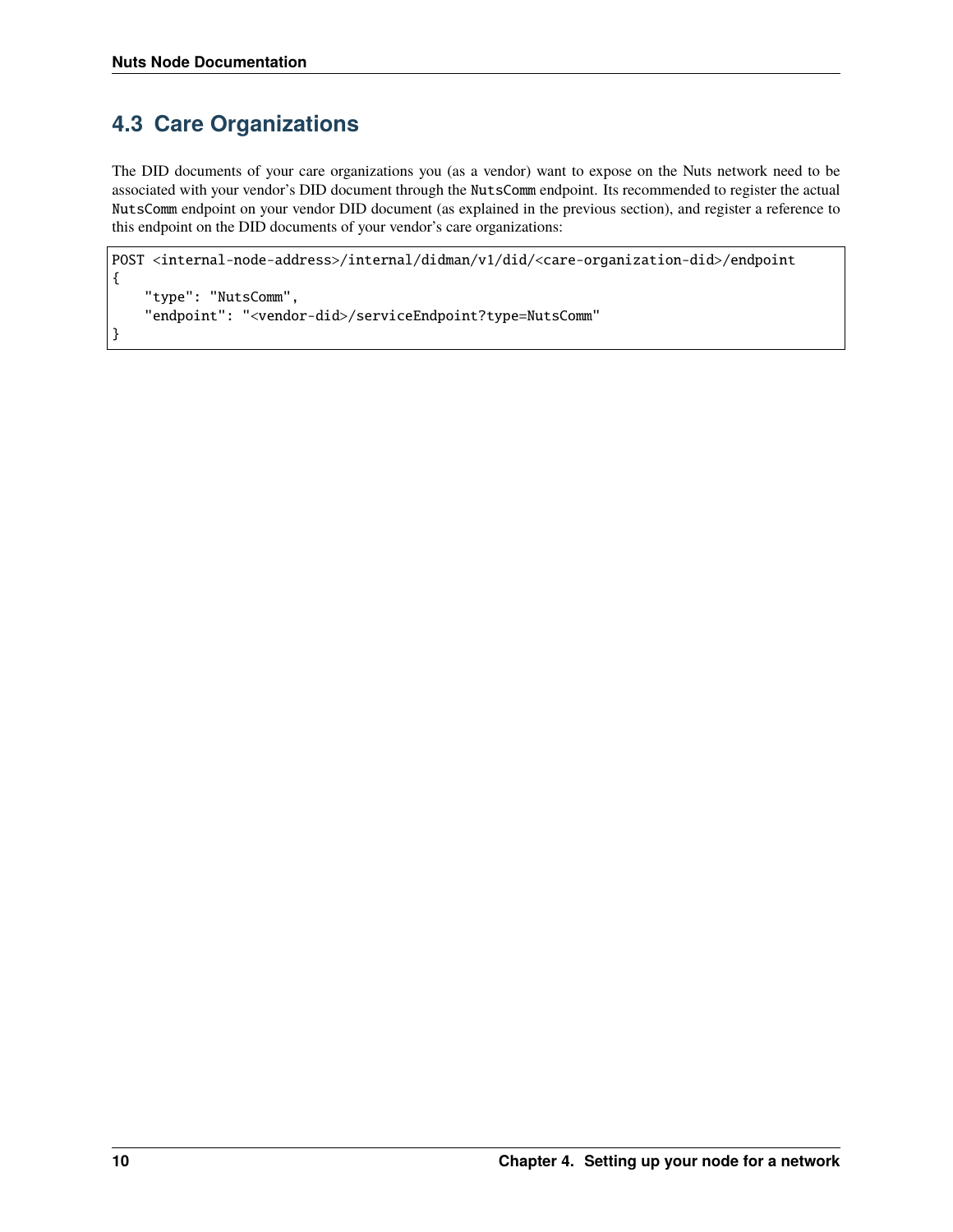**CHAPTER**

### <span id="page-14-0"></span>**GETTING STARTED ON CUSTOMER INTEGRATION**

This getting started manual assumes a vendor sells services to its customers. The vendor manages the presence of those customers on the Nuts network through the Nuts registry. It's very likely the vendor has software to manage customer environments. We'll call it a *CRM* where the *customers* part relates to organizations and not people. This does not mean that a stand-alone installation isn't supported. In that case the vendor and organization are the same.

The Nuts registry enables service discovery for organizations. The registry identifies organizations through their *[DID](#page-66-0)*. The DIDs are unique identifiers which are generated when the organization is registered in the Nuts registry. After creation of the DID the CRM should store and map it to its customer record, so it can refer to it when updating the customer's DID Document and issue Verifiable Credentials.

All APIs used in the following chapters are documented at the *[API](#page-36-0)* page. Open API Spec files are available for generating client code.

### **5.1 Vendor integration**

As a vendor, you're in power of:

- running a Nuts node
- handling organization key material
- updating the organization DID Document
- defining service endpoints
- issuing name credentials for organizations
- trusting other vendors

The last three points require a setup where a vendor DID is created. This DID will act as the controller of all organization DID Documents. This will allow for reuse of service endpoints and issuance of Verifiable Credentials. Since every DID issuing Verifiable Credentials must be trusted individually, it's easier for other vendors when the vendor uses a single DID for issuing credentials.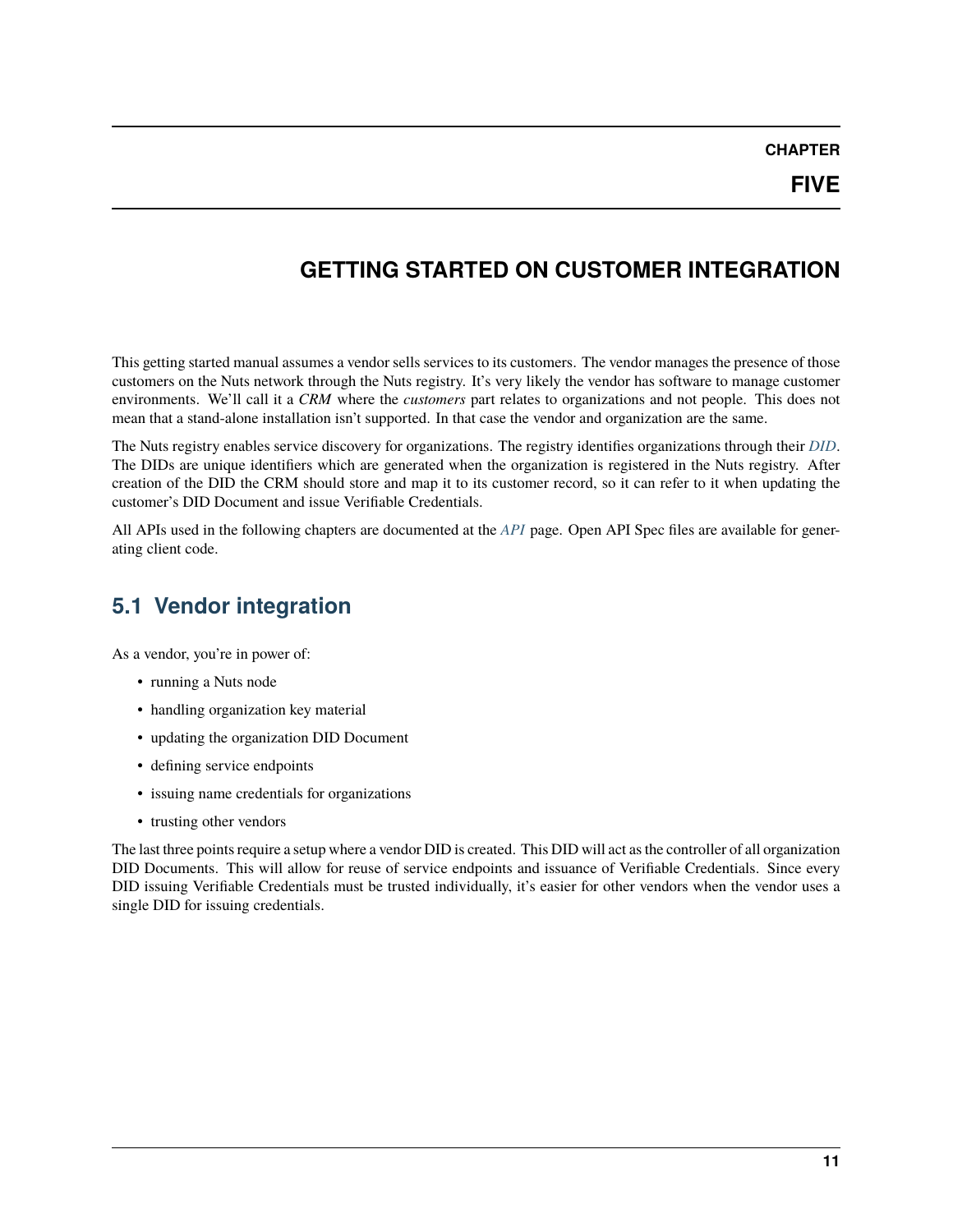#### **5.1.1 Create and store a vendor DID**

Your CRM must store the DIDs created for your vendor and your customers. A DID is a string similar to:

```
did:nuts:2mF6KT6eiSx5y2fwTP4Y42yMUh91zGVkbu4KMARvCJz9
```
The DID we're about to create is your *vendor DID*. It will be used in the all of the next steps. For the API calls that will need to be made to the Nuts node, we'll use <internal-node-address> as the address where the internal API's are exposed. Consult the *[configuration reference](#page-52-0)* on how to configure the node address.

```
POST <internal-node-address>/internal/vdr/v1/did
{
    "selfControl": true,
    "keyAgreement": true,
    "assertionMethod": true,
    "capabilityInvocation": true
}
```
The request above instructs the node to create a new DID and DID Document. The DID Document will be published to all other nodes. The node will generate a new keypair and store it in the crypto backend. The options above will instruct the node to allow the DID Document to be changed by itself (selfControl = true AND capabilityInvocation = true) and that the DID can be used to issue credentials (assertionMethod = true). If all is well, the node will respond with a DID Document similar to:

```
{
 "@context": [ "https://www.w3.org/ns/did/v1" ],
 "id": "did:nuts:2mF6KT6eiSx5y2fwTP4Y42yMUh91zGVkbu4KMARvCJz9",
 "verificationMethod": [
   {
      "id": "did:nuts:2mF6KT6eiSx5y2fwTP4Y42yMUh91zGVkbu4KMARvCJz9#_
˓→TKzHv2jFIyvdTGF1Dsgwngfdg3SH6TpDv0Ta1aOEkw",
      "controller": "did:nuts:2mF6KT6eiSx5y2fwTP4Y42yMUh91zGVkbu4KMARvCJz9",
      "type": "JsonWebKey2020",
      "publicKeyJwk": {
       "crv": "P-256",
        "x": "38M1FDts7Oea7urmseiugGW7tWc3mLpJh6rKe7xINZ8",
        "y": "nDQW6XZ7b_u2Sy9slofYLlG03sOEoug3I0aAPQ0exs4",
       "kty": "EC"
     }
   }],
 "capabilityInvocation": [
   "did:nuts:2mF6KT6eiSx5y2fwTP4Y42yMUh91zGVkbu4KMARvCJz9#_
˓→TKzHv2jFIyvdTGF1Dsgwngfdg3SH6TpDv0Ta1aOEkw"
 ],
 "assertion": [
   "did:nuts:2mF6KT6eiSx5y2fwTP4Y42yMUh91zGVkbu4KMARvCJz9#_
˓→TKzHv2jFIyvdTGF1Dsgwngfdg3SH6TpDv0Ta1aOEkw"
 ],
 "keyAgreement": [
   "did:nuts:2mF6KT6eiSx5y2fwTP4Y42yMUh91zGVkbu4KMARvCJz9#_
˓→TKzHv2jFIyvdTGF1Dsgwngfdg3SH6TpDv0Ta1aOEkw"
 ],
 "service": []
}
```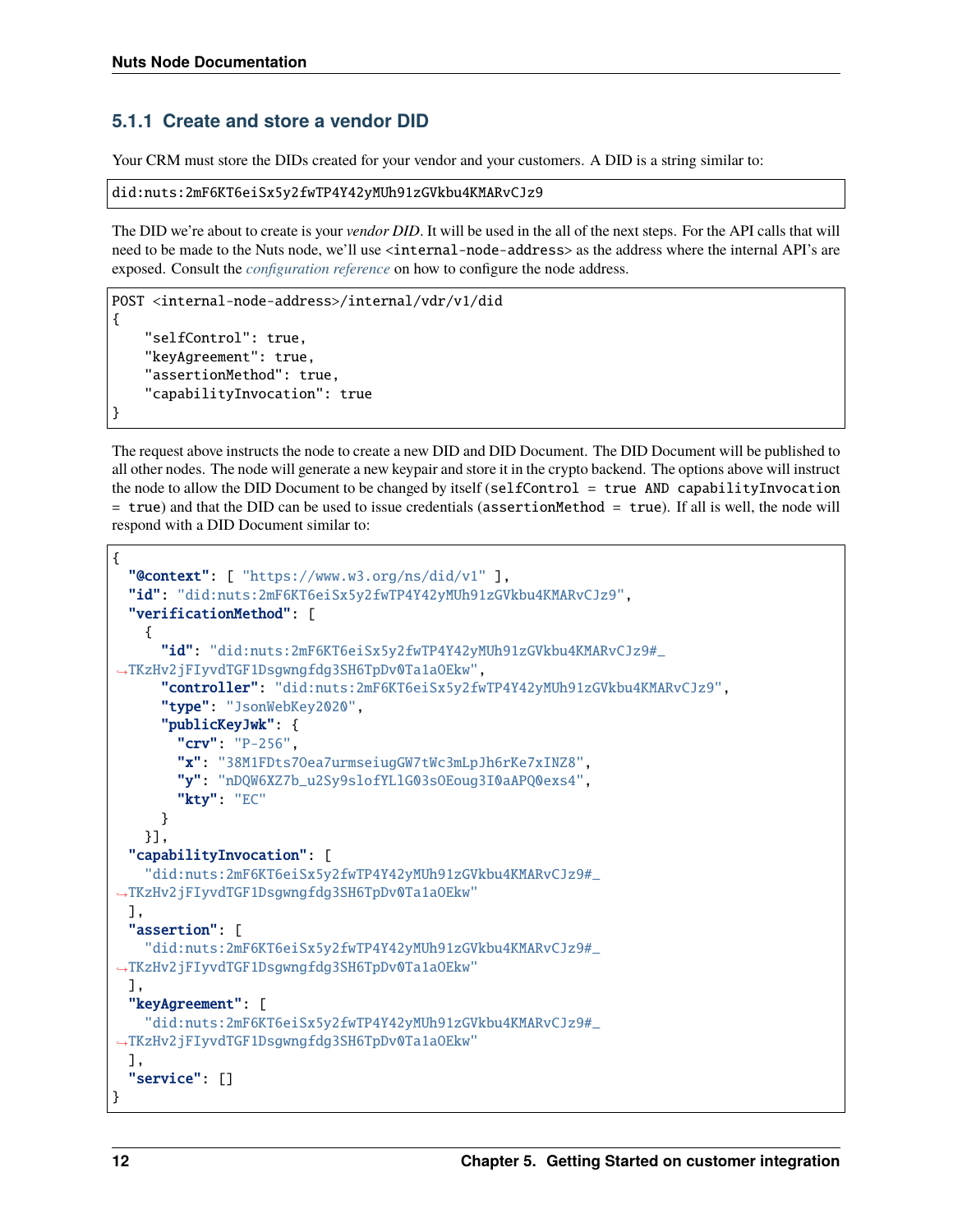The id at the top level needs to be extracted and stored as your vendor DID. In the example above this would be did:nuts:2mF6KT6eiSx5y2fwTP4Y42yMUh91zGVkbu4KMARvCJz9. The DID Document shouldn't be stored since the Nuts node will do this for you.

### **5.1.2 Setting vendor contact information**

Things can go wrong: a node is misbehaving or a DID Document is conflicted. If the node operator is not resolving the problem it's extremely convenient if others can contact the node operator and relay the problem. For this use-case, Nuts supports the registration of node contact information. The contact information will be added to a DID Document as a service. A convenience API is available to add the contact information to a DID Document. The vendor DID should be used for this.

```
PUT <internal-node-address>/internal/didman/v1/did/<did>/contactinfo
{
    "name": "vendor X",
    "phone": "06-12345678",
    "email": "info@example.com",
    "website": "https://example.com"
}
```
Where  $\langle \text{did} \rangle$  must be replaced with the vendor DID.

### **5.1.3 Adding endpoints**

As a vendor you'll probably be hosting different services at various stages. A Nuts node API is available to easily add/remove the endpoints for these services. Registering services is a required step since the services that will be registered for organizations will make use of these services.

```
POST <internal-node-address>/internal/didman/v1/did/<did>/endpoint
{
    "type": "example-production-api",
    "endpoint": "https://api.example.com"
}
```
Where  $\langle \text{did} \rangle$  must be replaced with the vendor DID. The type may be freely chosen and is used as reference in the organization services. The endpoint must be a valid endpoint (this differs per type of service). For some services this could be a base-url. If this is the case, the bolt description will note this.

### **5.2 Organization integration**

Each organization (or customer) must be registered with its own DID and DID Document. The vendor CRM should make it possible to store a DID for each organization. Requests that are made in the context of the organization will use the private key of the organization. To easily control the DID Document of an organization, the vendor will be the controller.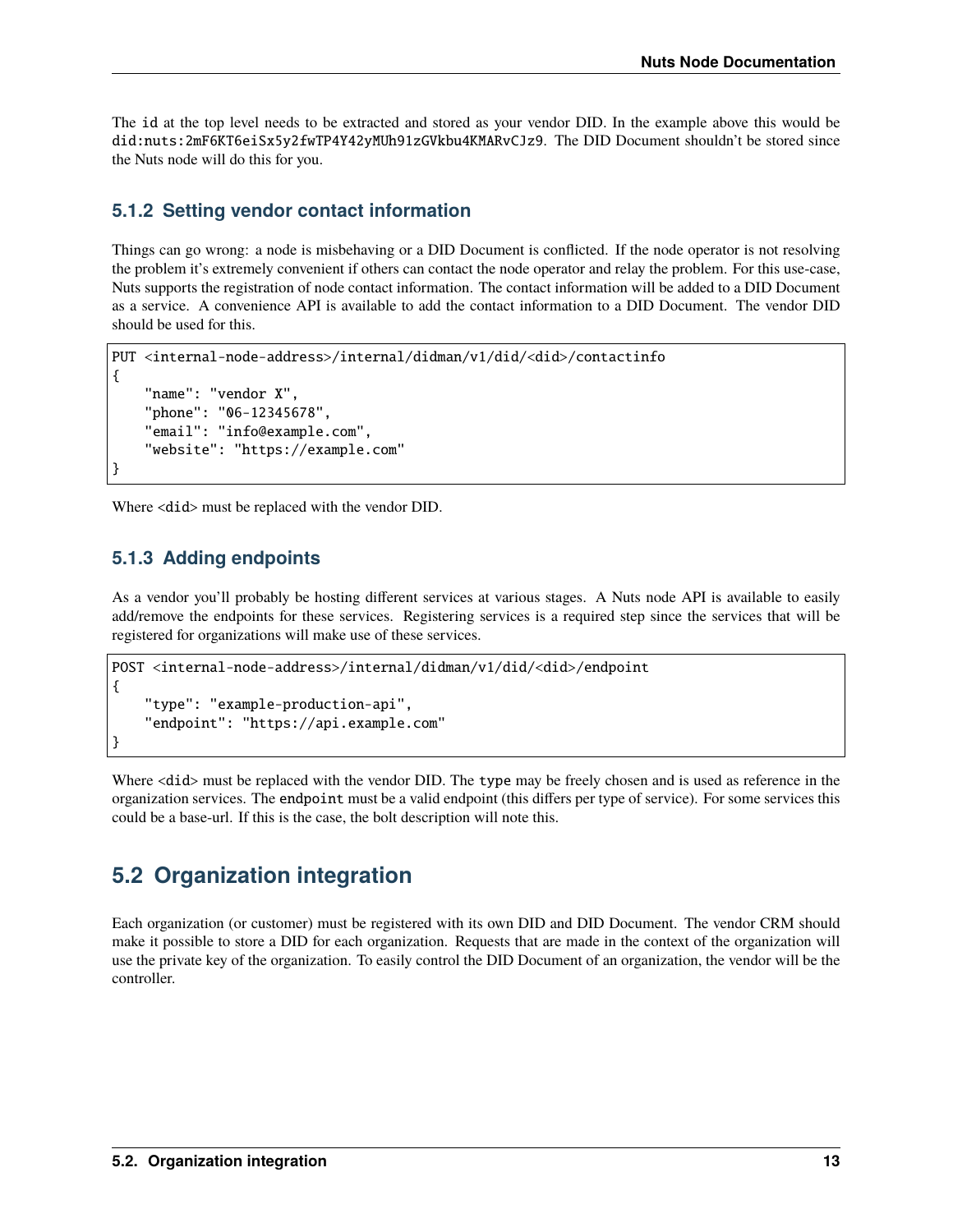#### **5.2.1 Create and store a customer DID**

A DID can be created like the vendor DID:

```
POST <internal-node-address>/internal/vdr/v1/did
{
    "selfControl": false,
    "controllers": [<did>],
    "assertionMethod": true,
    "capabilityInvocation": false
}
```
Where <did> must be replaced with the vendor DID. The body for creating an organization DID differs from the vendor DID in the fact that the vendor DID is in control of the newly generated DID Document. The assertionMethod is still true since it'll allow for the generation of access-tokens in the context of the organization. The result is similar to the output of the vendor DID creation. In this case the id must also be extracted and stored within the vendor CRM for the right organization.

### **5.2.2 Issue a Nuts Organization Credential**

After registering an organization, its presence on the network and in the Nuts registry is now only a DID. In order for other organizations to find the correct DID and connected services, credentials should be issued and published over the network. For this, the *NutsOrganizationCredential* can be issued by any vendor. A *NutsOrganizationCredential* contains the name of the organization and the city where this name is registered as organization. The combination of those should be unique (since duplicate names within a sector is disallowed).

A credential can be issued with the following call:

```
POST <internal-node-address>/internal/vcr/v2/issuer/vc
{
    "type": "NutsOrganizationCredential",
    "issuer": "<issuer-did>",
    "credentialSubject": {
        "id": "<holder-did>",
        "organization": {
            "name": "<name>"
            "city": "<city>"
        }
    },
    "visibility": "public"
}
```
Where <issuer-did> must be replaced with the vendor DID, <holder-did> must be replaced with the organization DID,``<name>`` and <city> must be replaced with the correct information. The API will respond with the full Verifiable Credential. It's not required to do anything with that since issued credentials can be found again.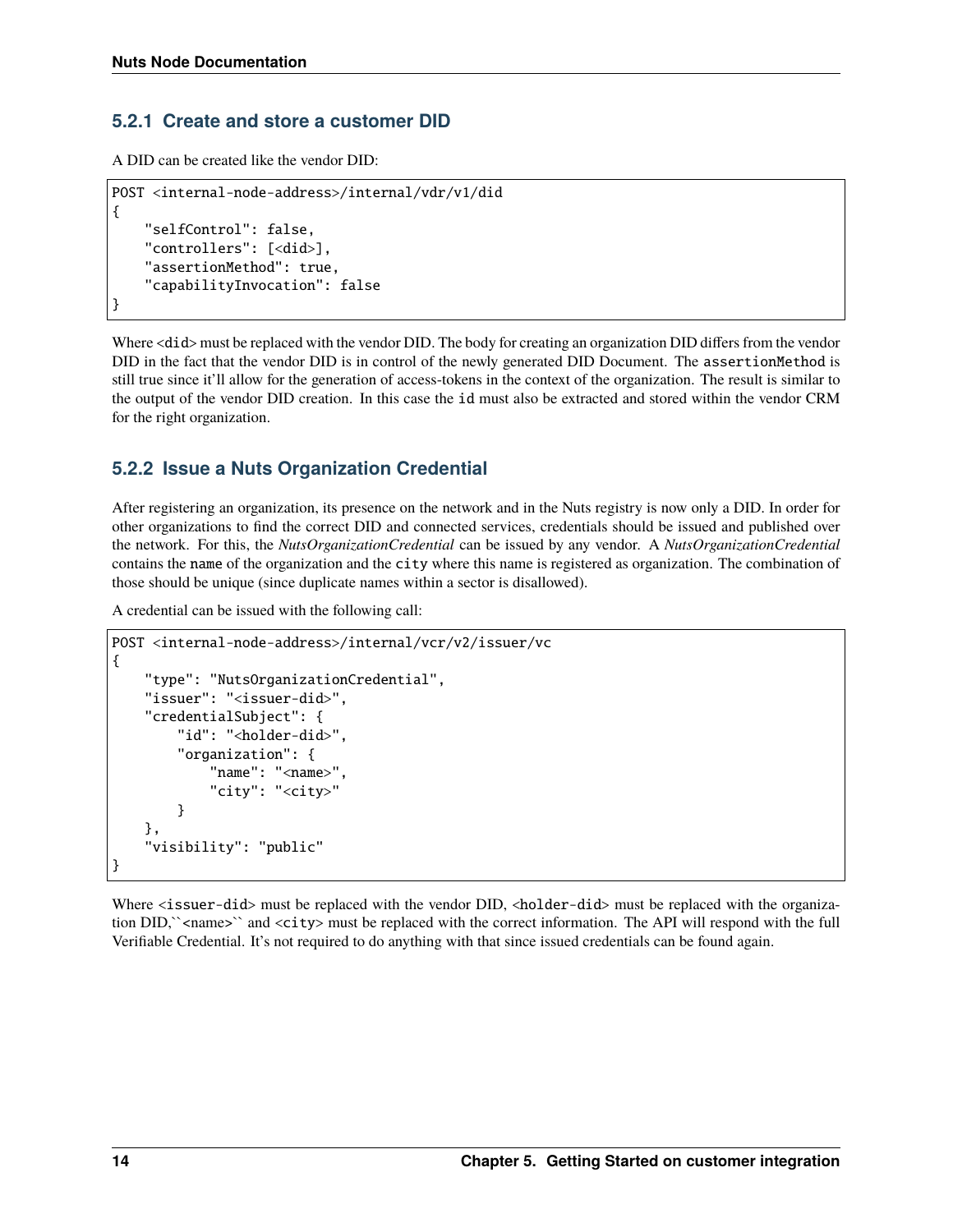#### **5.2.3 Trusting other vendors as issuer**

A node operator must not blindly trust all the data is published over the network. Before credentials can be found, the issuer has to be trusted. By default, no issuers are trusted. A list of untrusted issuers can be obtained from the node through:

GET <internal-node-address>/internal/vcr/v2/verifier/NutsOrganizationCredential/untrusted

This will return a list of all DIDs that are currently not trusted. If a DID is to be trusted should be validated out-of-band, eg: by phone or video conference call. The registered contact information for that DID could help in contacting the right party. Be aware that the provided contact information isn't verified. So instead of asking: "is this your DID?", ask: "could you please tell me your DID?". After a DID has been verified, it can be trusted by calling the following API:

```
POST <internal-node-address>/internal/vcr/v2/verifier/trust
{
    "issuer": "<did>",
    "credentialType": "NutsOrganizationCredential"
}
```
Where <did> must be replaced with the validated DID. It's also possible to update the vcr/trusted\_issuers.yaml file located in the data directory (configured via the datadir property). After a vendor has been trusted, any of its registered organizations should be searchable by name.

**Note:** Future development will see new cryptographic means. These means could enable the organization to selfregister its name. The network should then migrate to a trust model where the issuer of those means is trusted instead of the different vendors.

### **5.2.4 Enabling a bolt**

Organizations can be found on the network and endpoints have been defined. Now it's time to enable specific bolts so users can start using data from other organizations. Every bolt requires its own configuration. This configuration is known as a Compound Service on the organization's DID document. A Compound Service defines certain endpoint types and which endpoint to use for that type.

A Compound Service can be added with the following request:

```
POST <internal-node-address>/internal/didman/v1/did/<did>/compoundservice
{
    "type": "<type>",
    "serviceEndpoint": {
        "<X>": "<endpoint_did>/serviceEndpoint?type=<Y>",
        ...
    }
}
```
The parameters must be replaced:

- <did> must be replaced with the organization DID.
- <type> must be replaced with the type defined by the bolt specification.
- <endpoint\_did> must be replaced with the vendor DID that defines the endpoints.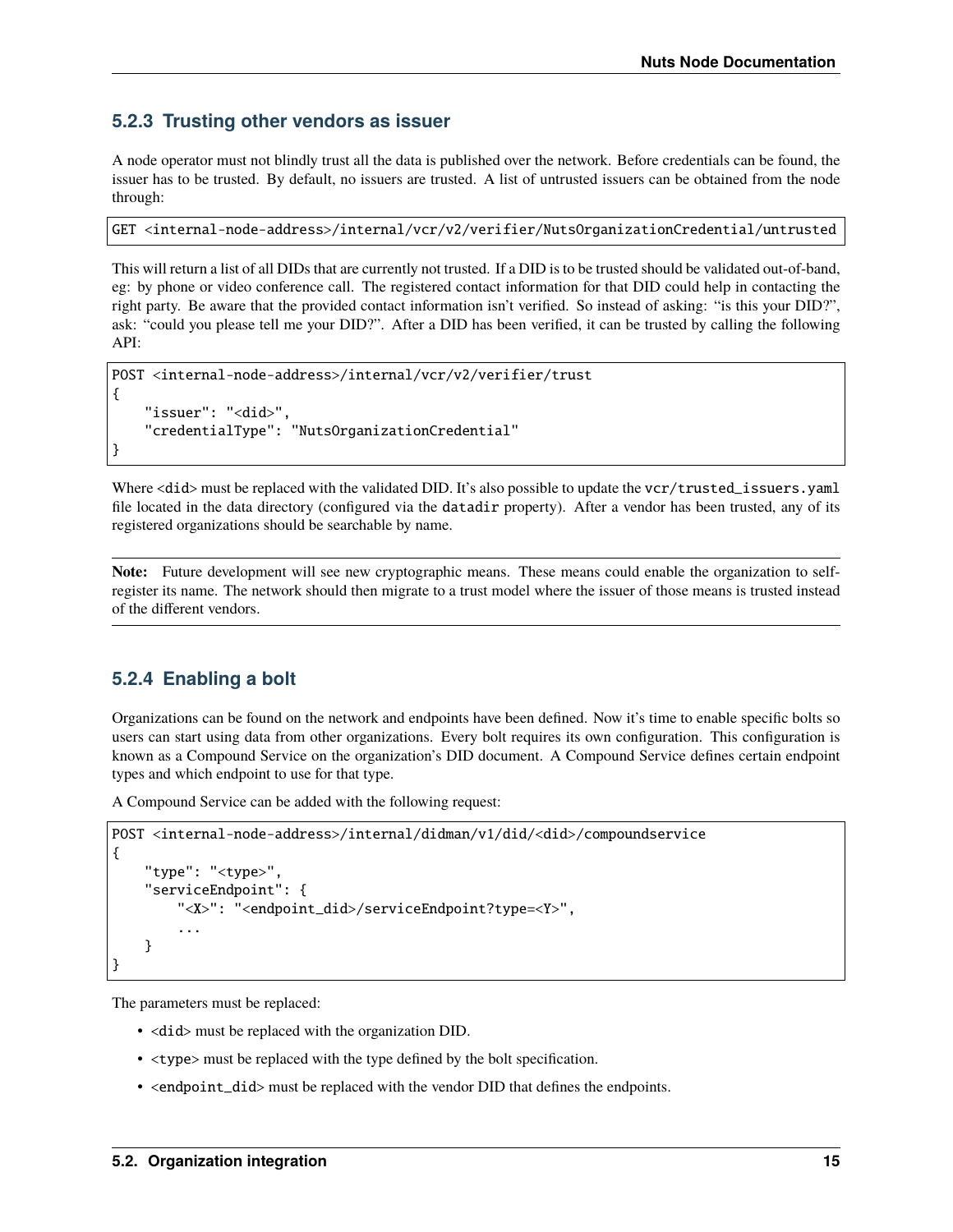- <X> must be replaced with the type required by the bolt specification. All types defined by the specification must be added, unless stated otherwise.
- <Y> must be replaced with the correct endpoint type from the vendor DID Document. <endpoint\_did>/ serviceEndpoint?type=<Y> must be a valid query within the corresponding DID Document.

For example, the [eOverdracht sender](https://nuts-foundation.gitbook.io/bolts/eoverdracht/leveranciersspecificatie#4-1-2-organisatie-endpoint-discovery) requires an eOverdracht-sender Compound Service with two endpoints: an oauth endpoint and a fhir endpoint. The example can be added by the following request:

```
POST <internal-node-address>/internal/didman/v1/did/did:nuts:organization_identifier/
˓→compoundservice
{
    "type": "eOverdracht-sender",
    "serviceEndpoint": {
        "oauth": "did:nuts:vendor_identifier/serviceEndpoint?type=production-oauth",
        "fhir": "did:nuts:vendor_identifier/serviceEndpoint?type=eOverdracht-sender-fhir"
   }
}
```
**Note:** As specified by [RFC006,](https://nuts-foundation.gitbook.io/drafts/rfc/rfc006-distributed-registry#4-services) the type MUST be unique within a DID Document.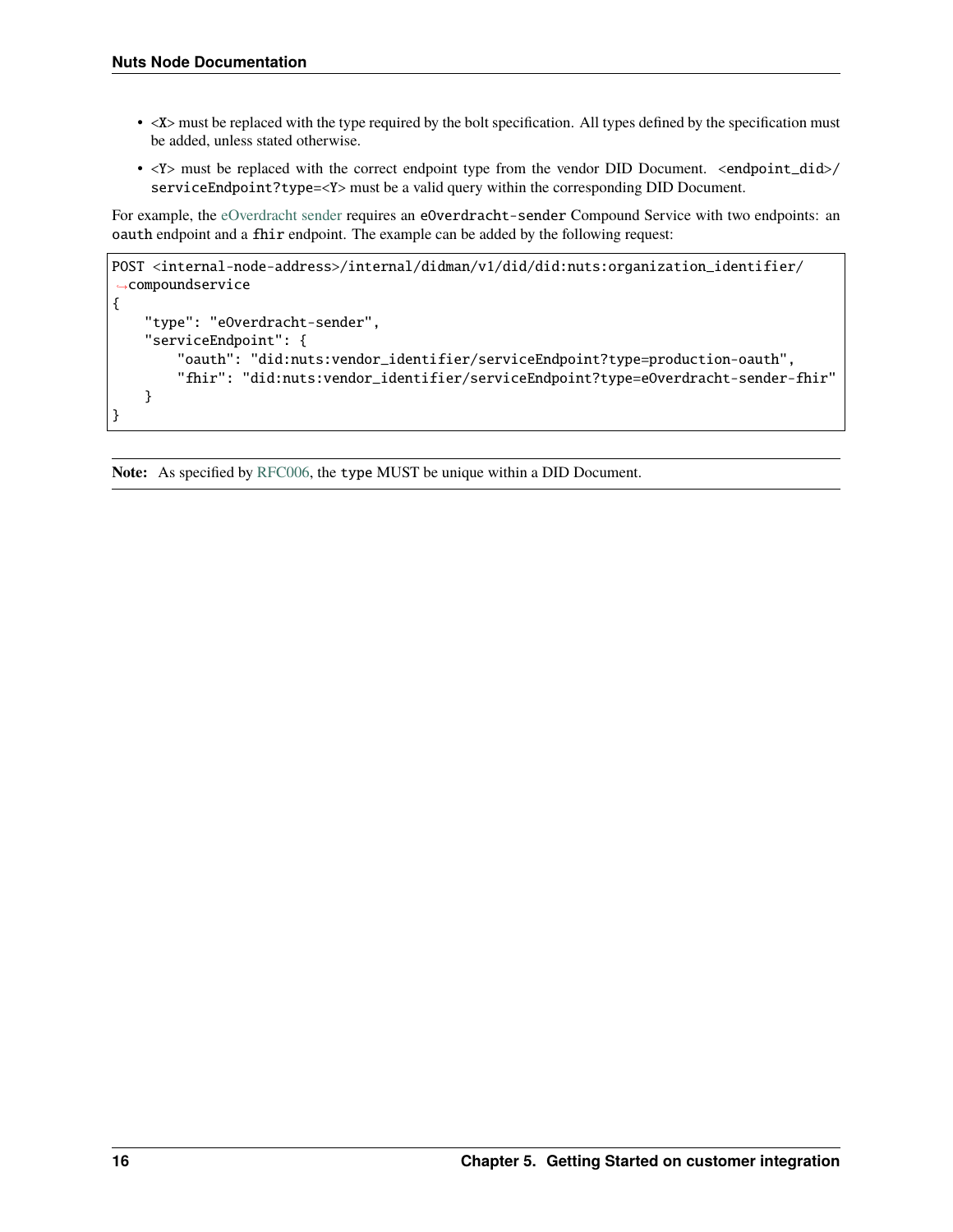### **SIGNING A CONTRACT WITH IRMA**

<span id="page-20-0"></span>This getting started manual shows how to successfully use IRMA to sign a contract. Contracts are used within the Nuts ecosystem to identify a user to other network participants. It also relates a user to the care organization that user is currently working for. The signed contract is used as token to authenticate the user's (local) EHR identity to other nodes in the network and can be used as session token on the EHR. The contract is required for every request that results in personal and/or medical data being retrieved.

### **6.1 Basic requirements**

To use IRMA as a means for signing a contract, the following is required:

- the user has the IRMA app installed on an Android or iOS device with camera and an internet connection.
- the user has retrieved the BRP and email credentials in the IRMA app.
- the user interacts with the XIS/ECD via a recent browser capable of running javascript.
- the vendor has a Nuts node running.

### **6.2 IRMA flow**

We use the Nuts node as IRMA server and as tool to start an IRMA session. This follow the flow as described on this [IRMA Github page.](https://github.com/privacybydesign/irma-frontend-packages#supported-irma-flows) The XIS/ECD will have to provide two endpoints for the frontend. One endpoint to start a session and one to get the session result. More info on these endpoints will be provided further down.

### **6.3 Configuring the Nuts node**

In the contract signing flow, the device running the IRMA app communicates with the Nuts node directly. Therefore the Nuts node needs to be accessible to the public internet. All APIs on the Nuts node starting with /public (without a trailing slash) must be accessible over HTTPS without any additional security measures that could prevent access by mobile devices. A domain must also be available which resolves to those APIs. The domain must be configured on the Nuts node:

#### auth: publicurl: https://example.com

The Nuts APIs used for signing will embed this URL in the QR code shown to the user. The javascript in the frontend will also use this URL (exposed via the QR code) to check the status of the signing session. Therefore the domain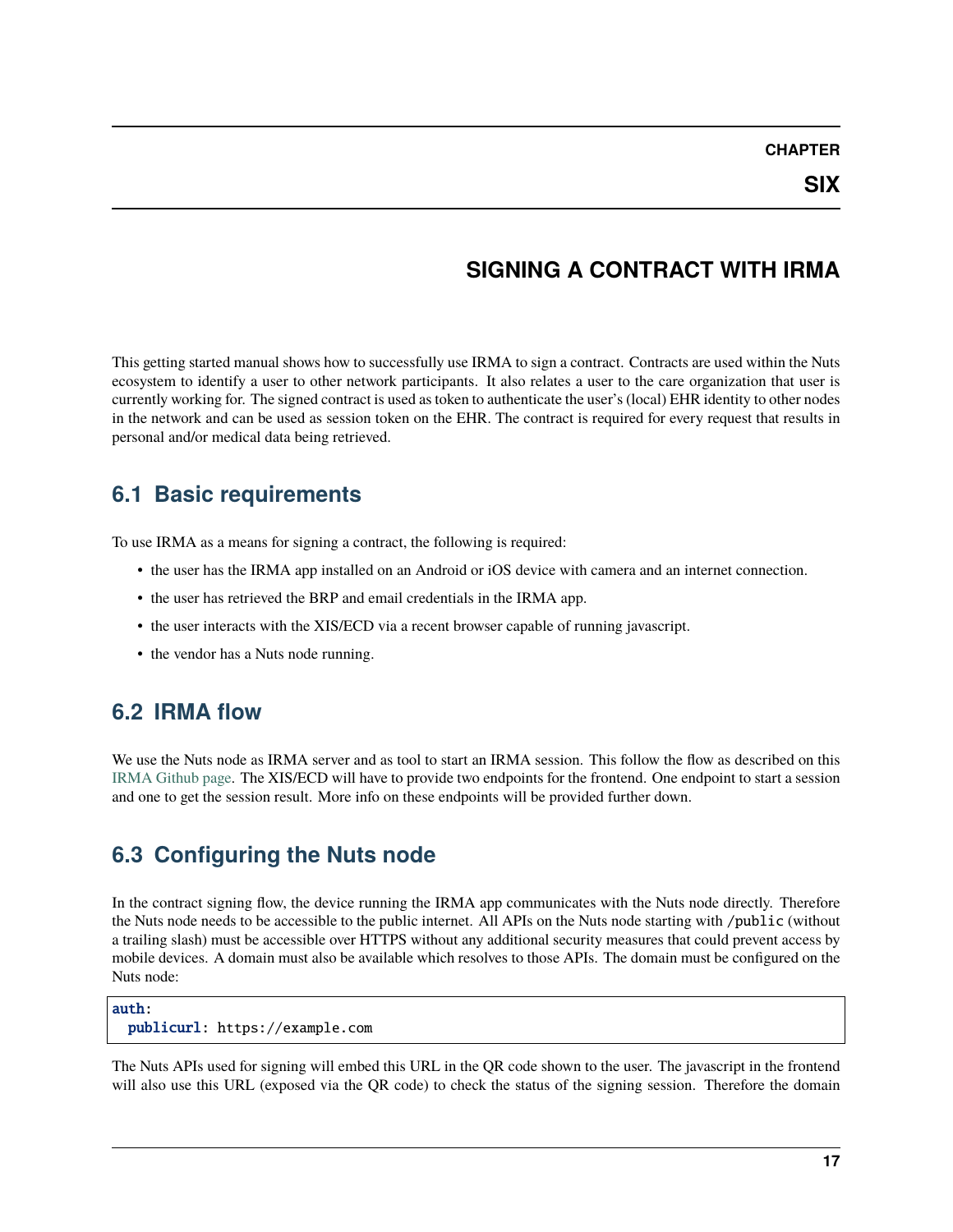which serves the frontend must be able to do requests to that domain. The browser will require CORS headers to be configured on the domain configured in the Nuts node config. This can be done by the following snippet:

http: default: cors: origin: "other.com"

Where *other.com* is the domain serving the frontend. For development purposes \* is also allowed. If the public APIs are mounted on a different port/interface in the nuts config then the default key should be changed to public in the example above.

### **6.4 Setting up the frontend**

For the frontend we'll be using the [irma-frontend-packages](https://github.com/privacybydesign/irma-frontend-packages) javascript library. More info on how to use this library can be found on **`https://irma.app/docs/irma-frontend/`\_**. You can choose to load the IRMA frontend packages javascript via an HTML tag, in which case you'll need to build the javascript file yourself given the instructions on **`https://github.com/privacybydesign/irma-frontend-packages`\_** or you can choose to use npm:

```
"dependencies": {
  "@privacybydesign/irma-frontend": "^0.3.3"
}
```
Make sure you use the latest version.

IRMA allows for multiple frontends to be used. The most important ones are the *web* and *popup* frontends. The *web* frontend allows for embedding the IRMA web component within a html element. The *popup* frontend will render a new component that will render on top of the rest of the website. This manual will use the *popup* frontend.

A complete example:

```
let options = {
      // Developer options
      debugging: true,
      // Front-end options
      language: 'en',
      // customize textual components
      translations: {
       header: "Sign your contract"
      },
      // Back-end options
      session: {
        // Point to your web backend
       url: '/web/auth',
        // The request that will be send to the backend:
        start: {
          method: 'POST',
          headers: {
            'Content-Type': 'application/json'
```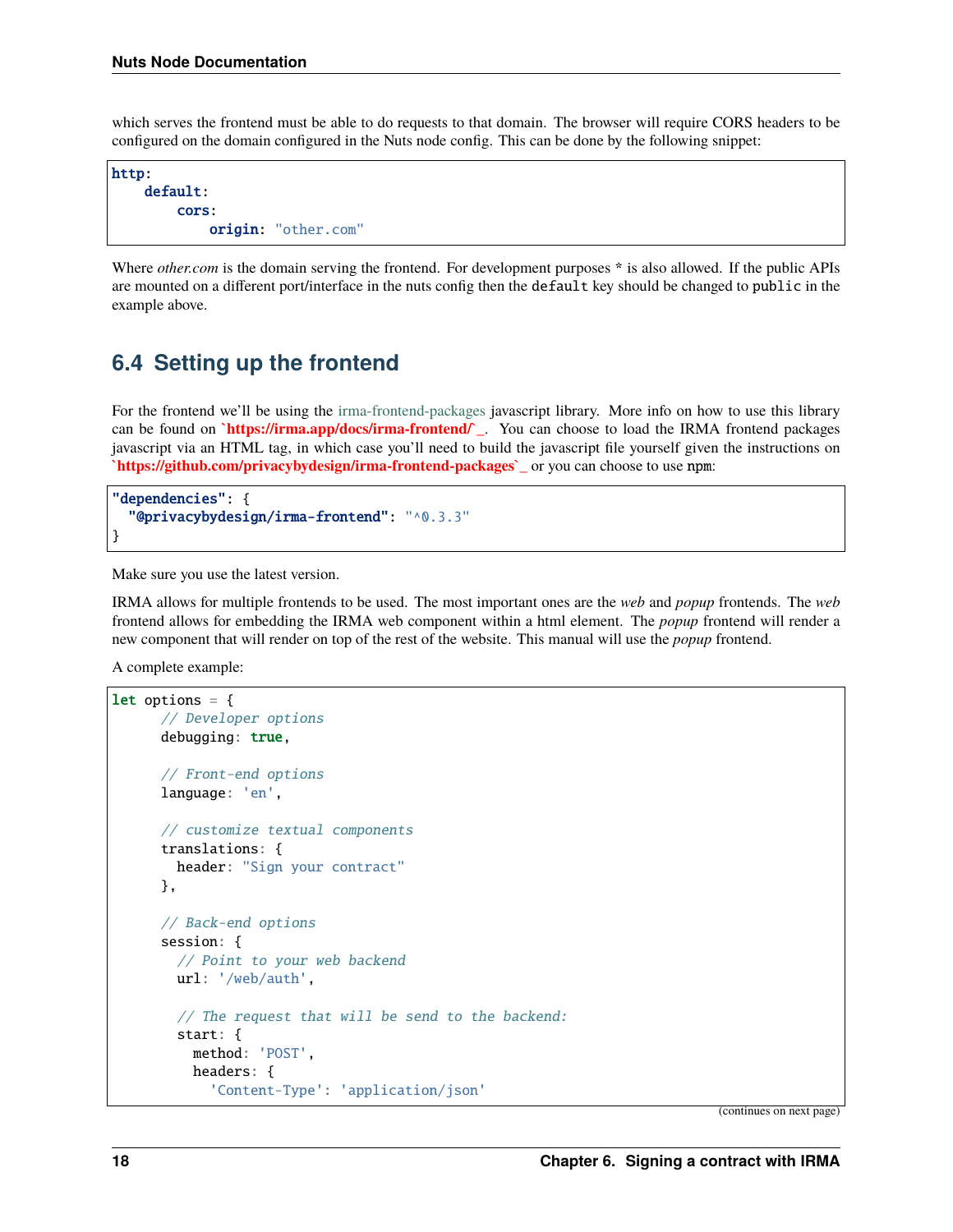```
},
         body: JSON.stringify(this.some_data)
      },
       // required to translate Nuts specific return values
      mapping: {
         sessionPtr: r \Rightarrow r.sessionPtr.clientPtr.sessionToken:  r \Rightarrow r.sessionID
       }
    }
  };
  // we'll use the popup frontend
  let irmaPopup = irma.newPopup(options);
  // start the interaction
  irmaPopup.start()
       .then(result \Rightarrow {
         console.log("success!")
         console.log(response)
       })
       \cdot catch(error \Rightarrow {
         if (error === 'Aborted') {
           console.log('Aborted');
           return;
         }
         console.error("error", error);
       })
       \text{.finally}() \Rightarrow \text{irmaPopup} = \text{irma.newPopup}(\text{options});
}
```
Lets break this down into parts.

// Developer options debugging: true,

Is used to enabling debugging. The IRMA library will output more information helpful for development.

```
// Front-end options
language: 'en',
// customize textual components
translations: {
 header: "Sign your contract"
},
```
Sets the language to english which will set some default textual representations on the IRMA web component. The translations configuration option can be used to change each of the textual representation on the IRMA web component. In this case, only the header is changed.

```
// Back-end options
session: {
  // Point to your web backend
```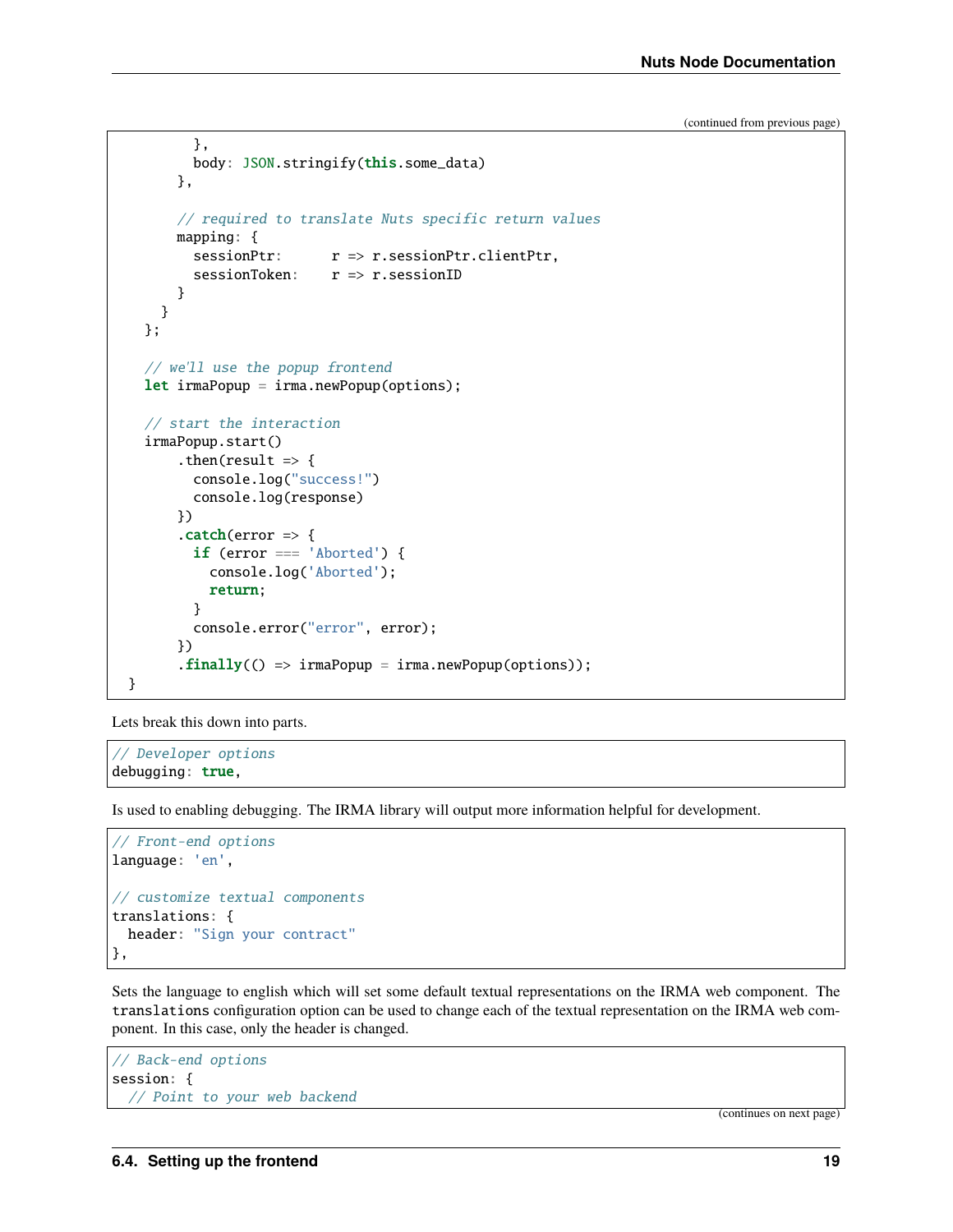```
url: '/web/auth',
  // The request that will be send to the backend:
  start: {
    method: 'POST',
    headers: {
      'Content-Type': 'application/json'
    },
    body: JSON.stringify(this.some_data)
  },
  // required to translate Nuts specific return values
 mapping: {
    sessionPtr: r \Rightarrow r.sessionPtr.clientPtr,
    sessionToken:  r \Rightarrow r.sessionID
  }
}
```
The session object contains all the technical parts to connect the IRMA javascript library to your backend. The contents of the start object configures the initial request to start a signing session. You can control the type of request and the contents. In this case, some data from the frontend is sent as JSON. This is optional and no particular data is required. The url, in this case /web/auth, must be set so the frontend can access the following URLs:

<url>/session <url>/session/<sessionToken>/result

These URLs must both be available on the backend. For the example above this means that both /web/auth/session/ and /web/auth/session/<sessionToken>/result are available. The <sessionToken> is the token that will be returned by the call to  $\langle \text{url}\rangle/\text{session}/$ . How to parse the result of that call and extract the token is done via the mapping object.

The mapping object is a map where two keys are expected: sessionPtr and sessionToken. sessionPtr must point to the data that is used to render the QR code. sessionToken must point to the session token used to get the result.

# **6.5 Setting up the backend**

As discussed in the previous chapter, the backend is required to expose two APIs to the frontend:

```
<url>/session
<url>/session/<sessionToken>/result
```
No particular security context is required, you may require a user session if needed.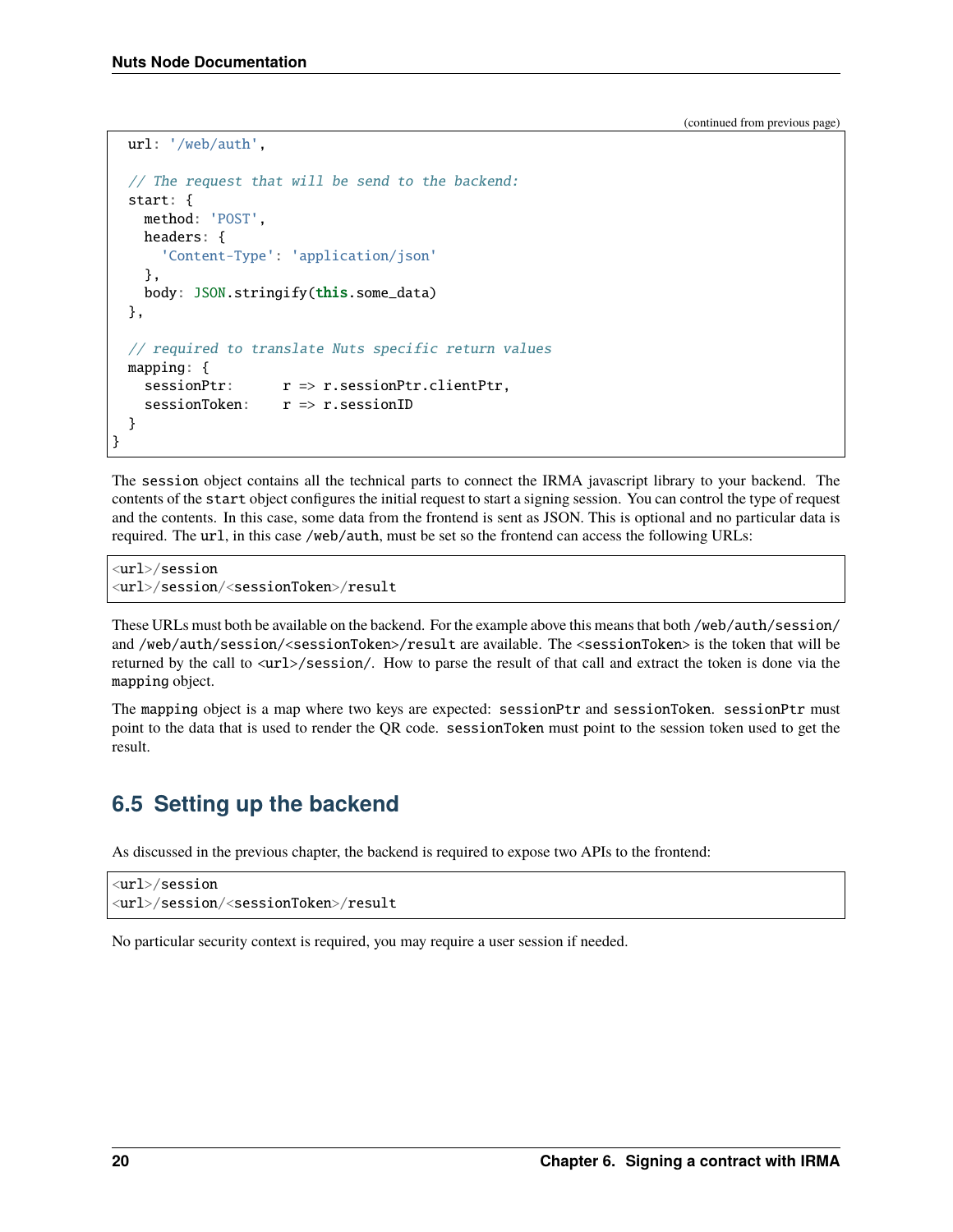#### **6.5.1 Starting a session**

The  $\langle$ url $>$ /session API is used to start a session. To start a session at the Nuts node, a valid contract has to be drawn up first. You can create such a contract with the following API on the Nuts node:

```
PUT /internal/auth/v1/contract/drawup
```
With the following body:

```
{
  "type": "BehandelaarLogin",
  "language": "NL",
  "version": "v3",
  "legalEntity": "did:nuts:90348275fjasihnva4857qp39hn",
  "validFrom": "2006-01-02T15:04:05+02:00",
  "validDuration": "2h"
}
```
The type must be one of the valid Nuts contract types, currently only BehandelaarLogin for Dutch and PractitionerLogin for English are supported. The *language`* selects the correct language, NL for Dutch and EN for english. The version must be v3. The legalEntity must refer to the DID of the current organization. The user either selects an organization to login for, or is already logged in. The organization must have a DID as described in *[Getting Started on customer integration](#page-14-0)*. validFrom is a RFC3339 compliant time string. validDuration describes how long the contract is valid for. Time unit strings are used like 1h or 60m, the valid time units are: "ns", "us" (or "µs"), "ms", "s", "m", "h". The local system timezone is used to format the date and time string.

The return value looks like:

```
{
  "type": "PractitionerLogin",
  "language": "EN",
  "version": "v3"
  "message": "EN:PractitionerLogin:v3 I hereby declare to act on behalf of CareBears␣
˓→located in CareTown. This declaration is valid from Monday, 2 January 2006 15:04:05␣
˓→until Monday, 2 January 2006 17:04:05."
}
```
The message from this result is used in the next part. Start an IRMA session by calling the following API on the Nuts node:

POST /internal/auth/v1/signature/session

The body for this call looks like:

{

}

```
"means": "irma",
"payload": "<message>"
```
Where message is the result from the contract call. The result from this call must be passed directly to the frontend. If any transformation is done, the mapping setting in the frontend must be changed accordingly.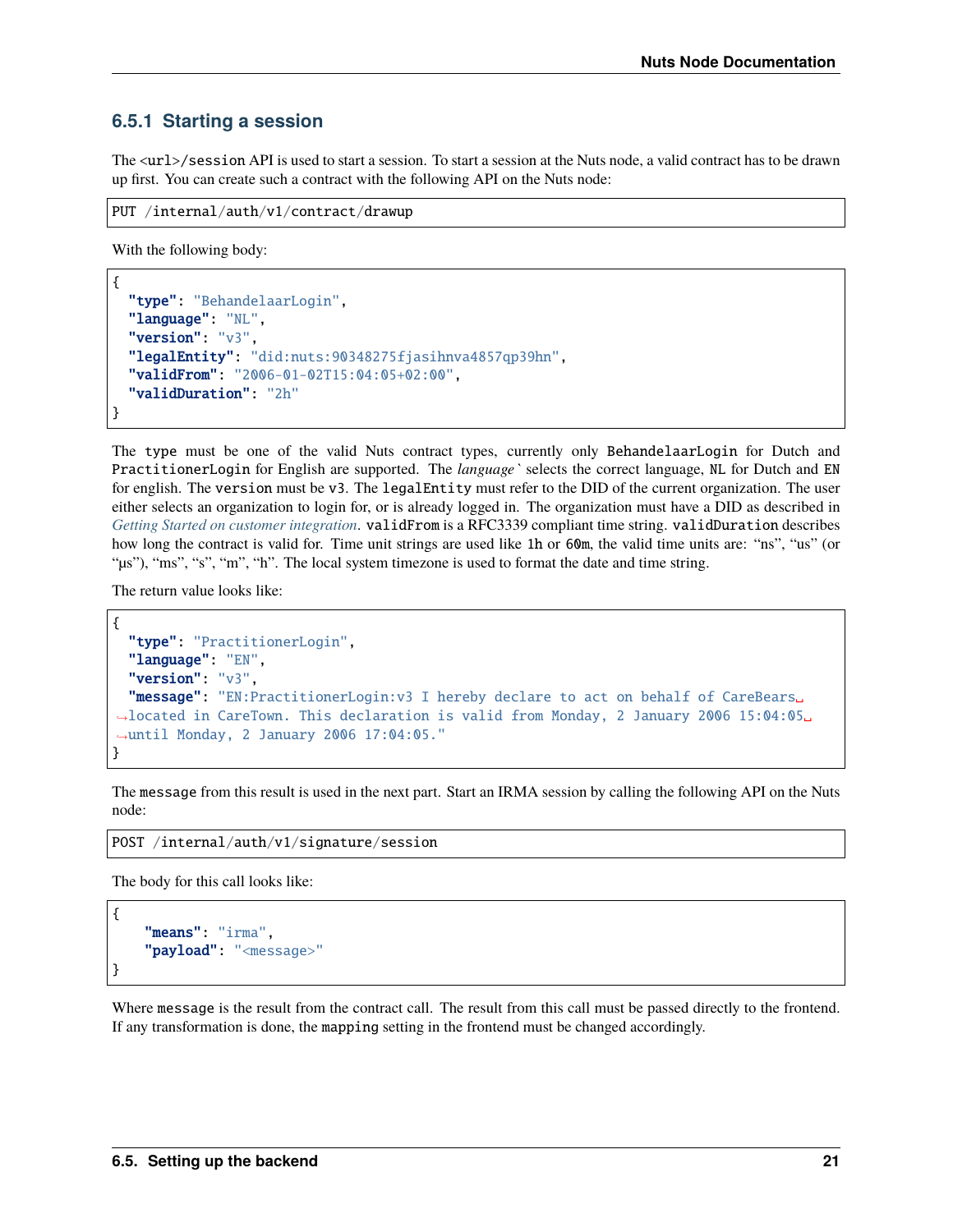#### **6.5.2 Getting the session result**

The IRMA javascript frontend library will check for the status of the signing session. When the session has been completed it'll call the following url:

GET <url>/session/<sessionToken>/result

where  $\langle \text{url}\rangle$  is the base url configured under session.url in the javascript options and  $\langle \text{sessionToken}\rangle$  is the token returned by the previous call. The backend must implement this API, the implementation must call the following API on the Nuts node:

GET /internal/auth/v1/signature/session/<sessionToken>

Any error in calling this service need to be relayed to the frontend. This will instruct the user on why things went wrong and what to do next. The call to the Nuts node will return the following response:

```
{
    "status": "completed",
    "verifiablePresentation": {
        ...
    }
```
The status field has a different content when a different signing means is used. The presence of the verifiablePresentation in the result is the main method of checking if the signing session succeeded. verifiablePresentation is the cryptographic proof that needs to be stored in the user session. It's required in the OAuth flow for obtaining an access token. The backend should check if the signed contract (verifiable presentation) is still valid when using it. The validity can be checked by calling the following API with the verifiable presentation at the place of <vp>:

PUT /internal/auth/v1/signature/verify

with

{

}

}

```
"checkTime": "2006-01-02T15:54:05+02:00",
"verifiablePresentation": <vp>
```
It will return a structure similar to:

```
{
  "validity": true,
  "vpType": "NutsIrmaPresentation",
  "issuerAttributes": {
    "pbdf.gemeente.personalData.initials": "T",
        "pbdf.gemeente.personalData.prefix": "",
        "pbdf.gemeente.personalData.familyname": "Tester",
        "pbdf.sidn-pbdf.email.email": "tester@example.com"
  },
  "credentials": {
    "organization": "CareBears",
    "validFrom": "2006-01-02T15:04:05+02:00",
    "validTo": "2006-01-02T17:04:05+02:00"
```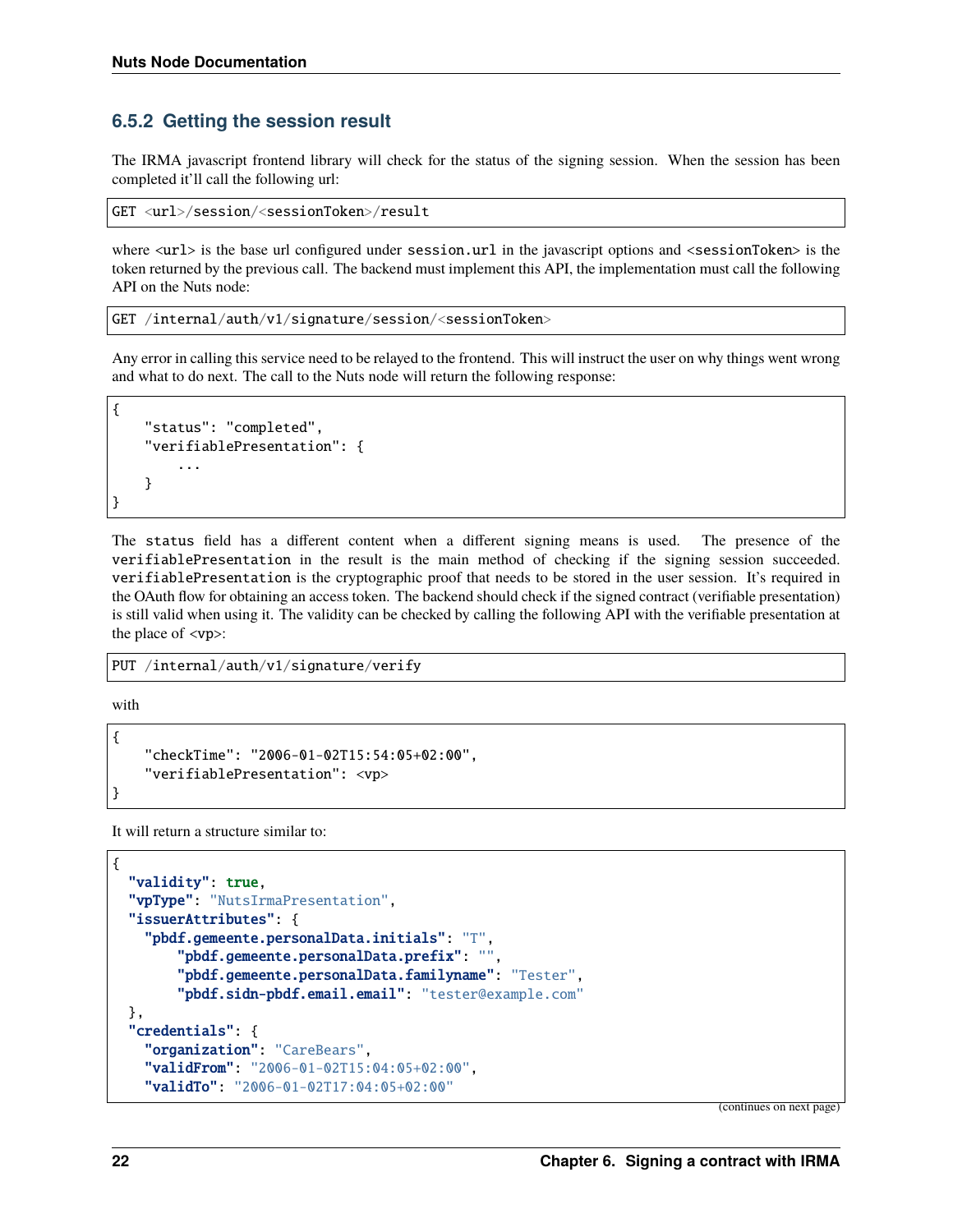The validity will indicate its validity. An expired contract is considered invalid.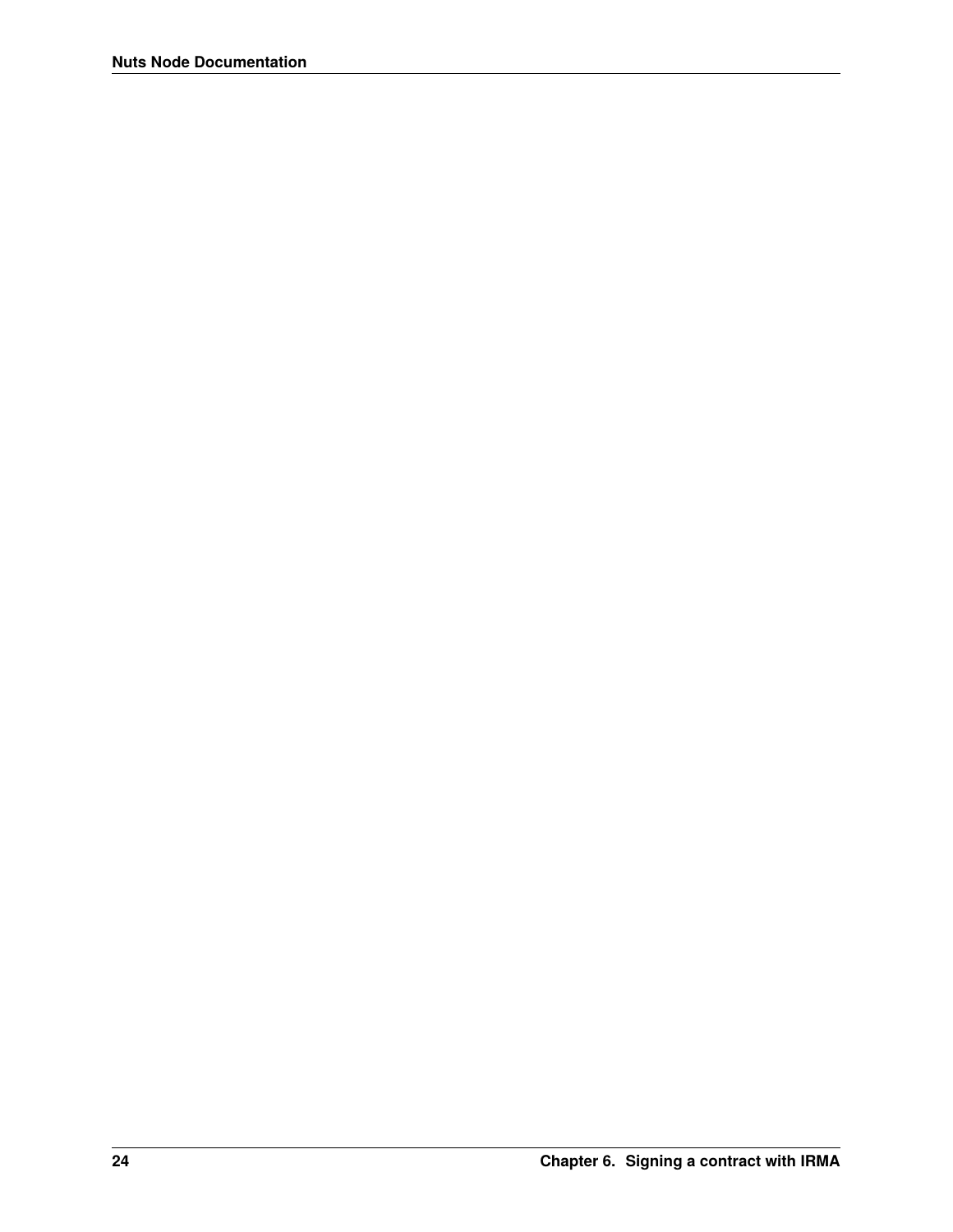**CHAPTER**

#### **SEVEN**

### **GETTING STARTED WITH AUTHORIZATIONS**

<span id="page-28-0"></span>Authorization is one of the three core concepts of Nuts (the others being identification and addressing).

# **7.1 Introduction**

Authorization comes in the form of a [NutsAuthorizationCredential.](https://nuts-foundation.gitbook.io/drafts/rfc/rfc014-authorization-credential) An authorization credential is a privately distributed credential that answers:

- which **custodian** controls the resources
- to which **patient** do the resources belong to
- which **actor** may access the resources
- what is the **scope** of the authorization
- on what **legal base** is the authorization provided
- which individual **resources** may be accessed

Authorization credentials are issued by the same party that will also control the access to the resources.

#### **7.1.1 Bolt**

A Bolt is a functional and technical specification that translates a care process to technical requirements. An authorization is created for a particular Bolt. A Bolt specifies what the possible values of *purposeOfUse* can be. Each value corresponds to an access policy defined by the Bolt. Creating an authorization credential that is not according to a Bolt specification will have little effect or will even hinder interoperability. Particular requirements for a Bolt are not validated by the node, the node will only do the validations as specified.

### **7.1.2 Prerequisites**

Since authorization credentials are privately distributed, their exchange only happens over authenticated connections. To query authorization credentials (issued to your care organization(s)) or let the authorized party query an authorization credential you issued, you need to configure your node's identity and NutsComm endpoint. See *[setting up your node for](#page-10-0) [a network](#page-10-0)* for how to achieve this.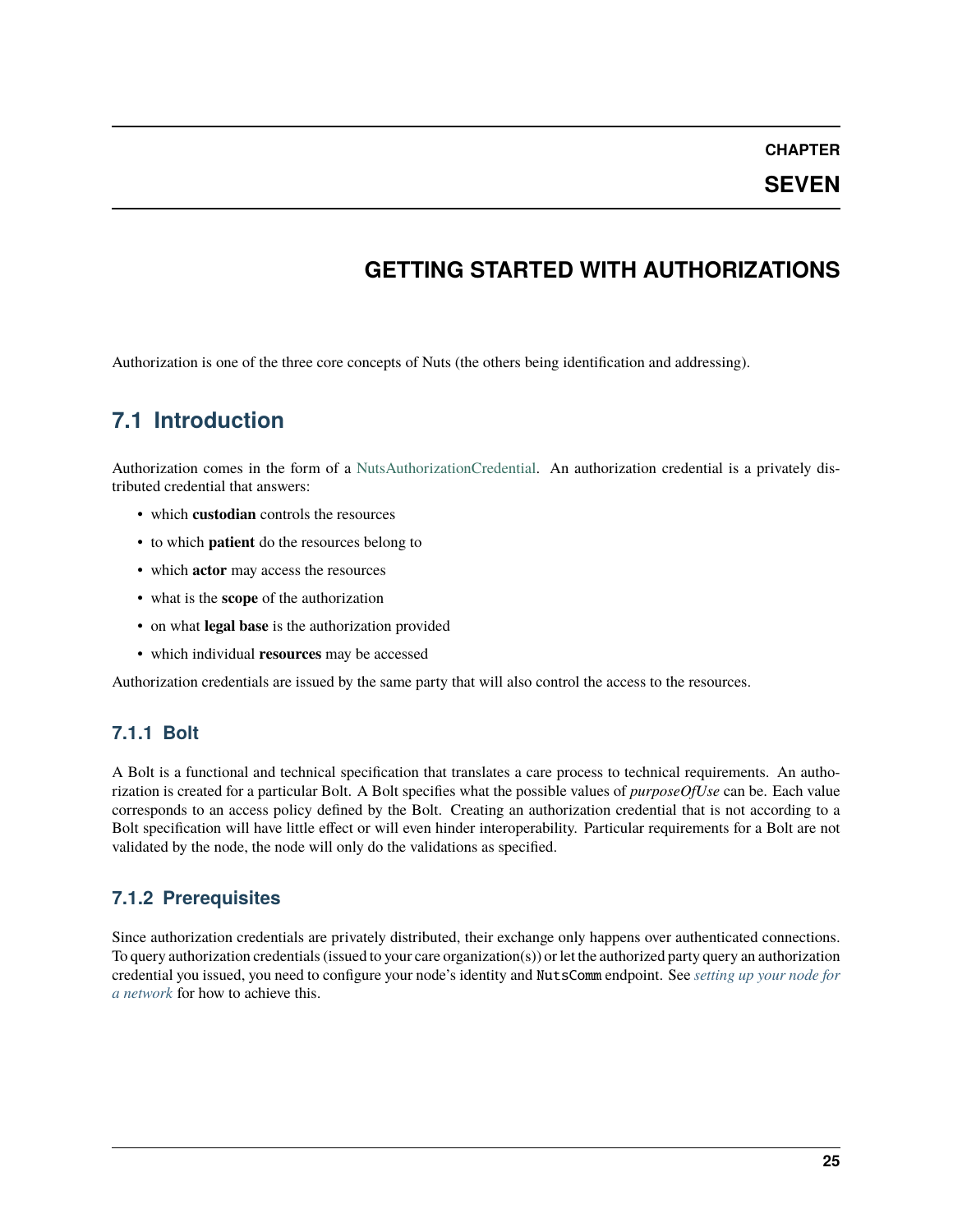# **7.2 Registering a NutsAuthorizationCredential**

Issuing an authorization credential is similar to issuing an organization credential. Both use the same API. New credentials will automatically receive an *id*, *issuanceDate*, *context* and *proof*. A DID requires a valid [assertionMethod](https://nuts-foundation.gitbook.io/drafts/rfc/rfc011-verifiable-credential#3-1-1-jsonwebsignature2020) [key.](https://nuts-foundation.gitbook.io/drafts/rfc/rfc011-verifiable-credential#3-1-1-jsonwebsignature2020)

The credential can be issued with the following call:

```
POST <internal-node-address>/internal/vcr/v2/issuer/vc
{
    "issuer": "did:nuts:JCJEi3waNGNhkmwVvFB3wdUsmDYPnTcZxYiWThZqgWKv",
    "type": "NutsAuthorizationCredential",
    "credentialSubject": {
        "id": "did:nuts:JCJEi3waNGNhkmwVvFB3wdUsmDYPnTcZxYiWThZqgWKv",
        "legalBase": {
            "consentType": "implied"
        },
        "resources": [
            {
                "path": "/patient/2250f7ab-6517-4923-ac00-88ed26f85843",
                "operations": ["read"],
                "userContext": true
            }
        ],
        "purposeOfUse": "test-service",
        "subject": "urn:oid:2.16.840.1.113883.2.4.6.3:123456780"
   },
    "visibility": "private"
}
```
As you can see, there are quite some fields to fill out. The following paragraphs will dig deeper into the different parts.

#### **7.2.1 issuer**

The *issuer* is the resource owner. It must be a DID of an organization for which you control the private key. The DID typically comes from your own administration, see also **:ref:`Getting Started on customer integration <connectingcrm>`\_**.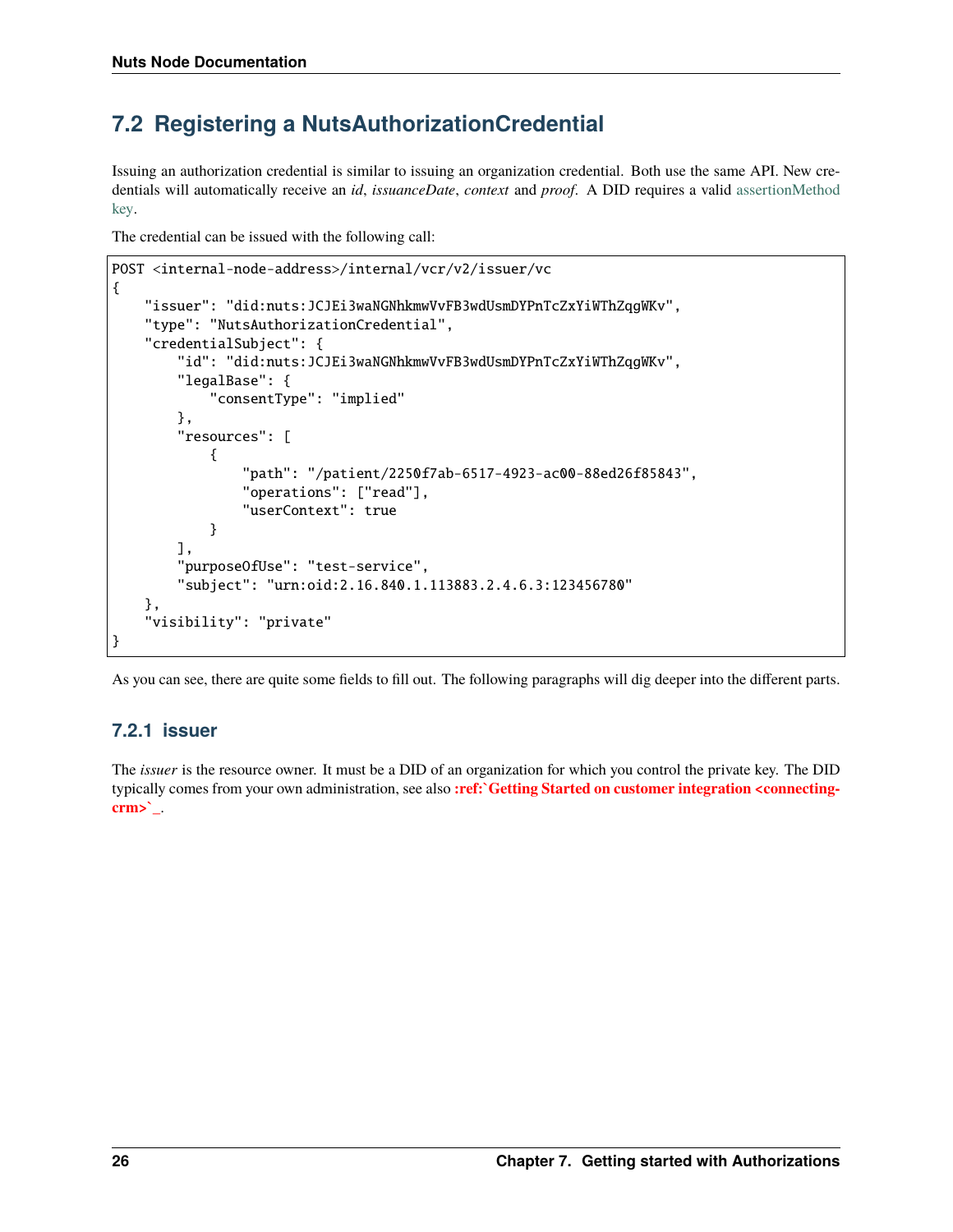### **7.2.2 type**

The *type* must equal *["NutsAuthorizationCredential"]*, no exceptions.

### **7.2.3 visibility**

VCs that are published to the network can be published publicly or private. When published private, only the issuer and subject can read the contents of the VC. VCs that contain personal information must be published privately (*visibility = private*). When the VC is to be read by anyone on the network, it should be published publicly (*visibility = public*).

### **7.2.4 credentialSubject.id**

The *credentialSubject.id* is the receiver or *holder* of the credential. It must be a DID of an organization. This DID is typically found via a search call. The following call will search for an organization with the name *CareBears*.

```
POST <internal-node-address>/internal/vcr/v2/search
{
    "query": {
        "@context": [
            "https://www.w3.org/2018/credentials/v1",
            "https://nuts.nl/credentials/v1"
        ],
        "type": ["VerifiableCredential" ,"NutsOrganizationCredential"],
        "credentialSubject": {
            "organization": {
                "name": "CareBears"
            }
        }
    }
}
```
The **:ref:** VC manual <using-vcs>> contains some more information on how to perform searches.

### **7.2.5 credentialSubject.purposeOfUse**

The *credentialSubject.purposeOfUse* field will be filled with a fixed value. A Bolt specification will describe what value to put here.

### **7.2.6 credentialSubject.subject**

The *credentialSubject.subject* field identifies the patient. Resources that are scoped to a patient will have an authorization record with a patient identifier. It's possible for authorization records to not include this field. A Bolt specification should describe when to use this field and when not. The contents in this example is a **urn** with a Dutch citizens number.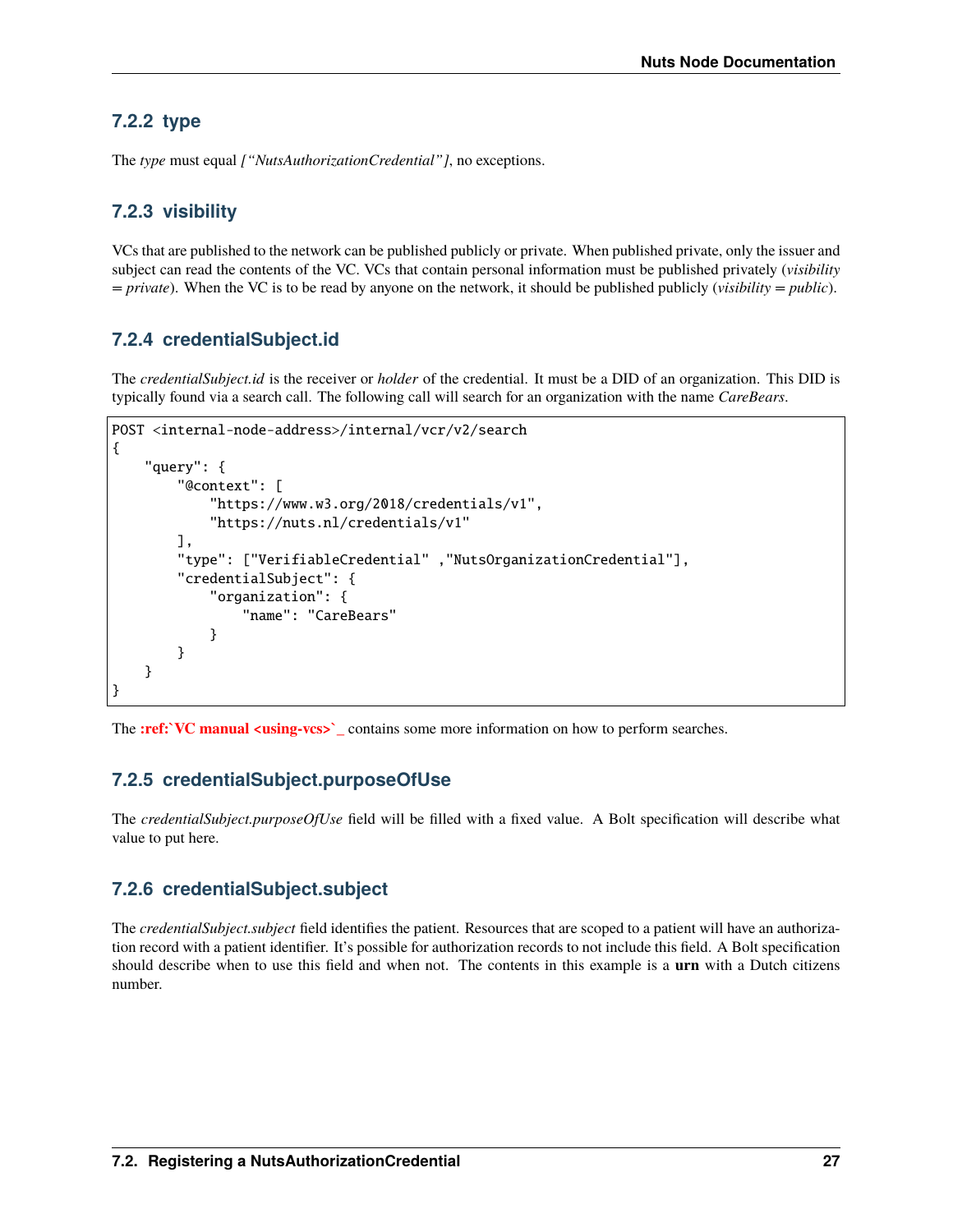#### **7.2.7 credentialSubject.legalBase**

This field describes the legal base from which the authorization credential originates. A Bolt will what values are to be entered.

#### **7.2.8 credentialSubject.resources**

The resources array describes what resources may be accessed with the authorization credential. Unless stated otherwise by the Bolt, these resources are in addition to any common resources listed by the access policy of the Bolt. A resource has 3 members: *path*, *operations* and *userContext*. See [the Nuts specification](https://nuts-foundation.gitbook.io/drafts/rfc/rfc014-authorization-credential#3-2-4-resources) for more detail.

### **7.3 Searching for authorization credentials**

Authorization credentials can be used as a distributed index: *where can I find information for patient X?*. When an access token is requested via the API, references to the relevant authorization credentials are required.

To find the relevant authorization credentials, the credential search API can be used. To find all authorization credentials of a single patient:

```
POST <internal-node-address>/internal/vcr/v2/search
{
    "query": {
        "@context": [
            "https://www.w3.org/2018/credentials/v1",
            "https://nuts.nl/credentials/v1"
        ],
        "type": ["VerifiableCredential" ,"NutsAuthorizationCredential"],
        "credentialSubject": {
            "id": "did:nuts:JCJEi3waNGNhkmwVvFB3wdUsmDYPnTcZxYiWThZqgWKv",
            "subject": "urn:oid:2.16.840.1.113883.2.4.6.3:123456780"
        }
    },
    "searchOptions": {
        "allowUntrustedIssuer": true
    }
}
```
The call above includes a query for a particular *receiver* via the *credentialSubject.id* key. This would typically be a DID from your own administration. The second parameter defines the patient. This example will return a list of authorization credentials where the *credentialSubject.purposeOfUse* field will indicate what kind of information can be retrieved. The *untrusted* query parameter must be added because authorization credentials are not issued by a trusted third party but by organizations themselves.

It can also be the case that you need to find an authorization that covers a certain request. If you want to call */patient/2250f7ab-6517-4923-ac00-88ed26f85843* for a particular Bolt, you can use:

```
POST <internal-node-address>/internal/vcr/v2/search
{
    "query": {
        "@context": [
            "https://www.w3.org/2018/credentials/v1",
            "https://nuts.nl/credentials/v1"
```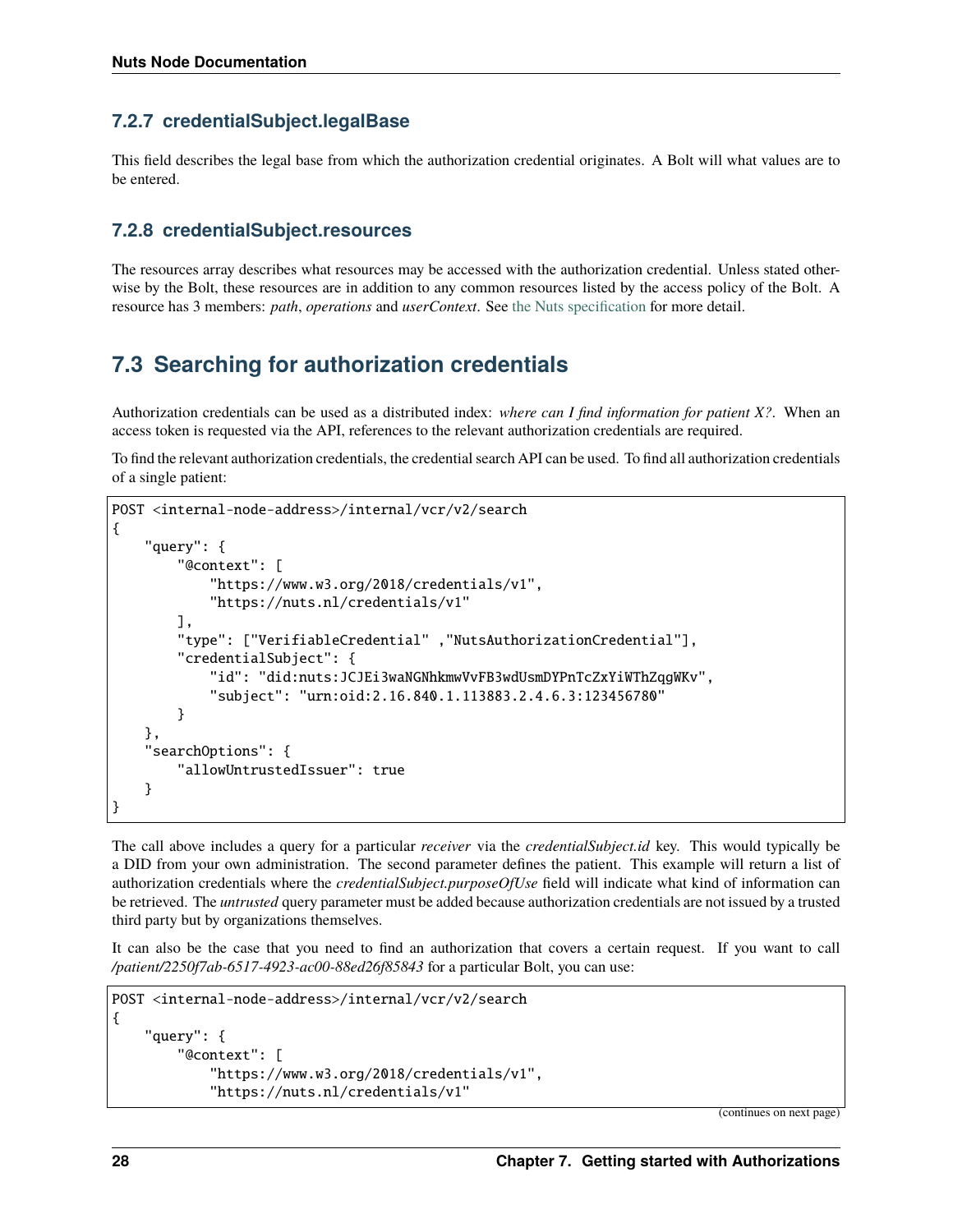```
],
        "type": ["VerifiableCredential" ,"NutsOrganizationCredential"],
        "credentialSubject": {
            "id": "did:nuts:JCJEi3waNGNhkmwVvFB3wdUsmDYPnTcZxYiWThZqgWKv",
            "purposeOfUse": "test-service",
            "resources": {
                "path": "/patient/2250f7ab-6517-4923-ac00-88ed26f85843"
            }
        }
    },
    "searchOptions": {
        "allowUntrustedIssuer": true
    }
}
```
This call will return all authorization credentials with a *purposeOfUse* equal to *test-service* and with which you are allowed to call the resource located at */patient/2250f7ab-6517-4923-ac00-88ed26f85843* Any value in an authorization credential can be used as a param in the search API. The search *key* requires a valid JSON path expression.

#### **7.3.1 Return values**

When searching for authorization credentials, the credentials are returned as a verifiable credential. Most of the time, you'll only need the credential identifier, available in the root *id* field.

Example return value:

```
\Gamma{
        "@context": [
            "https://www.w3.org/2018/credentials/v1",
            "https://nuts.nl/credentials/v1"
        ],
        "credentialSubject": {
            "id": "did:nuts:JCJEi3waNGNhkmwVvFB3wdUsmDYPnTcZxYiWThZqgWKv",
            "legalBase": {
                "consentType": "implied"
            },
            "purposeOfUse": "test-service",
            "resources": [
                {
                    "operations": [
                         "read"
                    ],
                    "path": "/patient/2250f7ab-6517-4923-ac00-88ed26f85843",
                    "userContext": true
                }
            ],
            "subject": "urn:oid:2.16.840.1.113883.2.4.6.3:123456780"
        },
        "id": "did:nuts:JCJEi3waNGNhkmwVvFB3wdUsmDYPnTcZxYiWThZqgWKv#314542e8-c8cc-4502-
˓→a7df-a815ac47c06b",
        "issuanceDate": "2021-07-26T14:36:10.163463+02:00",
```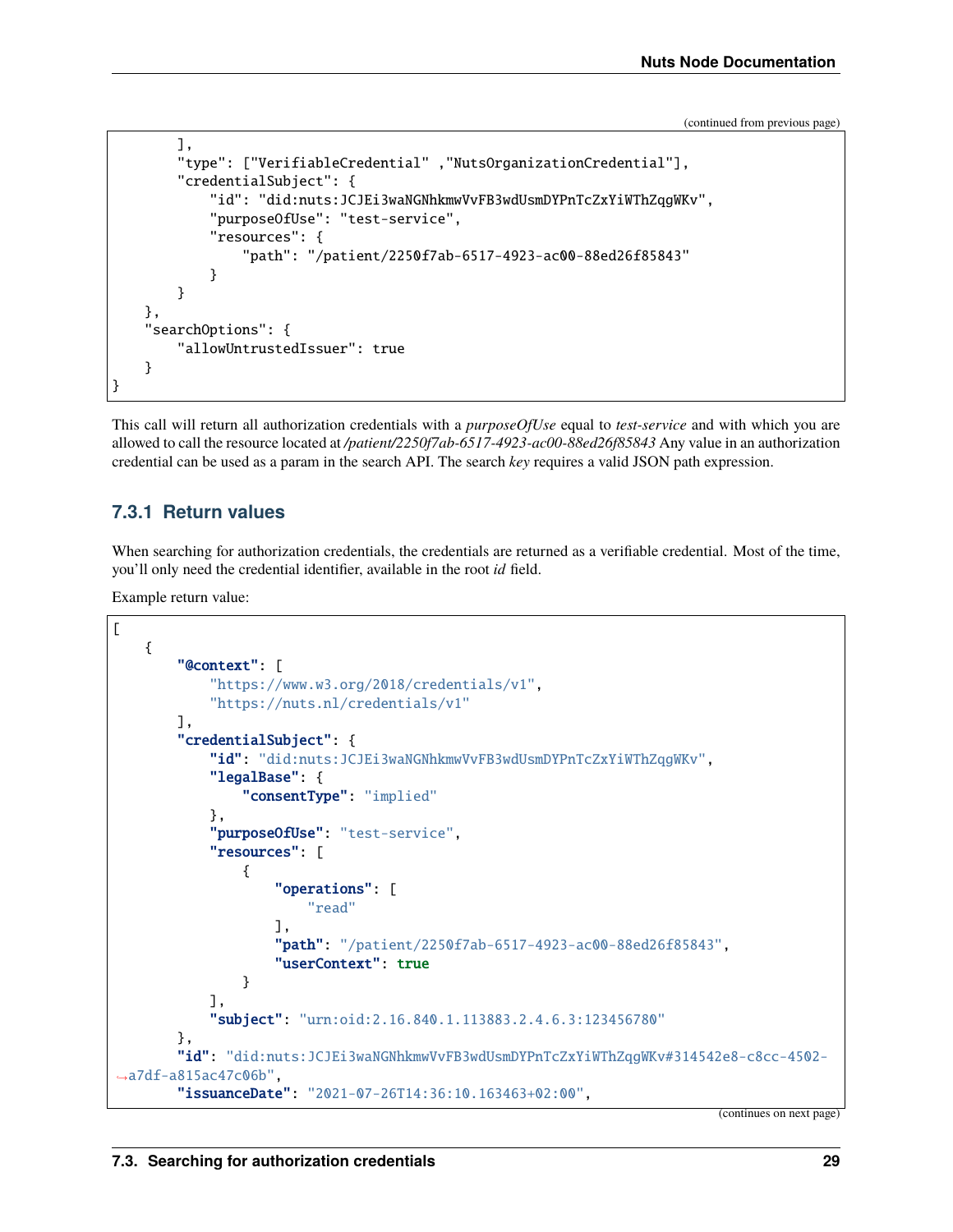```
"issuer": "did:nuts:JCJEi3waNGNhkmwVvFB3wdUsmDYPnTcZxYiWThZqgWKv",
        "proof": {
            "created": "2021-07-26T14:36:10.163463+02:00",
            "jws": "eyJhbGciOiJFUzI1NiIsImI2NCI6ZmFsc2UsImNyaXQiOlsiYjY0Il19..
˓→k4cda7fMY05mnp4gsNJ3hNExjsSz3mqymyo4xJWkbb9-1URljVWIzPg6R62T-YETV7UXvz1X9QteuhbmoM1JLA
\hookrightarrow ",
            "proofPurpose": "assertionMethod",
            "type": "JsonWebSignature2020",
            "verificationMethod": "did:nuts:JCJEi3waNGNhkmwVvFB3wdUsmDYPnTcZxYiWThZqgWKv
˓→#_3uOS5FqcyGj-cn-Yynv5epH0UVqbt_2BWXPfy0oKnU"
        },
        "type": [
            "NutsAuthorizationCredential",
            "VerifiableCredential"
        ]
    }
]
```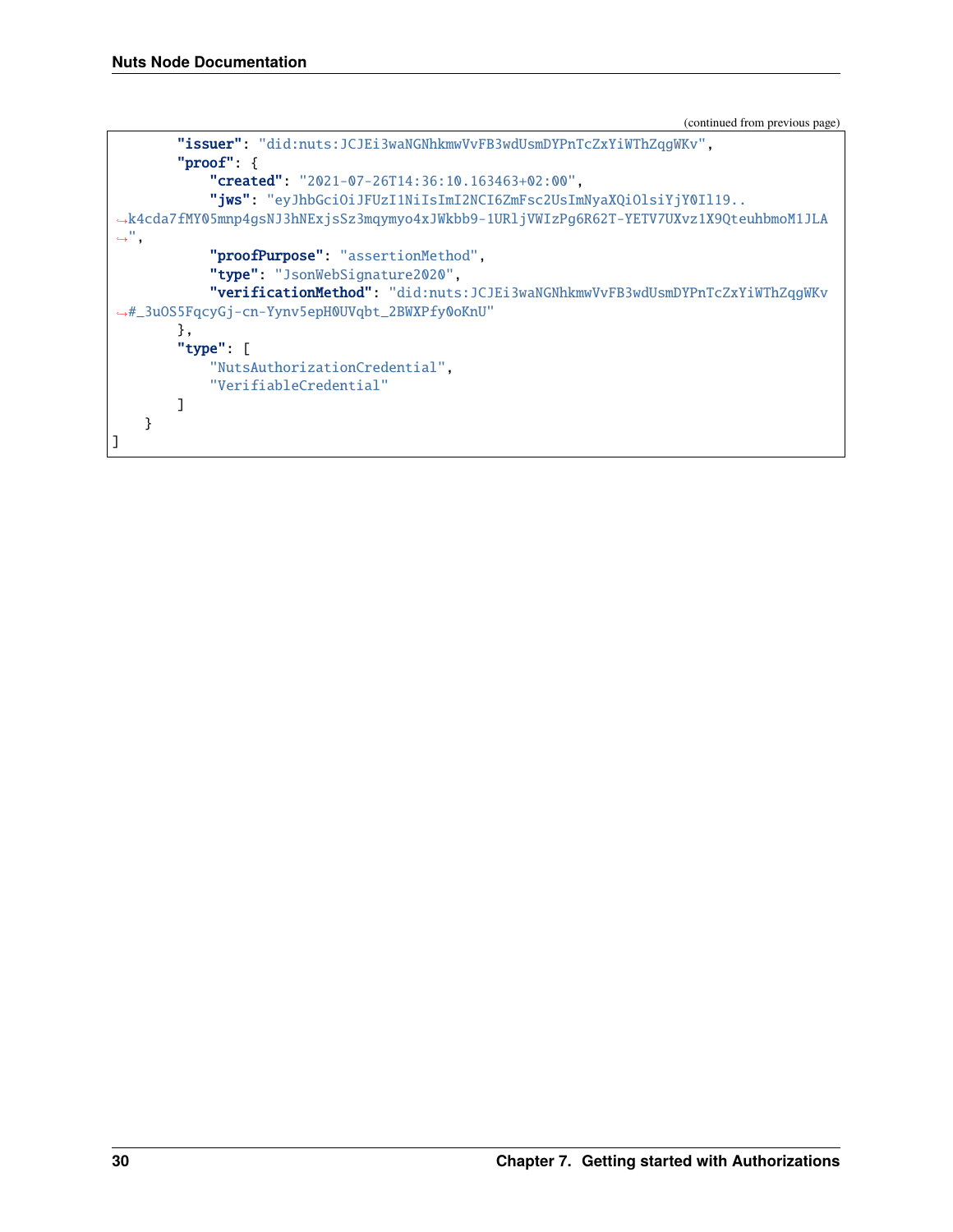**CHAPTER**

### **GETTING STARTED ON EHR INTEGRATION**

<span id="page-34-0"></span>This getting started manual assumes the vendor and its clients (care organizations) are set up on the Nuts Network through *[Getting Started on customer integration](#page-14-0)*. The next step is to integrate the vendor's electronic health record (EHR) with the Nuts node to execute Bolts.

All APIs used in the following chapters are documented at the *[API](#page-36-0)* page. There you will also find the OpenAPI specifications for generating client code.

### **8.1 Resolving Bolt endpoints**

Bolts define which technical endpoints should be defined for exchanging information. These endpoints are grouped as services which are generally named after the Bolt they support. The Nuts registry (as described by *[Getting Started](#page-14-0) [on customer integration](#page-14-0)*) can be queried to find care organizations that support a particular Bolt, and to resolve the technical endpoints associated with it.

#### **8.1.1 Searching organizations**

To find care organizations (registered in the Nuts registry) that support a specific Bolt, the search organization API can be used. It takes a query parameter that's used to match organization names and optionally a service type (from its DID document). If the DID service type is supplied the API only returns organizations which DID Document has a service with that type.

For example, the following API call searches the Nuts registry for organizations which name matches "Ziekenhuis" and have a service of type "secure-direct-messaging" on their DID Document:

GET <internal-node-address>/internal/didman/v1/search/organizations?query=Ziekenhuis& ˓<sup>→</sup>didServiceType=secure-direct-messaging

**Note:** The example DID service type "secure-direct-messaging" could be defined by a (fictional) "Secure Direct Messaging" Bolt to be published by organizations that allow their employees to securely chat with other organizations through Nuts.

The API call returns a list of search results where each entry contains the organization and its last DID Document:

```
\Gamma{
    "didDocument": {
      "@context": "https://www.w3.org/ns/did/v1",
      "assertionMethod": [
```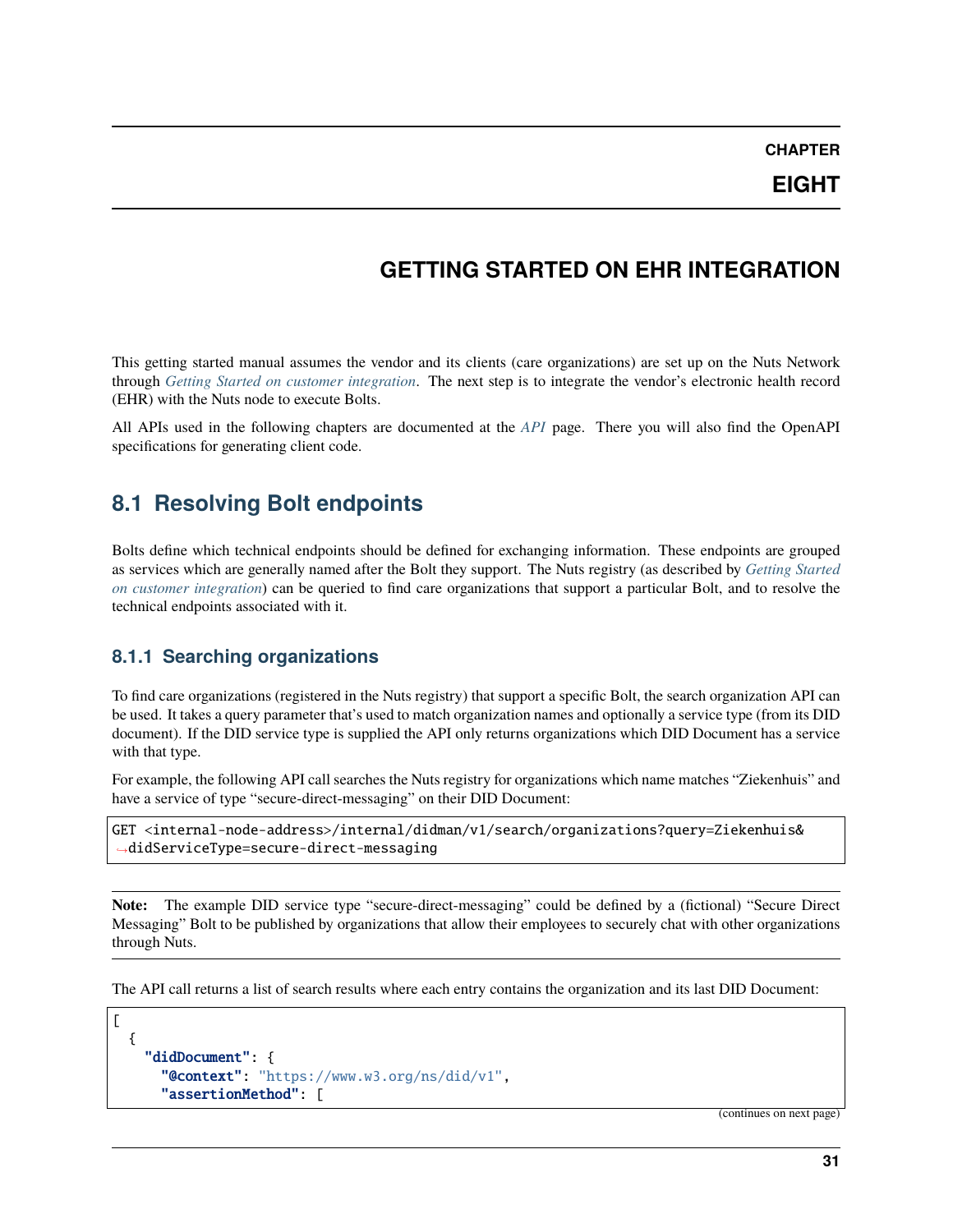```
"did:nuts:JCx4c3ufdKNgaZJ4h54AghY8ZgCznptNpjHUtzvVgcvW
˓→#Cv0c4hlz4My7pKa6Wh6UN7gnTAXi5WUpNChqsUuIL1A"
      ],
      "controller": "did:nuts:5bSHwHtpSZfSCdCqaHvzDceEkjgNuKvTWVvQPB5DdeD9",
      "id": "did:nuts:JCx4c3ufdKNgaZJ4h54AghY8ZgCznptNpjHUtzvVgcvW",
      "verificationMethod": [
        /* etc */],
      "service": {
        "type": "secure-direct-messaging",
         * etc */}
    },
    "organization": {
      "city": "Doornenburg",
      "name": "Fort Pannerden"
    }
  }
]
```
For an organization to be returned as search results the following requirements must be met:

- It must have an active DID Document.
- The issuer of its verifiable credential (NutsOrganizationCredential) must be trusted by the local node.
- Its verifiable credential must not be expired or revoked.

The query parameter is used to phonetically match the organization name: it supports partial matches and matches that sound like the given query.

### **8.1.2 Resolving endpoints**

When an organization has been selected, the next step is to resolve the technical endpoints. This is done by taking the compound service as specified by the Bolt and resolving its endpoint references to an actual URL endpoints. You can use the DIDMan getCompoundServiceEndpoint API operation for this.

# **8.2 Receiving Authorization Credentials**

Some Bolts require authorization credentials to authenticate data exchanges. These credentials are distributed privately over an authenticated connection. To receive privately distributed credentials issued to your care organizations, the DID documents of the care organizations need to contain a NutsComm service that references the vendor's. See *[setting up](#page-10-0) [your node for a network](#page-10-0)* for how to achieve this.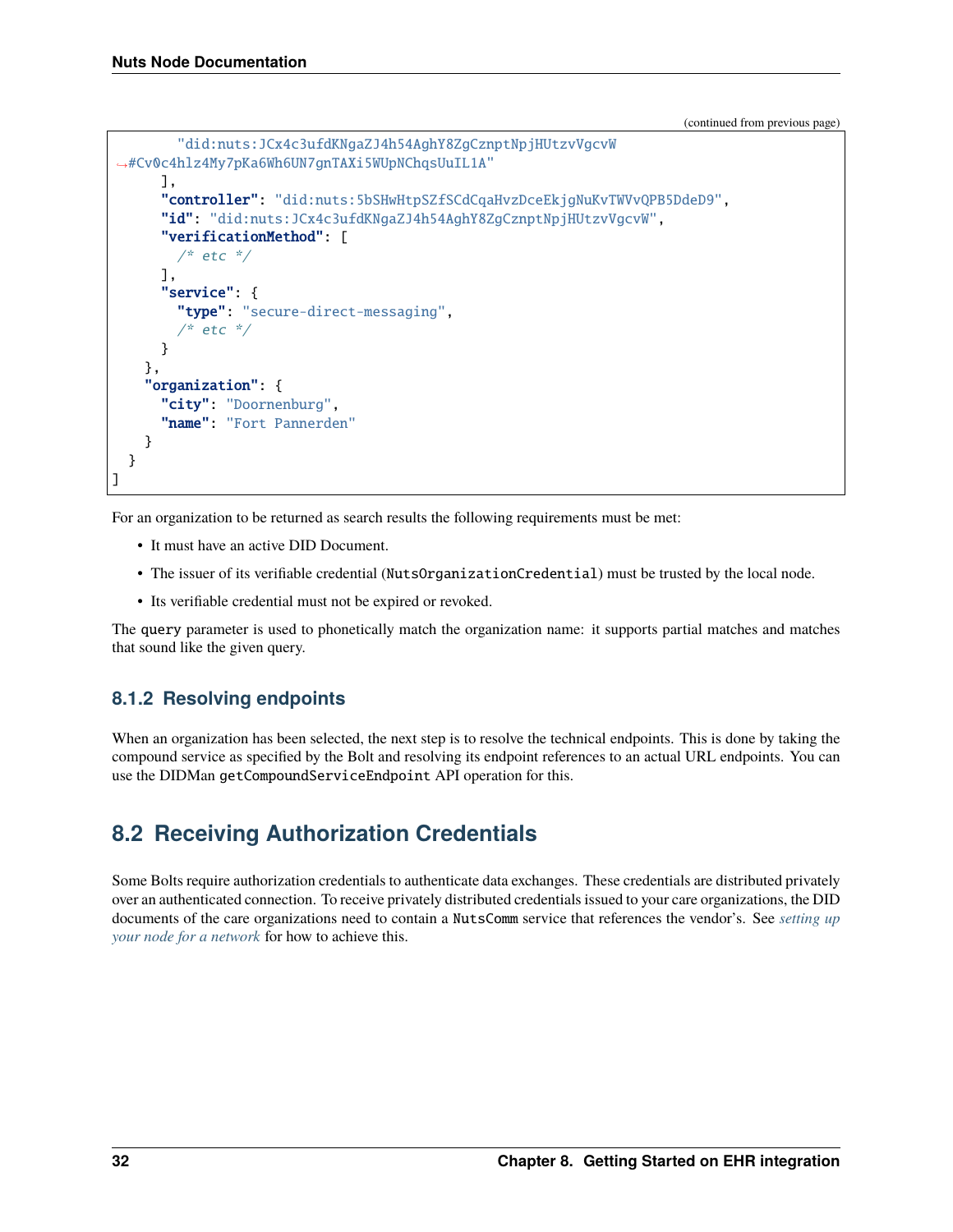# **NINE**

# **NUTS NODE APIS**

Below you can discover the Nuts Node APIs and download their OpenAPI specifications:

- [Common \(required by others\)](../../_static/common/error_response.yaml)
- [DID Manager](../../_static/didman/v1.yaml)
- [Crypto](../../_static/crypto/v1.yaml)
- [Verifiable Credential Registry \(v2\)](../../_static/vcr/v2.yaml)
- [Verifiable Data Registry](../../_static/vdr/v1.yaml)
- [Network](../../_static/network/v1.yaml)
- [Auth](../../_static/auth/v1.yaml)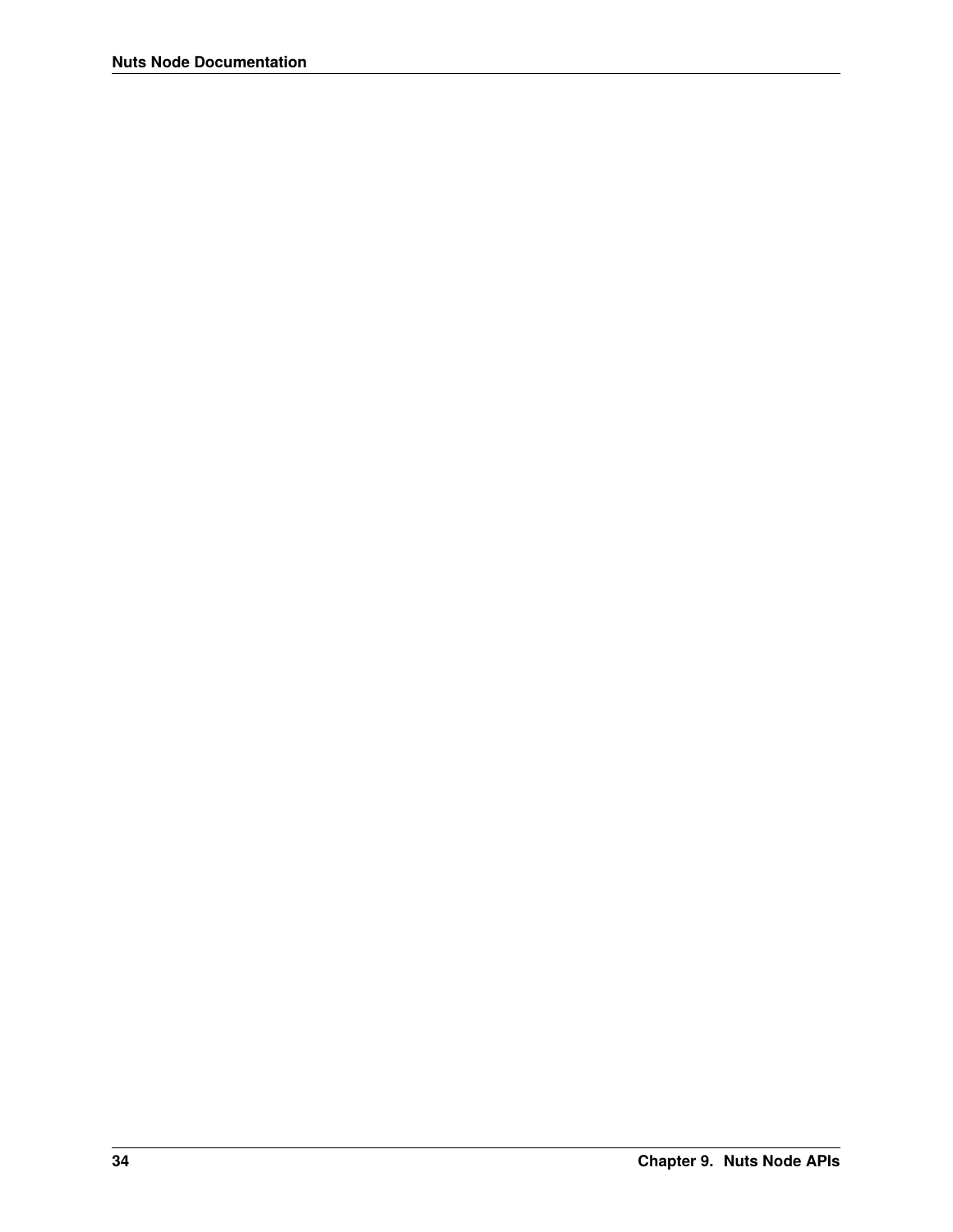**TEN**

## **ISSUING AND SEARCHING VERIFIABLE CREDENTIALS**

## **10.1 Issuing VCs**

As a node, you can issue credentials with each DID you control (whether they are trusted is a different story). A credential is issued through the API or CLI. The node will add sensible defaults for:

- @context
- id
- issuanceDate
- proof

You are required to provide the *credentialSubject*, the *issuer*, the *type* and an optional *expirationDate*. So calling */internal/vcr/v2/issuer/vc* with

```
{
    "issuer": "did:nuts:ByJvBu2Ex21tNdn5s8FBnqmRBTCGkqRHms5ci7gKM8rg",
    "type": "NutsOrganizationCredential",
    "credentialSubject": {
        "id": "did:nuts:9UKf9F9sRtiq4gR3bxfGQAeARtJeU8jvPqfWJcFP6ziN",
        "organization": {
            "name": "Because we care B.V.",
            "city": "IJbergen"
        }
    },
    "visibility": "public"
}
```
Will be expanded by the node to:

```
{
  "context": [
    "https://www.w3.org/2018/credentials/v1",
    "https://nuts.nl/credentials/v1"
  ],
  "credentialSubject": {
    "id": "did:nuts:9UKf9F9sRtiq4gR3bxfGQAeARtJeU8jvPqfWJcFP6ziN",
    "organization": {
      "city": "IJbergen",
      "name": "Because we care B.V."
   }
```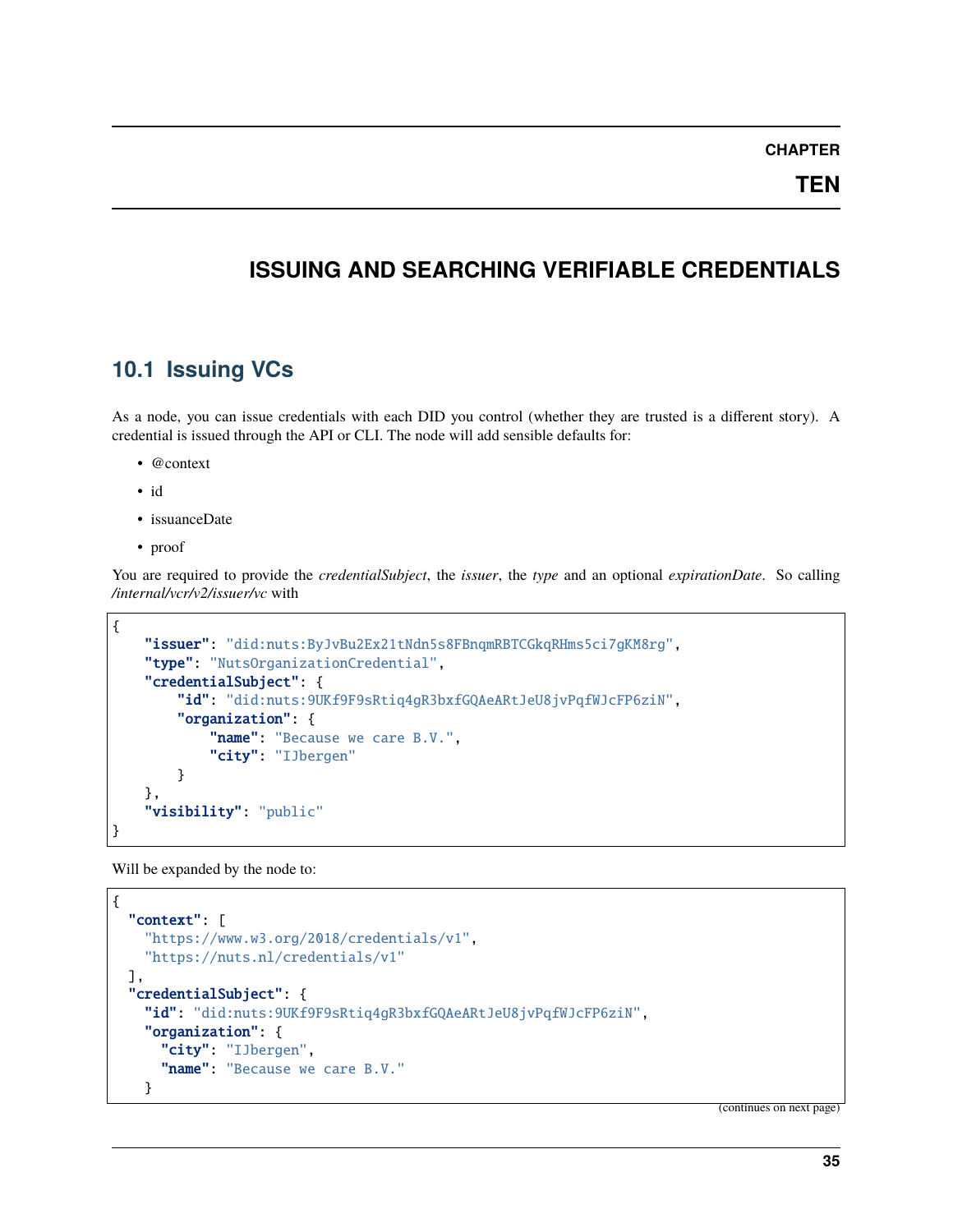```
},
  "id": "did:nuts:ByJvBu2Ex21tNdn5s8FBnqmRBTCGkqRHms5ci7gKM8rg#a1d8ee3f-f404-44d5-bd07-
\rightarrow71d3b144ce54"
  "issuanceDate": "2021-03-05T09:37:05.732811+01:00",
  "issuer": "did:nuts:ByJvBu2Ex21tNdn5s8FBnqmRBTCGkqRHms5ci7gKM8rg",
  "proof": {
    "created": "2021-03-05T09:37:05.732811+01:00".
    "jws": "eyJhbGciOiJFUzI1NiIsImI2NCI6ZmFsc2UsImNyaXQiOlsiYjY0Il19..
˓→s6lxJa7pOpqlhcWhJoKRMJIJiD4i+IUkfmhy+rUvNzZayVHAq+lZaFxBsv9rQCe0ewpZq/
→6z3hSUOURo6mnHhq==",
    "proofPurpose": "assertionMethod",
    "type": "JsonWebSignature2020",
    "verificationMethod": "did:nuts:ByJvBu2Ex21tNdn5s8FBnqmRBTCGkqRHms5ci7gKM8rg
˓→#gSEtbS2dOsS9PSrV13RwaZHz3Ps6OTI14GvLx8dPqgQ"
 },
  "type" [
    "NutsOrganizationCredential",
    "VerifiableCredential"
  ]
}
```
The *visibility* property indicates the contents of the VC are published on the network, so it can be read by everyone.

# **10.2 Searching VCs**

You can search for VCs by providing a VC which should be used for matching in JSON-LD format. Searching works by posting a Verifiable Credential to */internal/vcr/v2/search* that contains fields to match. The operation yields an array containing the matched verifiable credentials.

The example below searches for a *NutsOrganizationCredential* (note that the *query* field contains the credential):

```
{
    "query": {
        "@context": [
            "https://www.w3.org/2018/credentials/v1",
            "https://nuts.nl/credentials/v1"
        ],
        "type": ["VerifiableCredential" ,"NutsOrganizationCredential"],
        "credentialSubject": {
            "id": "did:nuts:SKUYYi2g88ohjhiu49Q13ZWGXvp678sjNiM7UHUCMyw",
            "organization": {
                "name": "Because we care B.V.",
                "city": "IJbergen"
            }
        }
    }
}
```
Note the fields *@context* and *type*, these are required for making it a valid VC in JSON-LD. In the example above they also contain Nuts specific contexts and types (since we're searching for a Nuts VC).

By default only VCs from trusted issuers are returned. You can specify the *searchOptions* field to include VCs from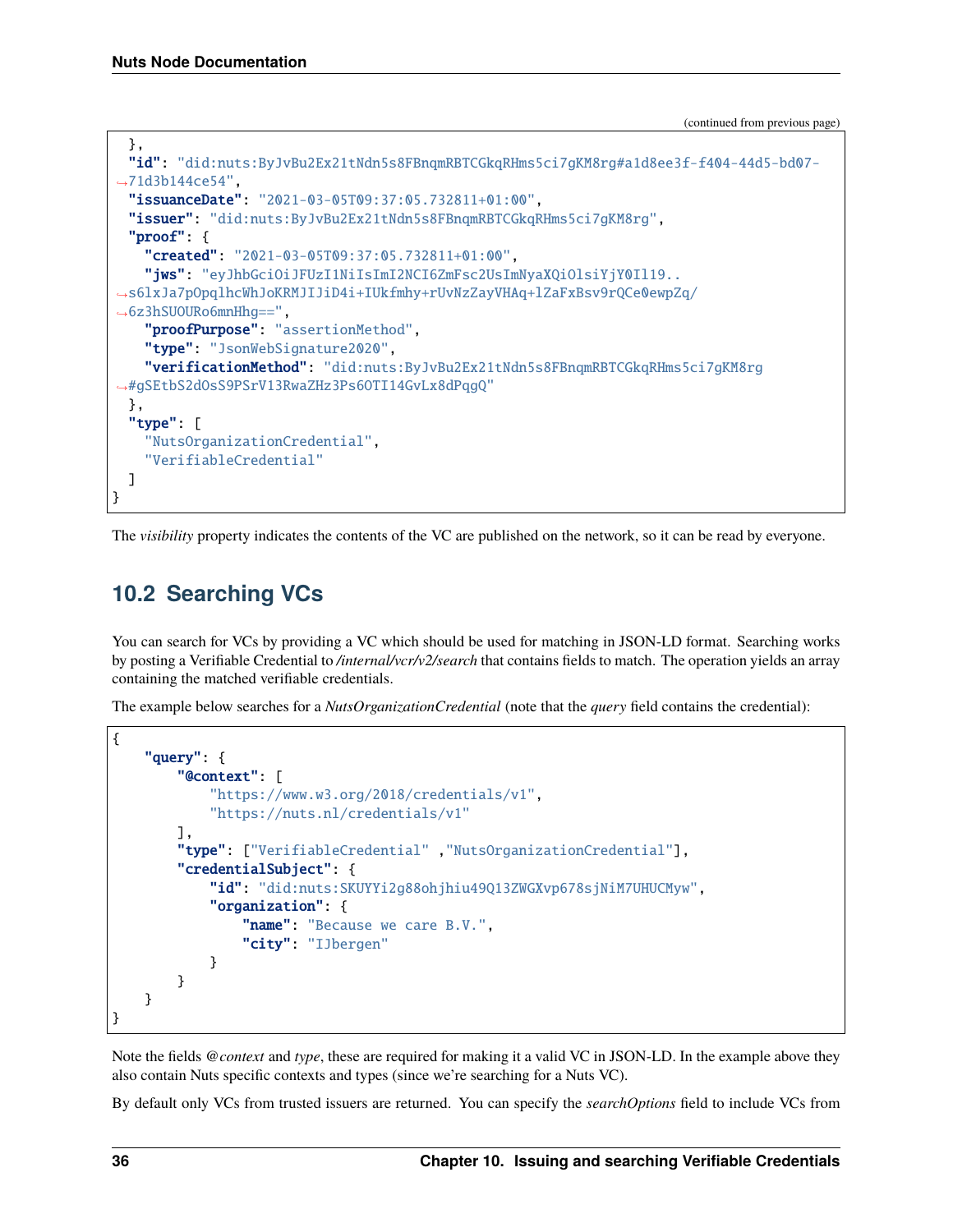untrusted issuers.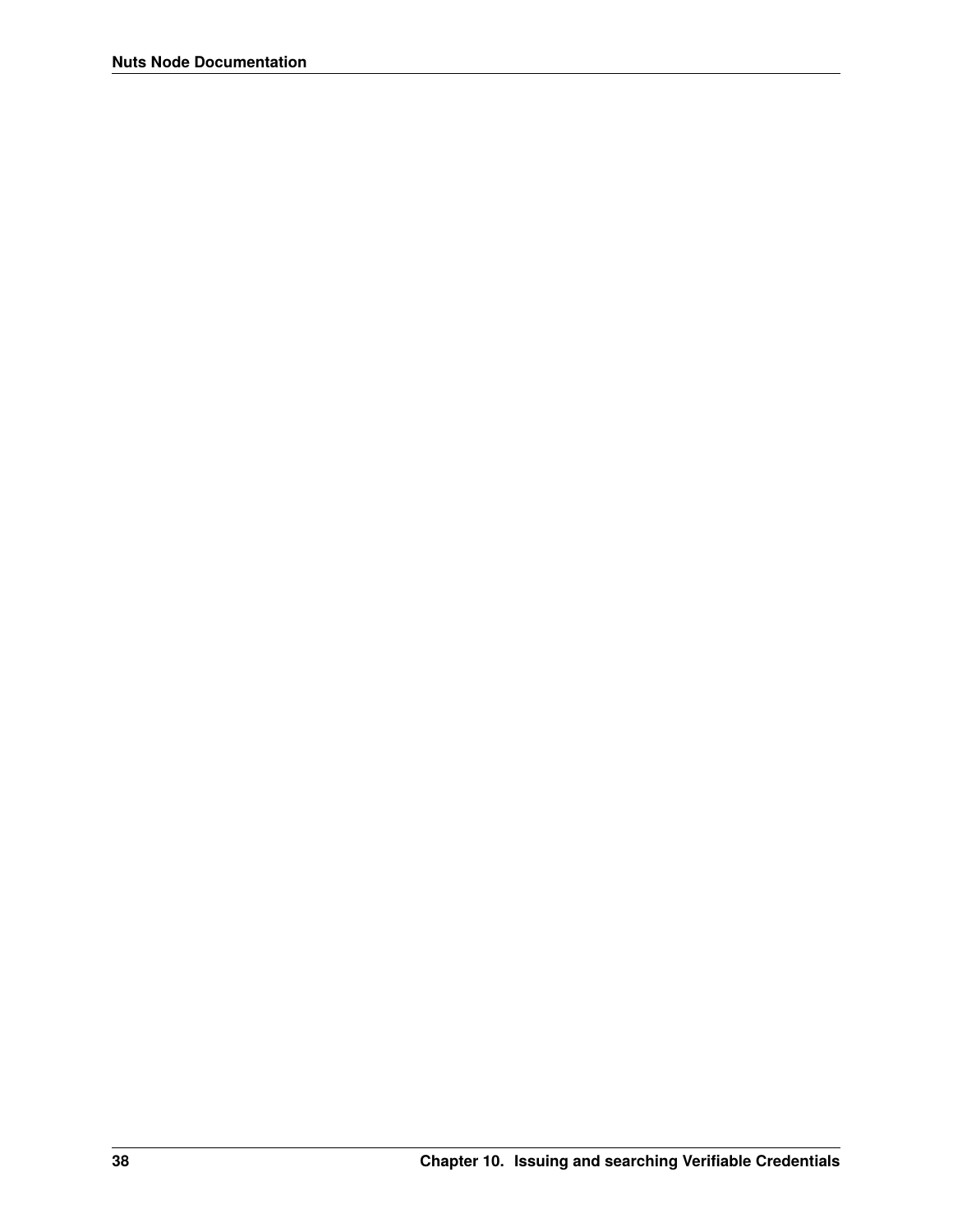## **ELEVEN**

## **FREQUENTLY ENCOUNTERED ERRORS**

This section lists commonly seen errors, what they mean and what to do about it.

# **11.1 Error:** *connection closed before server preface received*

When connecting to a remote node, the following error can occur:

Couldn't connect to peer, reconnecting in XYZ seconds (peer=some.domain.nl:5555,err=unable to connect: context deadline exceeded: connection closed before server preface received)

This indicates the server is using TLS, but the local node is trying to connect without TLS. Check the *network.tls.enabled* setting.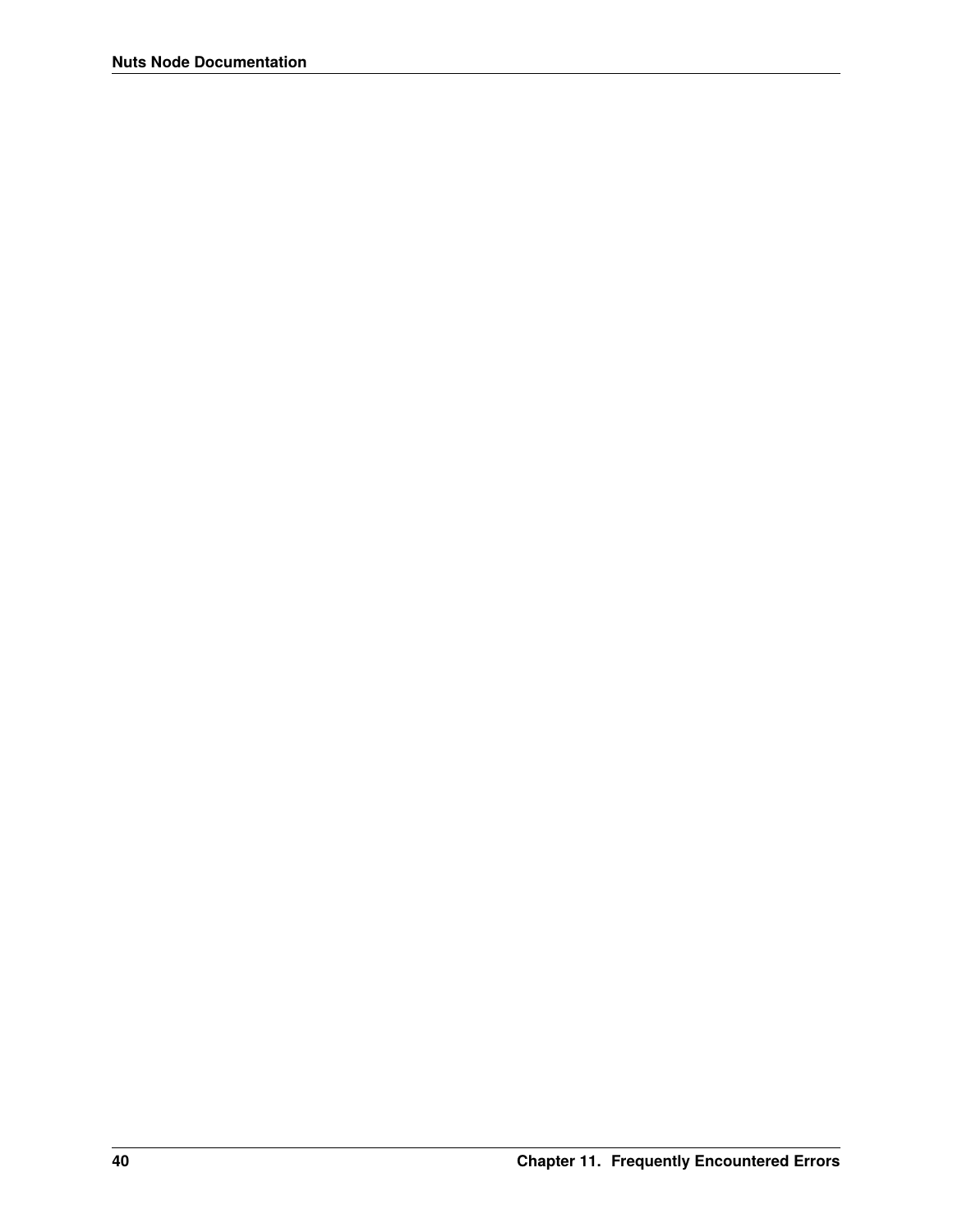#### **TWELVE**

### **RELEASE NOTES**

Whats has been changed, and how to update between versions.

# **12.1 Cashew (v3.0.0)**

Release date: 2022-06-01

This release no longer contains the V1 network protocol.

**Full Changelog**: https://github.com/nuts-foundation/nuts-node/compare/v2.0.0.. . v3.0.0

## **12.2 Brazil (v2.0.0)**

Release date: 2022-04-29

This version implements the V2 network protocol. The V2 network protocol combines gossip style messages with a fast reconciliation protocol for larger difference sets. The protocol can quickly identify hundreds of missing transactions. The new protocol is much faster than the old protocol and its performance is currently limited by the database performance.

Besides the improved network protocol, this version also implements semantic searching for Verifiable Credentials. Till this version, searching for VCs only supported the NutsOrganizationCredential and NutsAuthorizationCredential. With the new semantic search capabilities all kinds of credentials can be issued and found. This is the first step for the Nuts node to become a toolbox that supports multiple domains.

**Full Changelog**: https://github.com/nuts-foundation/nuts-node/compare/v1.0.0.. . v2.0.0

## **12.3 Almond (v1.0.0)**

Release date: 2022-04-01

This is the initial release of the Nuts node reference implementation. It implements RFC001 - RFC016 specified by the [Nuts specification.](https://nuts-foundation.gitbook.io) This release is intended for developers. It contains a stable API that will be backwards compatible for the next versions. The releases until the first production release will mainly focus on network and Ops related features.

To start using this release, please consult the getting started section.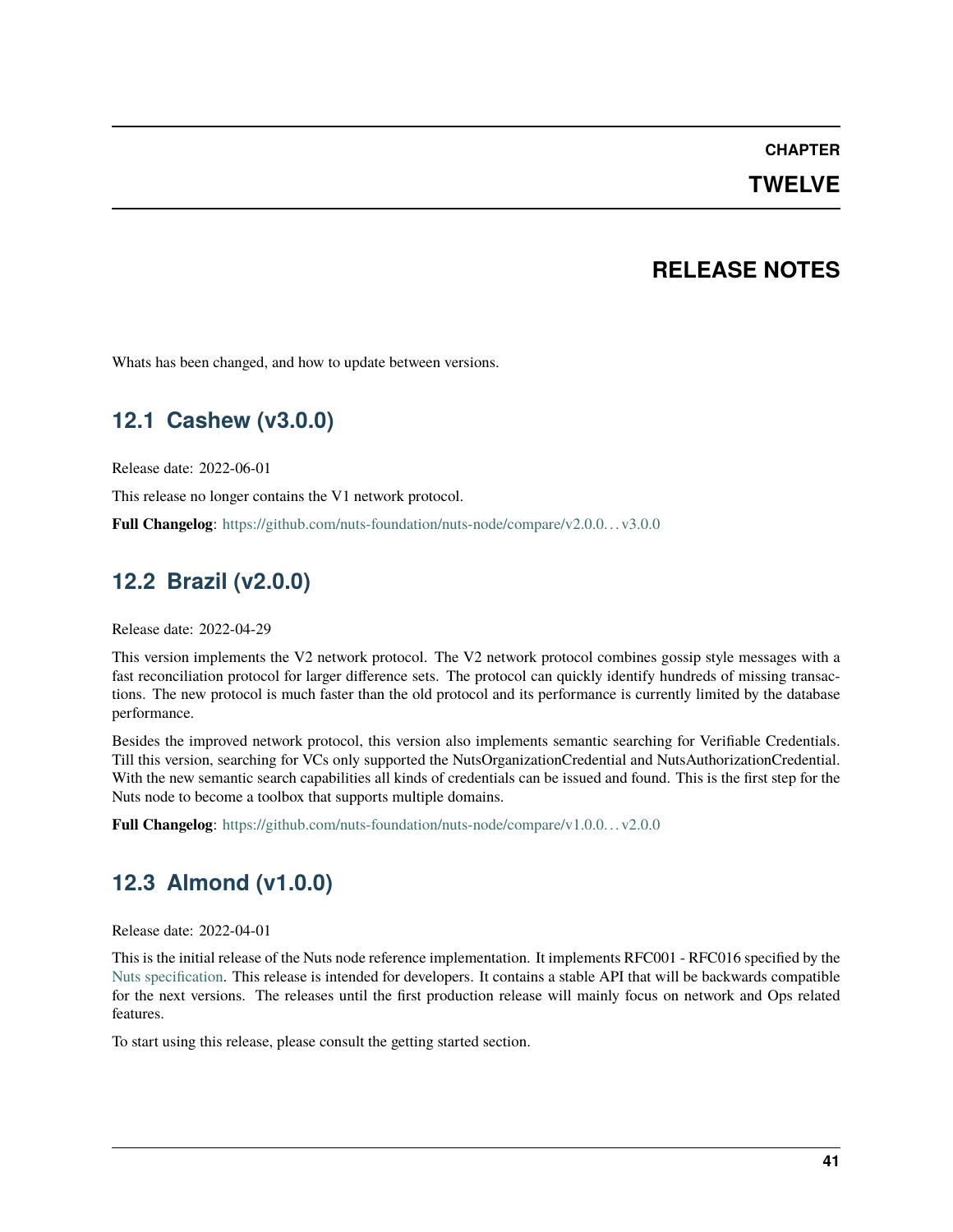#### **12.3.1 Features / improvements**

Future releases will list new features and improvements that have been added since the previous release.

### **12.3.2 Dropped features**

New major releases might drop support for features that have been deprecated in a previous release. Keep an eye on this section for every release.

#### **12.3.3 Deprecated features**

Some features will be deprecated because they have been succeeded by an improved version or when they are no longer used. Removing old code helps in reducing maintenance costs of the code base. Features that are marked as *deprecated* will be listed here. Any vendor using these features will have until next version to migrate to the alternative. Keep an eye on this section for every release.

• VCR V1 API is deprecated and will be removed in the next release. Please migrate all calls to the V2 API.

#### **12.3.4 Bugfixes**

This section contains a list of bugfixes. It'll match resolved Github issues with the **bug** tag.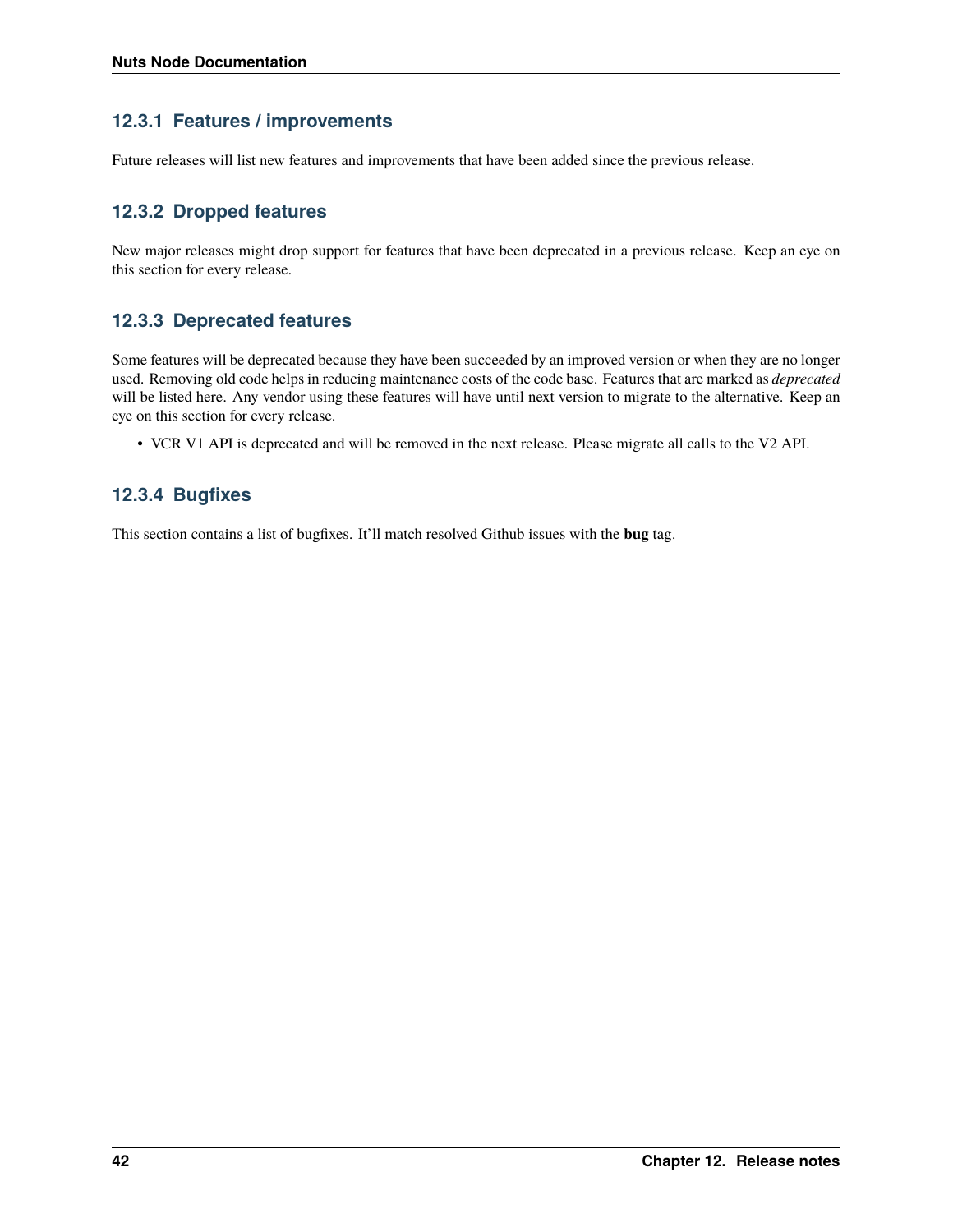# **THIRTEEN**

# **ROADMAP**

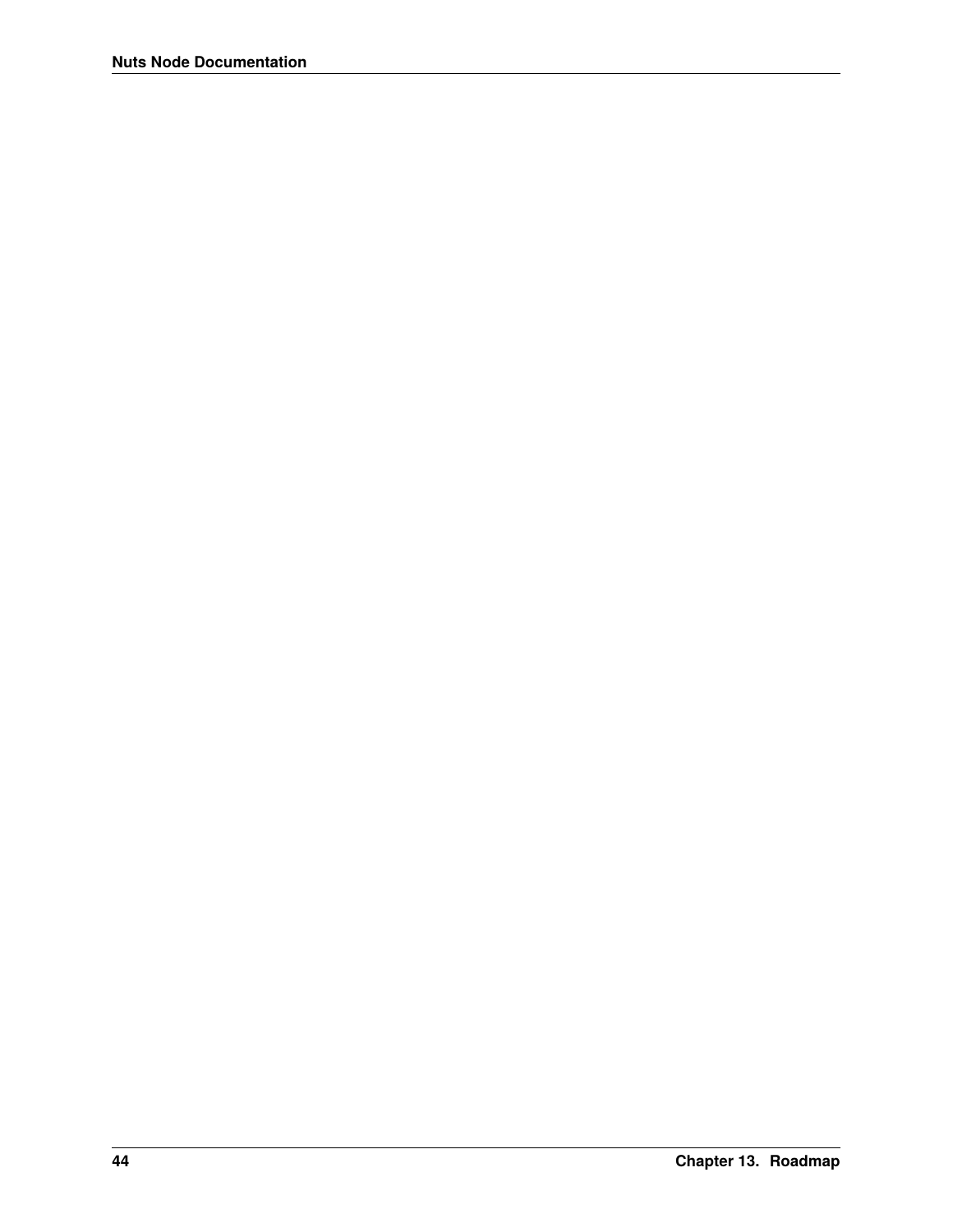### **FOURTEEN**

## **RECOMMENDED DEPLOYMENT**

This document aims to describe the systems and their components involved in deploying a Nuts node in a production environment. The target audience are engineers that want to deploy a Nuts Node in their environment for a Service Provider (SP).

It does not detail services and interfaces specified by Bolts: those should be documented by the particular Bolts and should be regarded as extensions to the deployment described here.

The container diagram documents the recommended way of deploying a Nuts node using the features supported by the Nuts node's version.

The diagrams are in [C4 model](https://c4model.com/) notation.

## **14.1 System Landscape**

The diagram below depicts the users and systems that interact with the Nuts node of the local SP.

## **14.2 Containers**

This section details the system with involved containers (which can be native or containerized processes, physical or remote database servers or even networked filesystems). It lists the interfaces of the Nuts node, who uses them and how they should be secured.

**Note:** There's a number of upcoming features that will change the recommended deployment, notably:

- SSL/TLS termination for gRPC traffic on a reverse proxy
- Redis database support
- Clustering support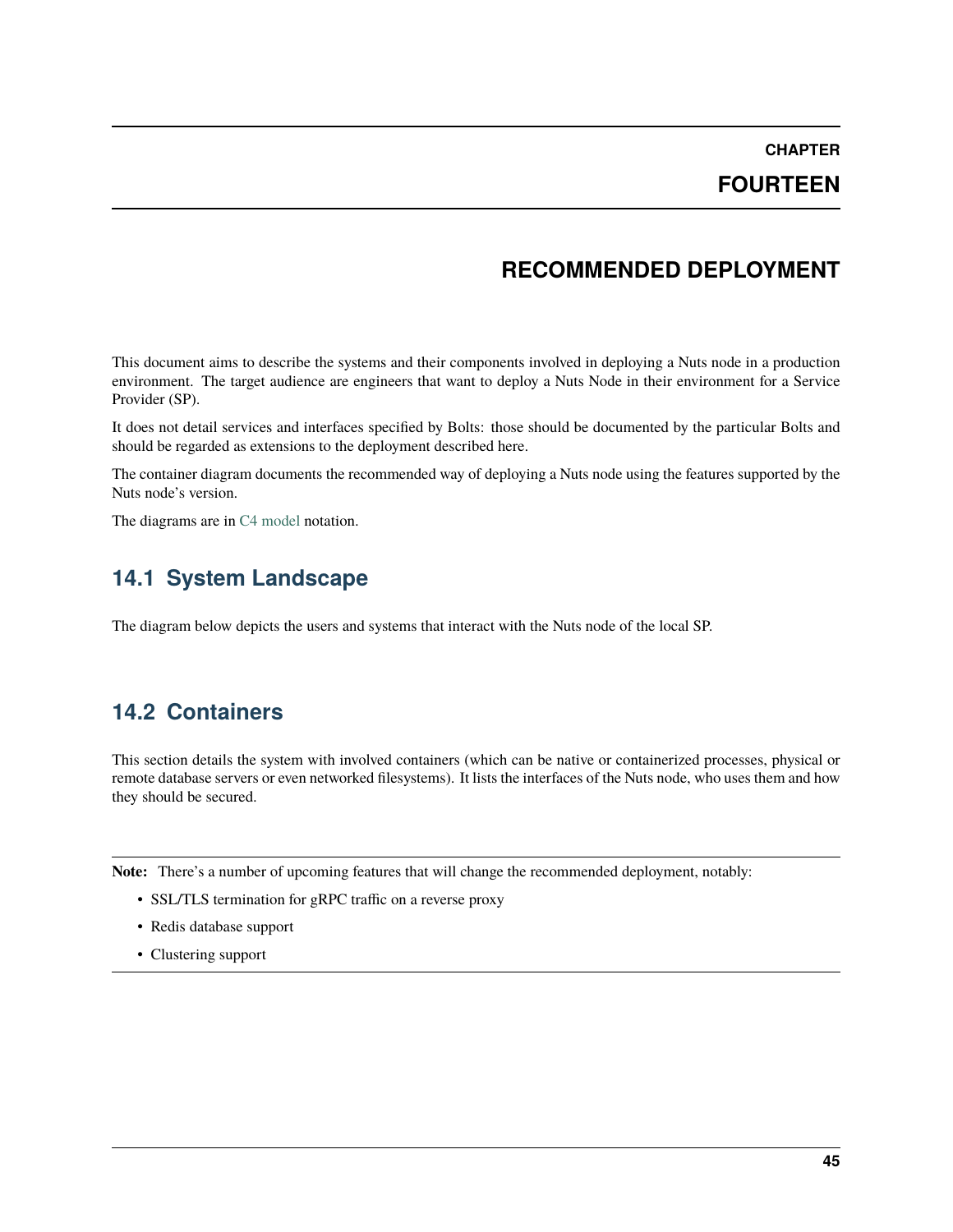### **14.2.1 Nuts Node**

Server that implements the Nuts specification that connects to the Nuts network. It will usually run as Docker container or Kubernetes pod.

Interfaces/Endpoints:

• **HTTP /internal**: for managing everything related to DIDs, VCs and the Nuts Node itself. Very sensitive endpoints with no additional built-in security, so care should be taken that no unauthorized parties can access it. Since it binds to the shared HTTP interface by default (port 1323), it is recommended to *[bind it to an alternative](#page-62-0) [interface](#page-62-0)* to securer routing.

*Users*: operators, SPs administrative and EHR applications.

*Security*: restrict access through network separation and platform authentication.

• **HTTP /public**: for accessing public services, e.g. IRMA authentication.

*Users*: IRMA app.

*Security*: HTTPS with server certificate (on proxy). Monitor traffic to detect attacks.

• **HTTP /n2n**: for providing Nuts services to other nodes (e.g. creating access tokens). The local node also calls other nodes on their */n2n* endpoint, these outgoing calls are subject to the same security requirements.

*Users*: Nuts nodes of other SPs.

*Security*: HTTPS with server- and client certificates (mTLS) according to network trust anchors (on proxy). Monitor traffic to detect attacks.

• **HTTP /status**: for inspecting the health of the server, returns OK if healthy.

*Users*: monitoring tooling.

*Security*: Not strictly required, but advised to restrict access.

• **HTTP /status/diagnostics**: for inspecting diagnostic information of the server.

*Users*: monitoring tooling, system administrators.

*Security*: Not strictly required, but advised to restrict access.

• **HTTP /metrics**: for scraping metrics in Prometheus format.

*Users*: monitoring/metrics tooling.

*Security*: Not strictly required, but advised to restrict access.

• **gRPC**: for communicating with other Nuts nodes according to the network protocol. Uses HTTP/2 as transport, both outbound and inbound.

*Users*: Nuts nodes of other SPs.

*Security*: HTTPS with server- and client certificates (mTLS) according to network trust anchors. This is provided by the Nuts node.

• **stdout**: the server logs to standard out, which can be configured to output in JSON format for integration with existing log tooling.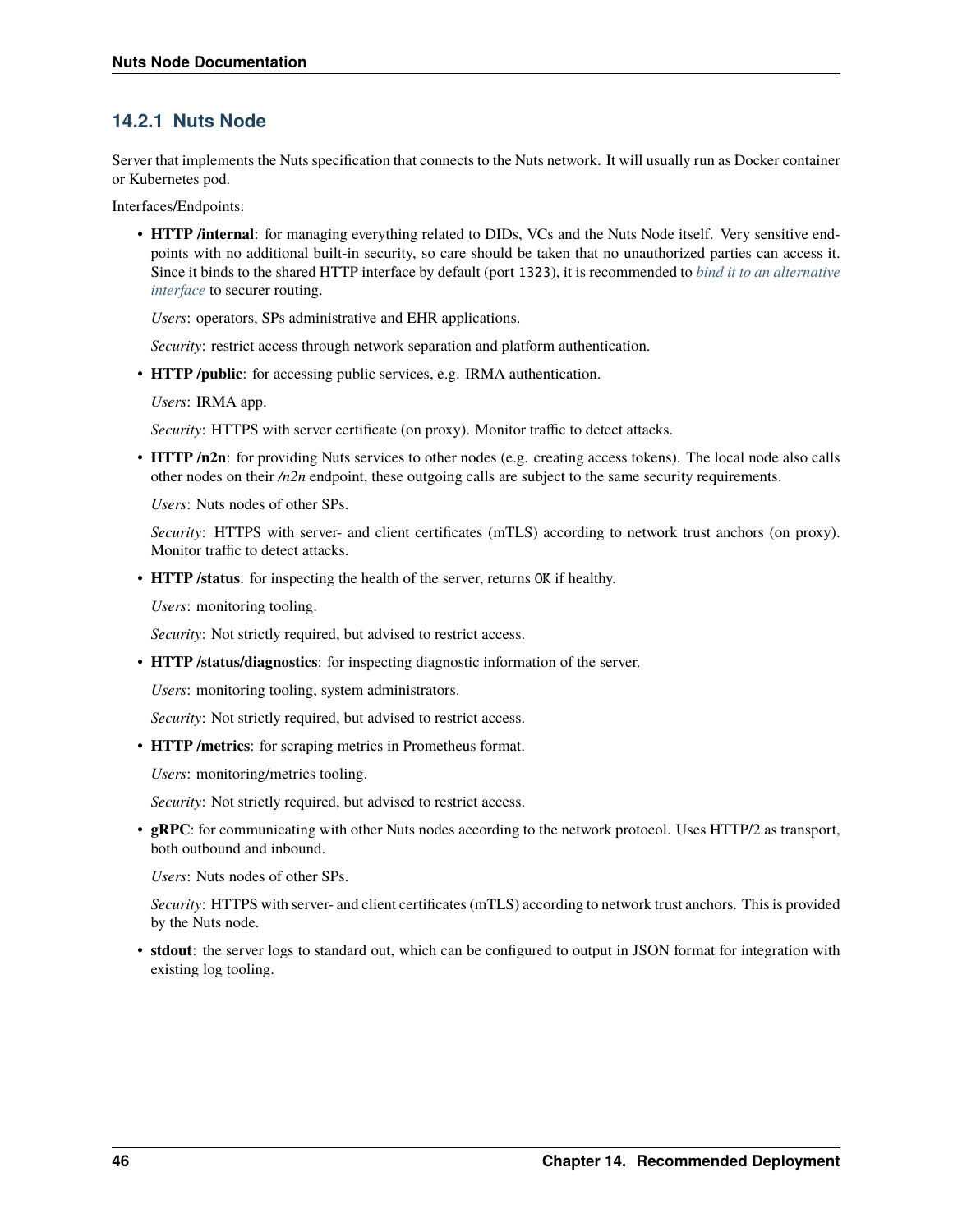### **14.2.2 Reverse Proxy**

Process that protects and routes HTTP access (specified above) to the Nuts Node. Typically a standalone HTTP proxy that resides in a DMZ and/or an ingress service on a cloud platform. It will act as SSL/TLS terminator, with only a server certificate or requiring a client certificate as well (depending on the endpoint).

### **14.2.3 Nuts Node Client**

CLI application used by system administrators to manage the Nuts Node and the SPs presence on the network, which calls the REST API of the Nuts Node. It is included in the Nuts Node server, so it can be executed in the Docker container (using docker exec) or standalone process.

#### **14.2.4 Database**

BBolt database where the Nuts Node stores its data. The database is on disk (by default in /opt/nuts/data) so make sure the data is retained, especially in a cloud environment. It is recommended to backup the database using the provided backup feature (see config options of the storage engine).

### **14.2.5 Private Key Storage**

Creating DID documents causes private keys to be generated, which need to be safely stored so the Nuts node can access them. It is recommended to store them in [Vault.](https://www.vaultproject.io/) Refer to the config options of the crypto engine and [Vault](https://www.vaultproject.io/docs) [documentation](https://www.vaultproject.io/docs) for configuring it.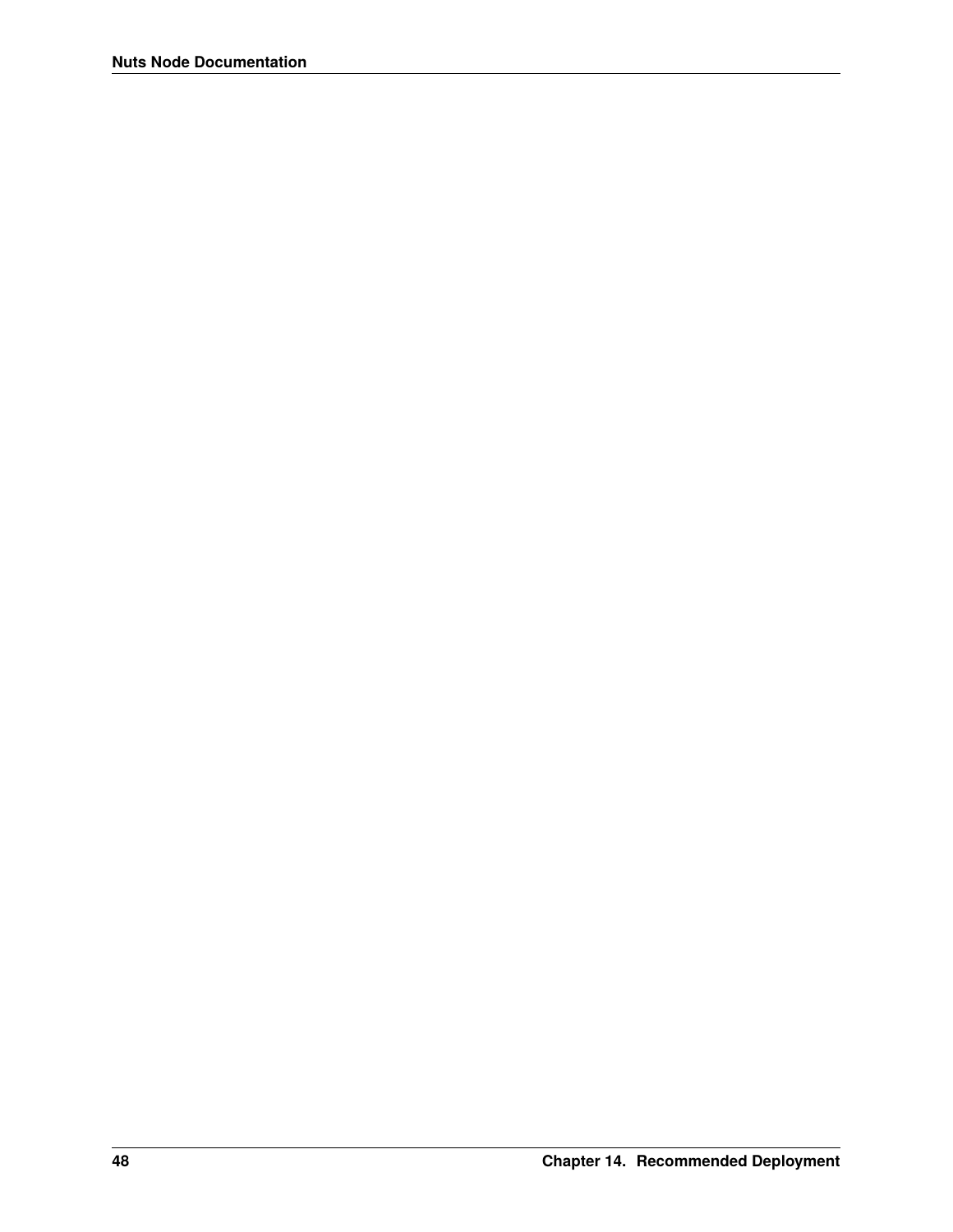#### **FIFTEEN**

### **CONFIGURING THE NUTS NODE**

<span id="page-52-0"></span>The Nuts node can be configured using a YAML configuration file, environment variables and commandline params.

The parameters follow the following convention:  $\$$  nuts --parameter X is equal to  $\$$  NUTS\_PARAMETER=X nuts is equal to parameter: X in a yaml file.

Or for this piece of yaml

nested: parameter: X

is equal to \$ nuts --nested.parameter X is equal to \$ NUTS\_NESTED\_PARAMETER=X nuts

Config parameters for engines are prepended by the engine.ConfigKey by default (configurable):

```
engine:
   nested:
        parameter: X
```
is equal to \$ nuts --engine.nested.parameter X is equal to \$ NUTS\_ENGINE\_NESTED\_PARAMETER=X nuts

While most options are a single value, some are represented as a list (indicated with the square brackets in the table below). To provide multiple values through flags or environment variables you can separate them with a comma (,).

## **15.1 Ordering**

Command line parameters have the highest priority, then environment variables, then parameters from the configfile and lastly defaults. The location of the configfile is determined by the environment variable NUTS\_CONFIGFILE or the commandline parameter --configfile. If both are missing the default location ./nuts.yaml is used.

### **15.2 Server options**

The following options can be configured on the server:

| Ke)          | <b>Default</b> |
|--------------|----------------|
| configfile   | nuts.yaml      |
| datadir      |                |
| loggerformat |                |
| strictmode   |                |
| verbosity    |                |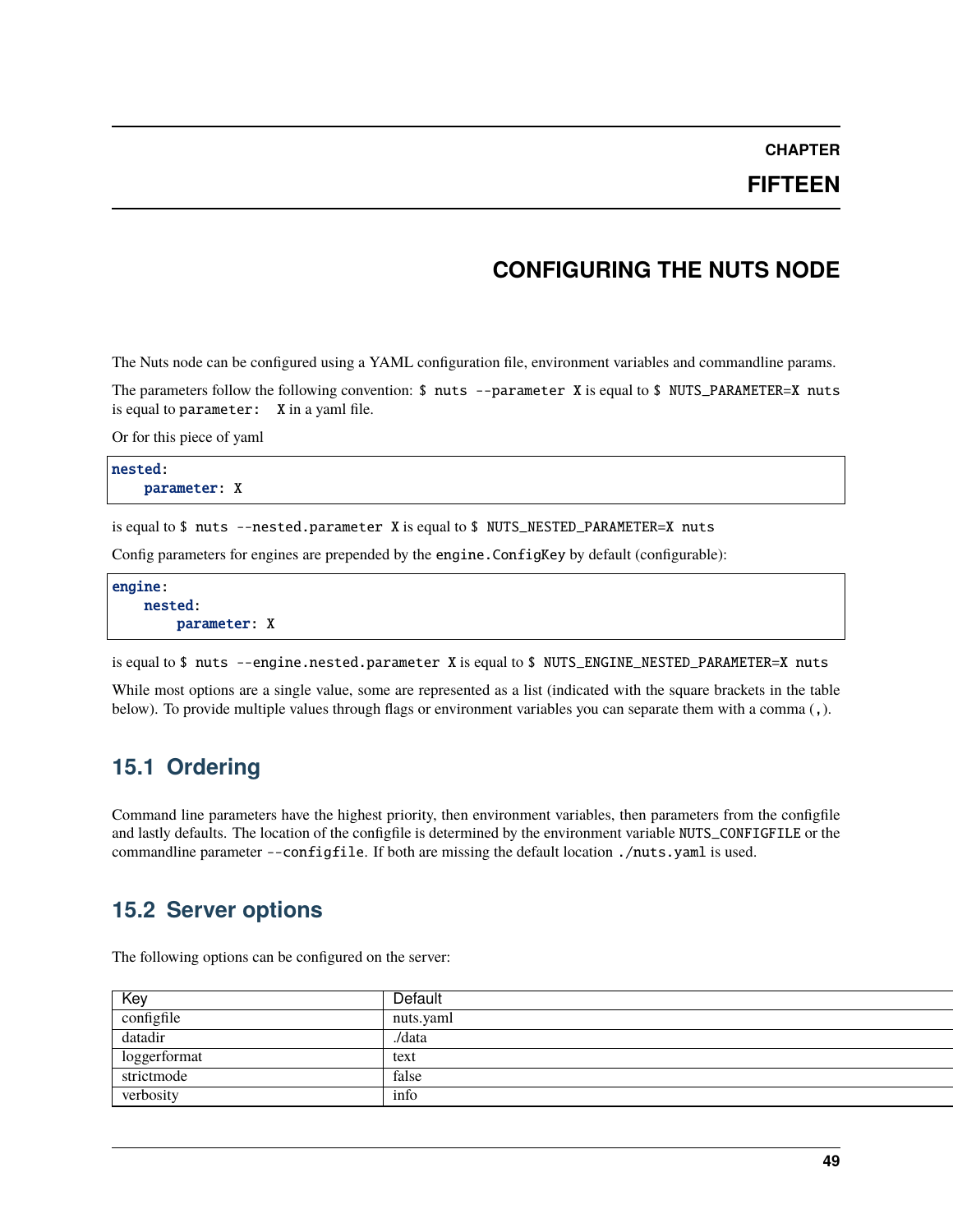| Key                                                                  | Default                                                                                   |
|----------------------------------------------------------------------|-------------------------------------------------------------------------------------------|
| http.default.address                                                 | $\overline{.1323}$                                                                        |
| http.default.cors.origin                                             |                                                                                           |
|                                                                      |                                                                                           |
| auth.clockskew                                                       | 5000                                                                                      |
| auth.contractvalidators                                              | [irma,uzi,dummy]                                                                          |
| auth.http.timeout                                                    | 30                                                                                        |
| auth.irma.autoupdateschemas                                          | $ $ true                                                                                  |
| auth.irma.schememanager                                              | pbdf                                                                                      |
|                                                                      |                                                                                           |
| auth.publicurl<br>Crypto                                             |                                                                                           |
| crypto.storage                                                       |                                                                                           |
| crypto.vault.address                                                 |                                                                                           |
| crypto.vault.pathprefix                                              | kv                                                                                        |
| crypto.vault.token                                                   |                                                                                           |
| Event manager                                                        |                                                                                           |
| events.nats.hostname                                                 | localhost                                                                                 |
| events.nats.port                                                     | 4222                                                                                      |
| events.nats.storagedir                                               |                                                                                           |
| events.nats.timeout                                                  | 30.                                                                                       |
| <b>JSONLD</b>                                                        |                                                                                           |
| jsonld.contexts.localmapping                                         | [https://nuts.nl/credentials/v1=assets/contexts/nuts.ldjson,https://www.w3.org/2018/crede |
| jsonld.contexts.remoteallowlist                                      | [https://schema.org.https://www.w3.org/2018/credentials/v1.https://w3c-ccg.github.io/lds  |
| <b>Network</b>                                                       |                                                                                           |
|                                                                      |                                                                                           |
|                                                                      |                                                                                           |
| network.bootstrapnodes                                               |                                                                                           |
| network.certfile                                                     |                                                                                           |
| network.certkeyfile<br>network.connectiontimeout                     | 5000                                                                                      |
|                                                                      |                                                                                           |
| network.disablenodeauthentication<br>network.enablediscovery         | false<br>$\vert$ true                                                                     |
|                                                                      |                                                                                           |
| network.enabletls                                                    | $\sqrt{\frac{1}{1 + 1}}$<br>:5555                                                         |
| network.grpcaddr                                                     |                                                                                           |
| network.nodedid                                                      |                                                                                           |
| network.protocols<br>network.truststorefile                          |                                                                                           |
|                                                                      |                                                                                           |
| network.v2.diagnosticsinterval                                       | 5000<br>5000                                                                              |
| network.v2.gossipinterval                                            |                                                                                           |
| <b>Storage</b>                                                       |                                                                                           |
| storage.databases.bbolt.backup.directory                             |                                                                                           |
| storage.databases.bbolt.backup.interval 0<br>$\overline{\text{VCR}}$ |                                                                                           |

This table is automatically generated using the configuration flags in the core and engines. When they're changed the options table must be regenerated using the Makefile:

\$ make update-docs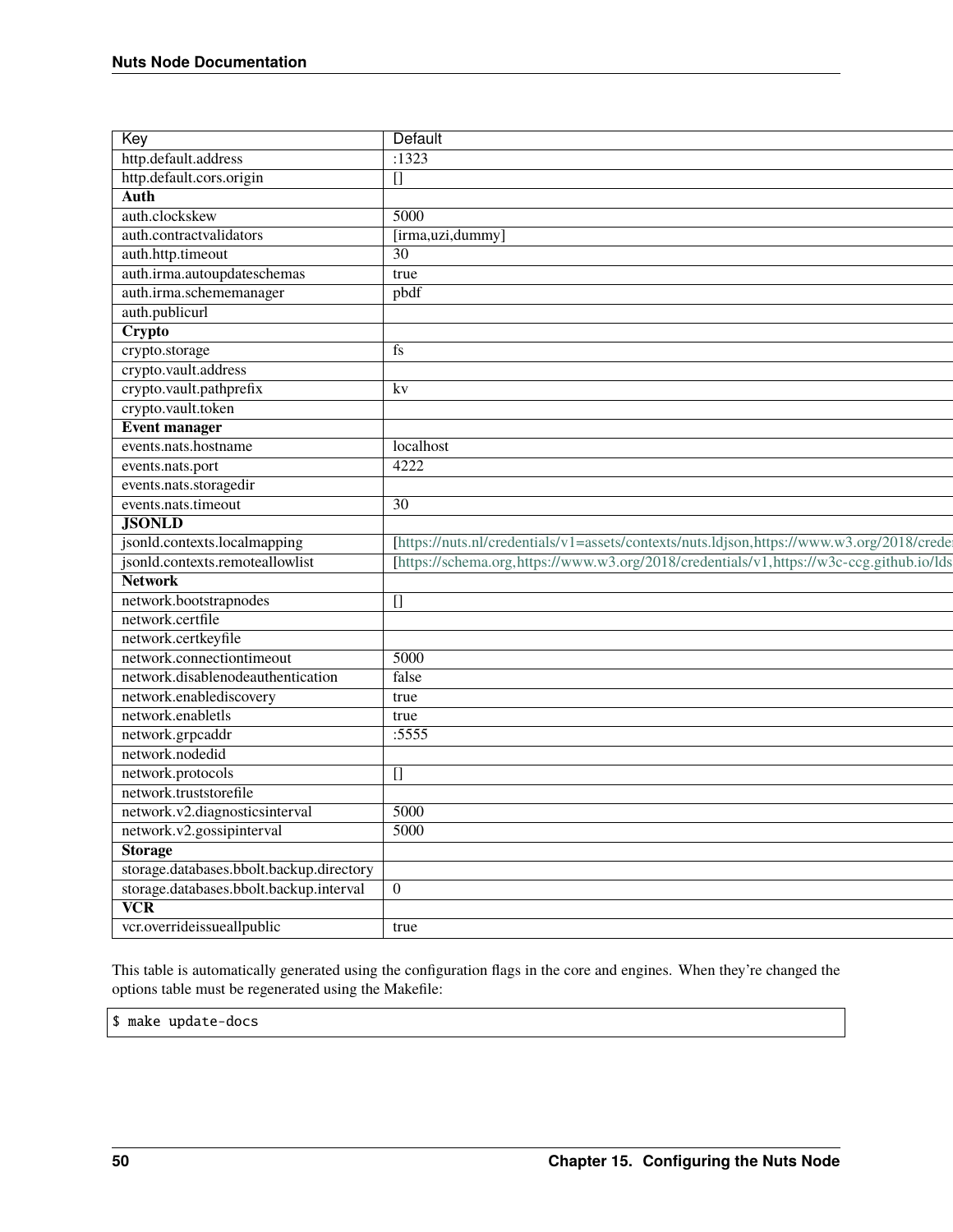### **SIXTEEN**

## **MONITORING THE NUTS NODE**

## **16.1 Basic service health**

A status endpoint is provided to check if the service is running and if the web server has been started. The endpoint is available over http so it can be used by a wide range of health checking services. It does not provide any information on the individual engines running as part of the executable. The main goal of the service is to give a YES/NO answer for if the service is running?

GET /status

It'll return an "OK" response and a 200 status code.

## **16.2 Basic diagnostics**

GET /status/diagnostics

It'll return some text displaying the current status of the various services:

```
Status
    Registered engines: [Status Logging]
Logging
    verbosity: INFO
```
If you supply *application/json* for the *Accept* HTTP header it will return the diagnostics in JSON format.

### **16.3 Metrics**

The Nuts service executable has build-in support for **Prometheus**. Prometheus is a time-series database which supports a wide variety of services. It also allows for exporting metrics to different visualization solutions like **Grafana**. See <https://prometheus.io/> for more information on how to run Prometheus. The metrics are exposed at /metrics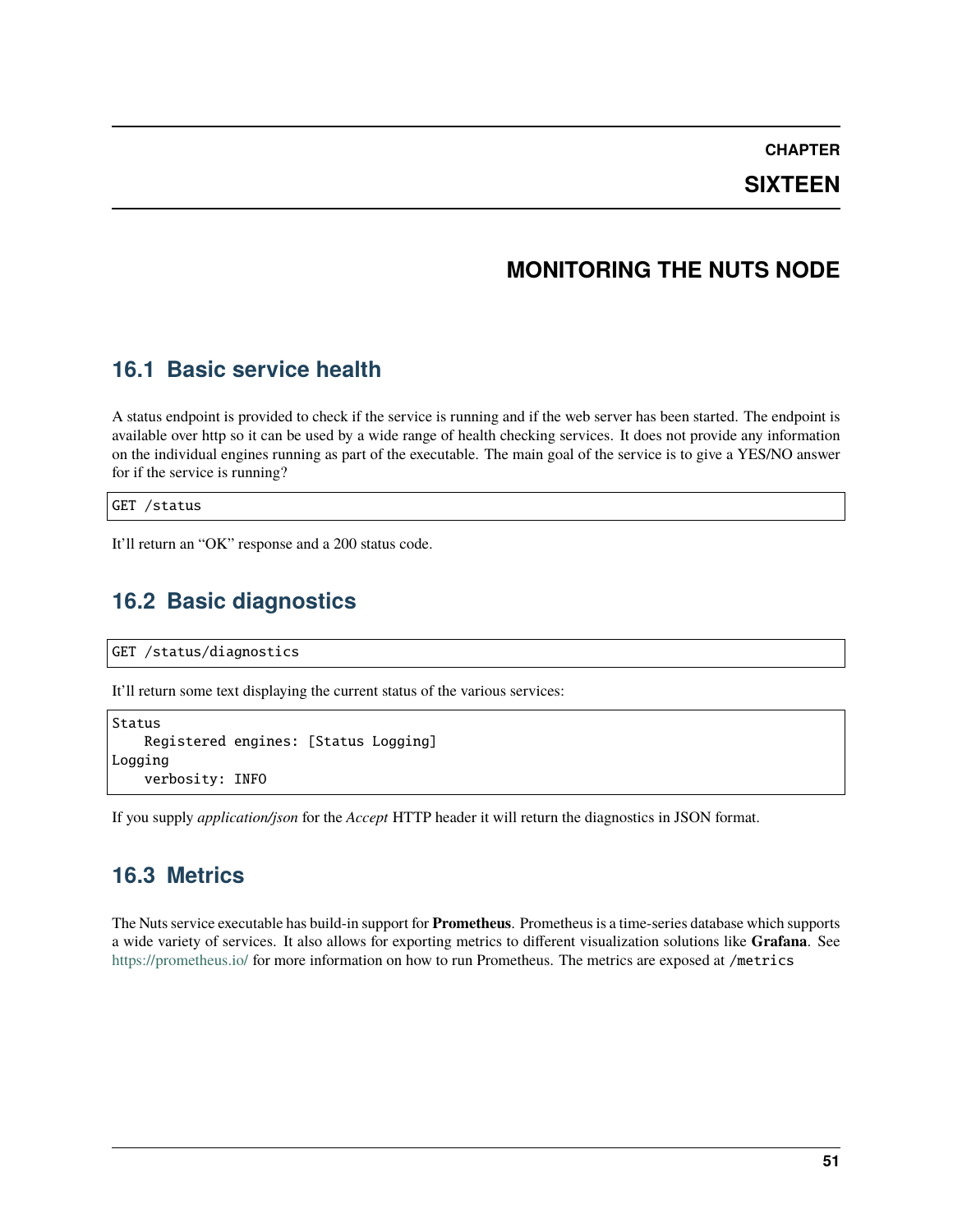### **16.3.1 Configuration**

In order for metrics to be gathered by Prometheus. A job has to be added to the prometheus.yml configuration file. Below is a minimal configuration file that will only gather Nuts metrics:

```
# my global config
global:
 scrape_interval: 15s # Set the scrape interval to every 15 seconds. Default is<sub>o</sub>˓→every 1 minute.
 evaluation_interval: 15s # Evaluate rules every 15 seconds. The default is every 1_{\text{u}}\rightarrowminute.
  # scrape_timeout is set to the global default (10s).
# Load rules once and periodically evaluate them according to the global 'evaluation_
˓→interval'.
rule_files:
# - "first_rules.yml"
# - "second_rules.yml"
# A scrape configuration containing exactly one endpoint to scrape:
# Here it's Prometheus itself.
scrape_configs:
  # The job name is added as a label `job=<job_name>` to any timeseries scraped from this␣
\rightarrowconfig.
  - job_name: 'nuts'
    metrics_path: '/metrics'
    scrape_interval: 5s
    static_configs:
      - targets: ['127.0.0.1:1323']
```
It's important to enter the correct IP/domain and port where the Nuts node can be found!

#### **16.3.2 Exported metrics**

The Nuts service executable exports the following metrics by default. These cover the basic needs for monitoring the process and http layer.

```
# HELP go_gc_duration_seconds A summary of the pause duration of garbage collection␣
\rightarrowcycles.
# TYPE go_gc_duration_seconds summary
go_gc_duration_seconds{quantile="0"} 4.08e-05
go_gc_duration_seconds{quantile="0.25"} 6.25e-05
go_gc_duration_seconds{quantile="0.5"} 8.44e-05
go_gc_duration_seconds{quantile="0.75"} 0.0001046
go_gc_duration_seconds{quantile="1"} 0.0004961
go_gc_duration_seconds_sum 0.0016542
go_gc_duration_seconds_count 14
# HELP go_goroutines Number of goroutines that currently exist.
# TYPE go_goroutines gauge
go_goroutines 79
# HELP go_info Information about the Go environment.
# TYPE go_info gauge
go_info{version="go1.13.12"} 1
```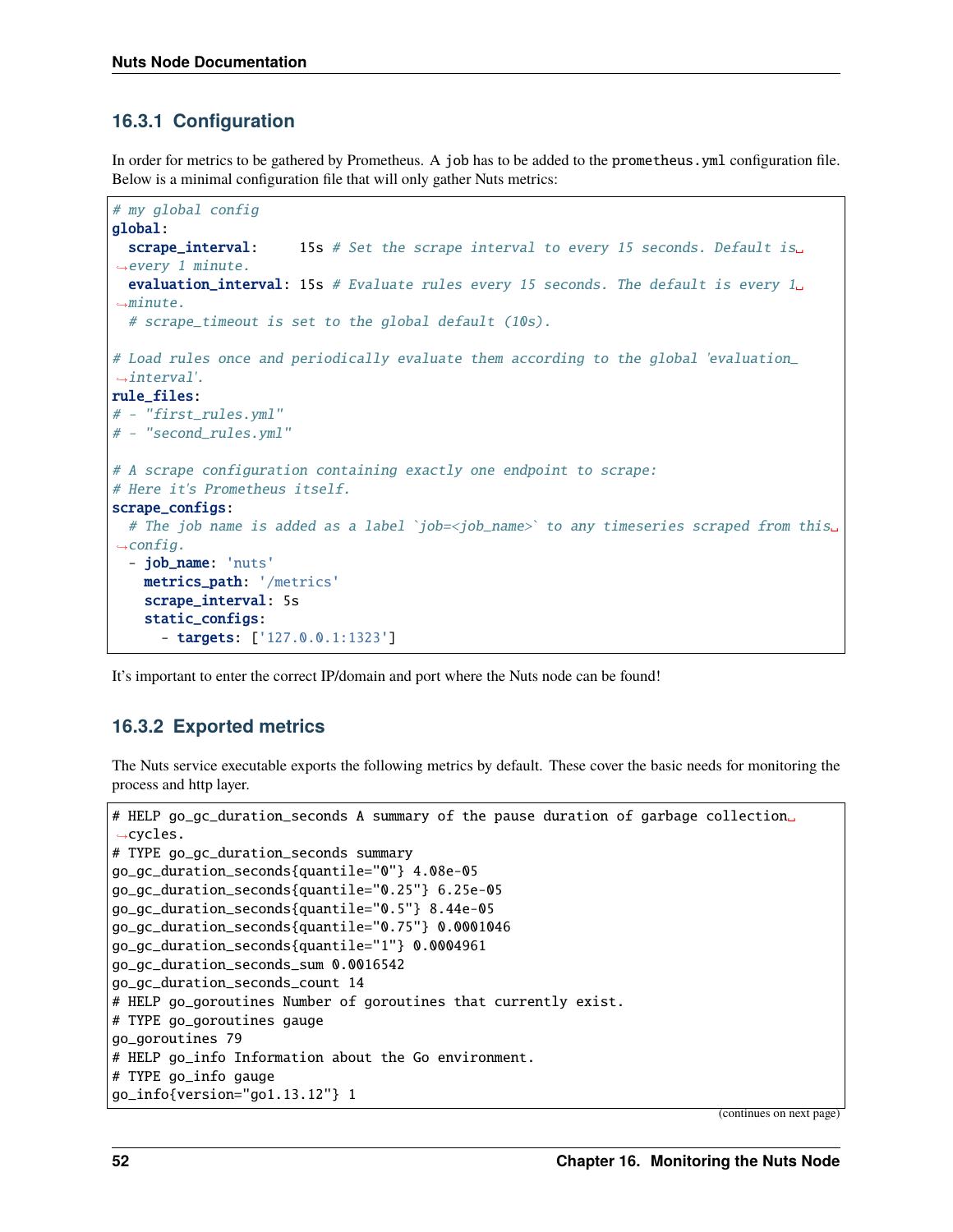# HELP go\_memstats\_alloc\_bytes Number of bytes allocated and still in use. # TYPE go\_memstats\_alloc\_bytes gauge go\_memstats\_alloc\_bytes 9.284216e+06 # HELP go\_memstats\_alloc\_bytes\_total Total number of bytes allocated, even if freed. # TYPE go\_memstats\_alloc\_bytes\_total counter go\_memstats\_alloc\_bytes\_total 6.929336e+07 # HELP go\_memstats\_buck\_hash\_sys\_bytes Number of bytes used by the profiling bucket hash␣  $\rightarrow$ table. # TYPE go\_memstats\_buck\_hash\_sys\_bytes gauge go\_memstats\_buck\_hash\_sys\_bytes 1.477216e+06 # HELP go\_memstats\_frees\_total Total number of frees. # TYPE go\_memstats\_frees\_total counter go\_memstats\_frees\_total 394819 # HELP go\_memstats\_gc\_cpu\_fraction The fraction of this program's available CPU time␣  $\rightarrow$ used by the GC since the program started. # TYPE go\_memstats\_gc\_cpu\_fraction gauge go\_memstats\_gc\_cpu\_fraction 0.0005164729882960839 # HELP go\_memstats\_gc\_sys\_bytes Number of bytes used for garbage collection system␣ ˓<sup>→</sup>metadata. # TYPE go\_memstats\_gc\_sys\_bytes gauge go\_memstats\_gc\_sys\_bytes 2.394112e+06 # HELP go\_memstats\_heap\_alloc\_bytes Number of heap bytes allocated and still in use. # TYPE go\_memstats\_heap\_alloc\_bytes gauge go\_memstats\_heap\_alloc\_bytes 9.284216e+06 # HELP go\_memstats\_heap\_idle\_bytes Number of heap bytes waiting to be used. # TYPE go\_memstats\_heap\_idle\_bytes gauge go\_memstats\_heap\_idle\_bytes 5.24288e+07 # HELP go\_memstats\_heap\_inuse\_bytes Number of heap bytes that are in use. # TYPE go\_memstats\_heap\_inuse\_bytes gauge go\_memstats\_heap\_inuse\_bytes 1.2255232e+07 # HELP go\_memstats\_heap\_objects Number of allocated objects. # TYPE go\_memstats\_heap\_objects gauge go\_memstats\_heap\_objects 32515 # HELP go\_memstats\_heap\_released\_bytes Number of heap bytes released to OS. # TYPE go\_memstats\_heap\_released\_bytes gauge go\_memstats\_heap\_released\_bytes 4.8848896e+07 # HELP go\_memstats\_heap\_sys\_bytes Number of heap bytes obtained from system. # TYPE go\_memstats\_heap\_sys\_bytes gauge go\_memstats\_heap\_sys\_bytes 6.4684032e+07 # HELP go\_memstats\_last\_gc\_time\_seconds Number of seconds since 1970 of last garbage␣ ˓<sup>→</sup>collection. # TYPE go\_memstats\_last\_gc\_time\_seconds gauge go\_memstats\_last\_gc\_time\_seconds 1.5942182098267434e+09 # HELP go\_memstats\_lookups\_total Total number of pointer lookups. # TYPE go\_memstats\_lookups\_total counter go\_memstats\_lookups\_total 0 # HELP go\_memstats\_mallocs\_total Total number of mallocs. # TYPE go\_memstats\_mallocs\_total counter go\_memstats\_mallocs\_total 427334 # HELP go\_memstats\_mcache\_inuse\_bytes Number of bytes in use by mcache structures. # TYPE go\_memstats\_mcache\_inuse\_bytes gauge go\_memstats\_mcache\_inuse\_bytes 13888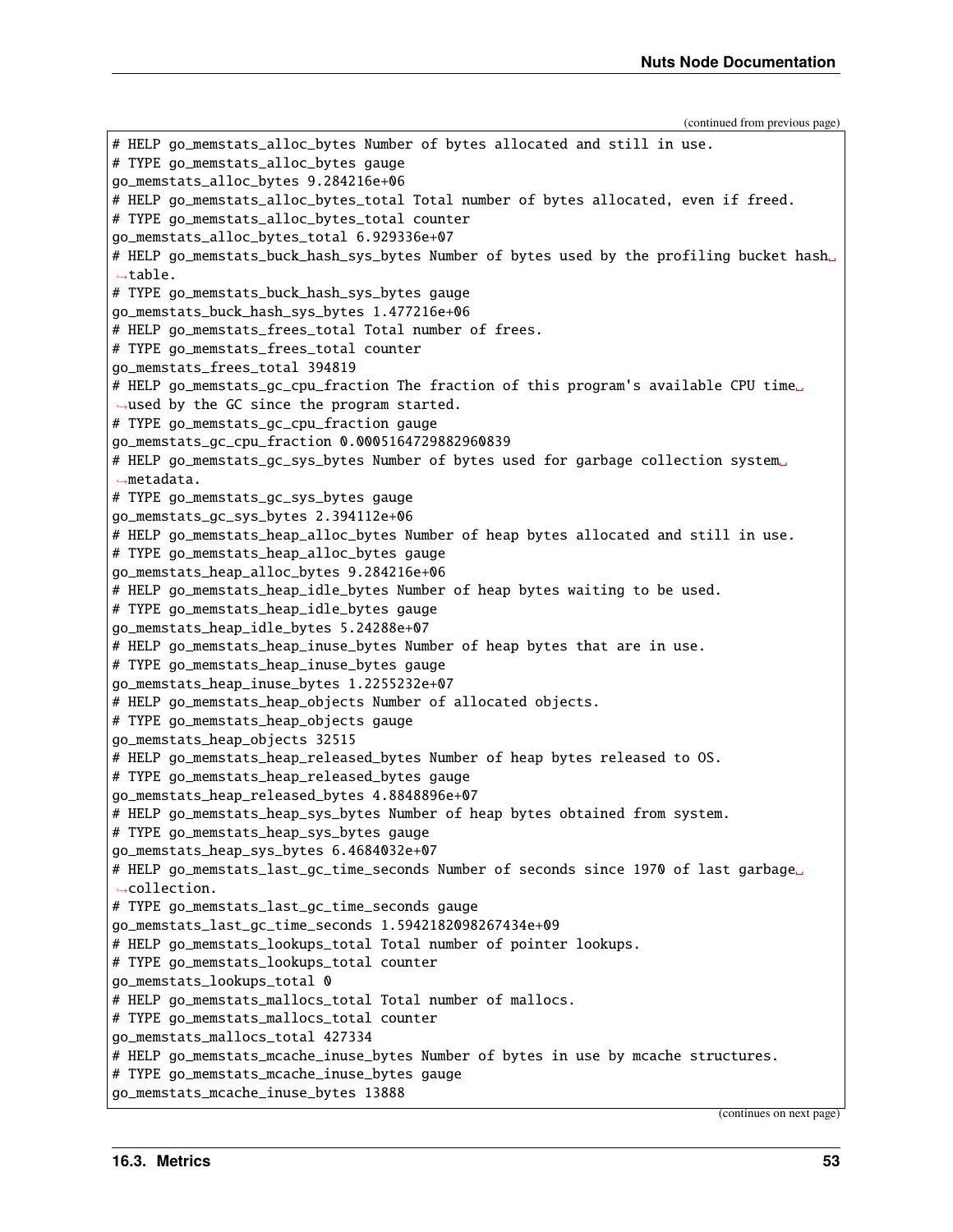```
# HELP go_memstats_mcache_sys_bytes Number of bytes used for mcache structures obtained␣
˓→from system.
# TYPE go_memstats_mcache_sys_bytes gauge
go_memstats_mcache_sys_bytes 16384
# HELP go_memstats_mspan_inuse_bytes Number of bytes in use by mspan structures.
# TYPE go_memstats_mspan_inuse_bytes gauge
go_memstats_mspan_inuse_bytes 115736
# HELP go_memstats_mspan_sys_bytes Number of bytes used for mspan structures obtained␣
˓→from system.
# TYPE go_memstats_mspan_sys_bytes gauge
go_memstats_mspan_sys_bytes 229376
# HELP go_memstats_next_gc_bytes Number of heap bytes when next garbage collection will␣
˓→take place.
# TYPE go_memstats_next_gc_bytes gauge
go_memstats_next_gc_bytes 1.6785728e+07
# HELP go_memstats_other_sys_bytes Number of bytes used for other system allocations.
# TYPE go_memstats_other_sys_bytes gauge
go_memstats_other_sys_bytes 1.584792e+06
# HELP go_memstats_stack_inuse_bytes Number of bytes in use by the stack allocator.
# TYPE go_memstats_stack_inuse_bytes gauge
go_memstats_stack_inuse_bytes 2.424832e+06
# HELP go_memstats_stack_sys_bytes Number of bytes obtained from system for stack␣
˓→allocator.
# TYPE go_memstats_stack_sys_bytes gauge
go_memstats_stack_sys_bytes 2.424832e+06
# HELP go_memstats_sys_bytes Number of bytes obtained from system.
# TYPE go_memstats_sys_bytes gauge
go_memstats_sys_bytes 7.2810744e+07
# HELP go_threads Number of OS threads created.
# TYPE go_threads gauge
go_threads 18
# HELP process_cpu_seconds_total Total user and system CPU time spent in seconds.
# TYPE process_cpu_seconds_total counter
process_cpu_seconds_total 2.58
# HELP process_max_fds Maximum number of open file descriptors.
# TYPE process_max_fds gauge
process_max_fds 1.048576e+06
# HELP process_open_fds Number of open file descriptors.
# TYPE process_open_fds gauge
process_open_fds 25
# HELP process_resident_memory_bytes Resident memory size in bytes.
# TYPE process_resident_memory_bytes gauge
process_resident_memory_bytes 4.5256704e+07
# HELP process_start_time_seconds Start time of the process since unix epoch in seconds.
# TYPE process_start_time_seconds gauge
process_start_time_seconds 1.59421820085e+09
# HELP process_virtual_memory_bytes Virtual memory size in bytes.
# TYPE process_virtual_memory_bytes gauge
process_virtual_memory_bytes 1.37965568e+08
# HELP process_virtual_memory_max_bytes Maximum amount of virtual memory available in␣
˓→bytes.
# TYPE process_virtual_memory_max_bytes gauge
```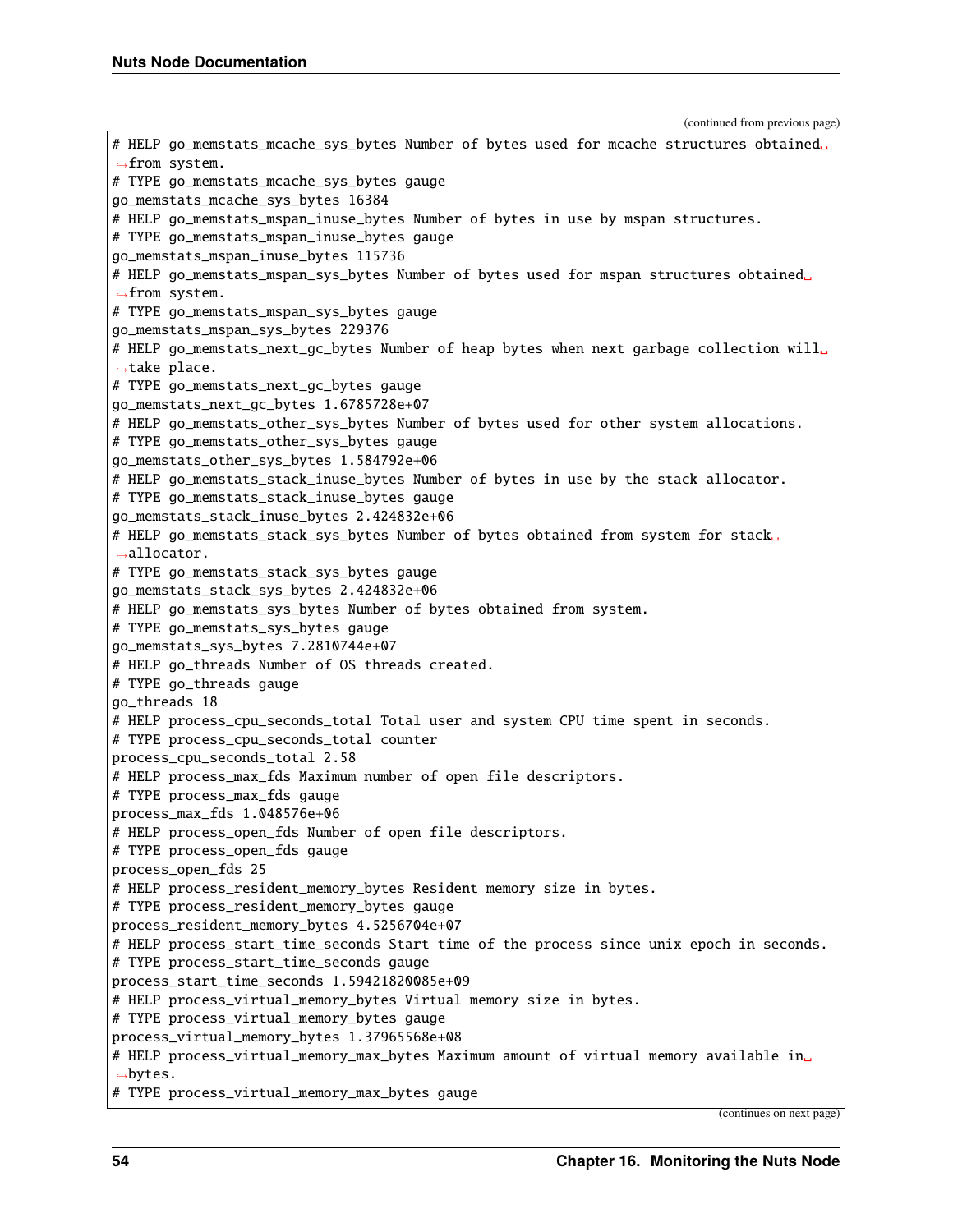```
process_virtual_memory_max_bytes -1
# HELP promhttp_metric_handler_requests_in_flight Current number of scrapes being served.
# TYPE promhttp_metric_handler_requests_in_flight gauge
promhttp_metric_handler_requests_in_flight 1
# HELP promhttp_metric_handler_requests_total Total number of scrapes by HTTP status␣
\rightarrowcode.
# TYPE promhttp_metric_handler_requests_total counter
promhttp_metric_handler_requests_total{code="200"} 0
promhttp_metric_handler_requests_total{code="500"} 0
promhttp_metric_handler_requests_total{code="503"} 0
```
#### **16.3.3 Network DAG Visualization**

All network transactions form a directed acyclic graph (DAG) which helps achieving consistency and data completeness. Since it's a hard to debug, complex structure, the network API provides a visualization which can be queried from */internal/network/v1/diagnostics/graph*. It is returned in the *dot* format which can then be rendered to an image using *dot* or *graphviz* (given you saved the output to *input.dot*):

dot -T png -o output.png input.dot

Using query parameters *start* and *end* it is possible to retrieve a range of transactions. */internal/network/v1/diagnostics/graph?start=10&end=12* will return a graph with all transactions containing Lamport Clock 10 and 11. Both parameters need to be non-negative integers, and *start* < *end*. If no value is provided, *start=0* and *end=inf*. Querying a range can be useful if only a certain range is of interest, but may also be required to generate the graph using *dot*.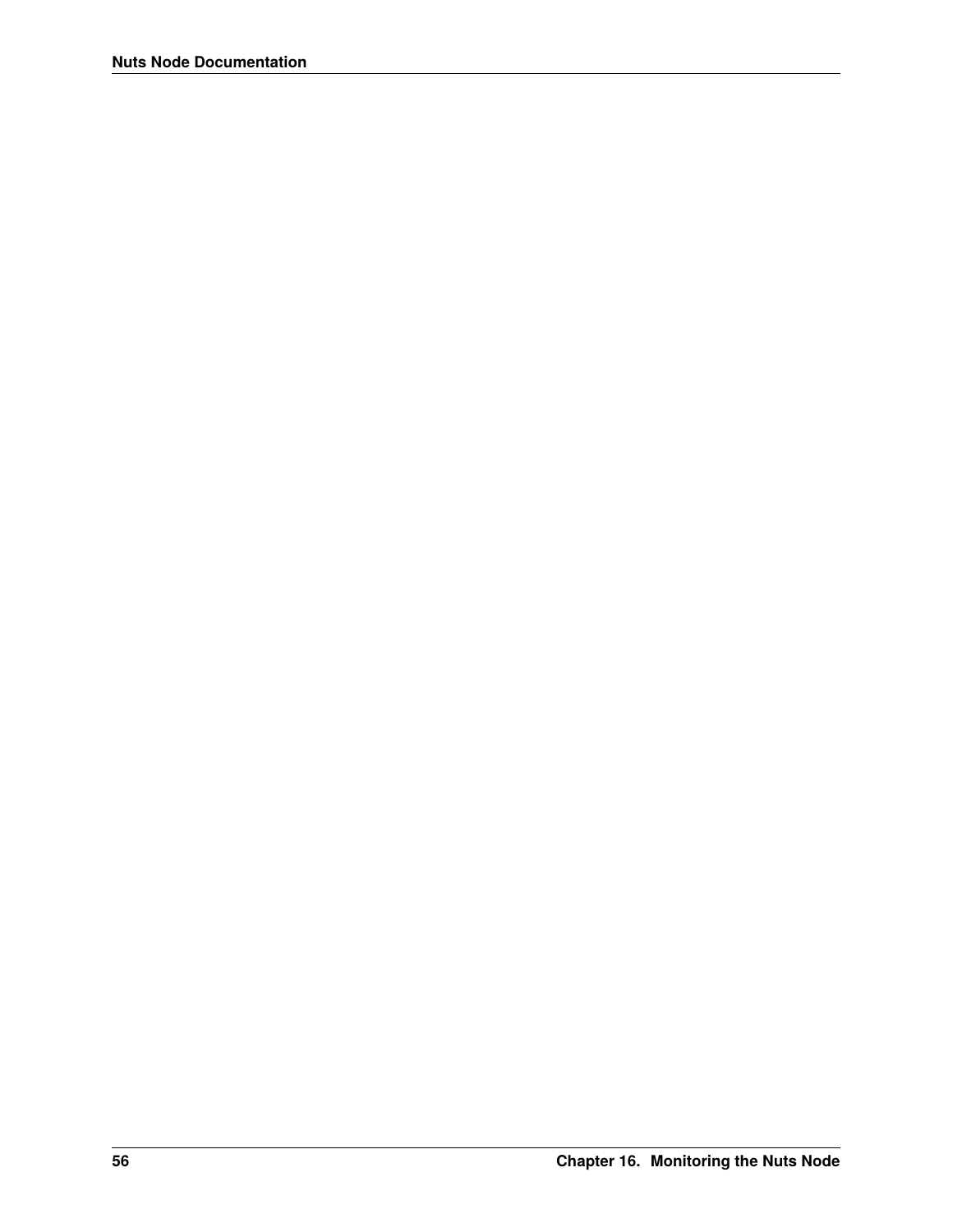### **SEVENTEEN**

# **ADMINISTRATION USING THE CLI**

The Nuts executable this project provides can be used to both run a Nuts server (a.k.a. node) and administer a running node remotely. This chapter explains how to administer your running Nuts node.

## **17.1 Prerequisites**

The following is needed to run a Nuts node:

- 1. Nuts executable for your platform, or a Nuts docker container.
- 2. The address of your running Nuts node. You can pass this using the *address* variable.

## **17.2 Commands**

Run the executable without command or flags, or with the *help* command to find out what commands are supported:

\$ nuts

For example, to list all network transactions in your node (replace the value of *NUTS\_ADDRESS* with the HTTP address of your Nuts node):

\$ NUTS\_ADDRESS=my-node:1323 nuts network list

You can also use the Nuts docker image to run a command (against a remote Nuts node):

\$ docker run nutsfoundation/nuts-node –address=http://my-node:1323 network list

Or inside a running Nuts docker container (against the running Nuts node):

\$ docker exec nuts-container-name nuts network list

The following options can be supplied when running CLI commands:

| Key    | Default | Description                                                                                    |
|--------|---------|------------------------------------------------------------------------------------------------|
| ad-    | local-  | Address of the remote node. Must contain at least host and port, URL scheme may be omitted.    |
| dress  |         | host:1323 In that case it 'http://' is prepended.                                              |
| time-  | 10s     | Client time-out when performing remote operations, such as '500ms' or '10s'. Refer to Golang's |
| out    |         | 'time.Duration' syntax for a more elaborate description of the syntax.                         |
| ver-   | info    | Log level (trace, debug, info, warn, error)                                                    |
| bosity |         |                                                                                                |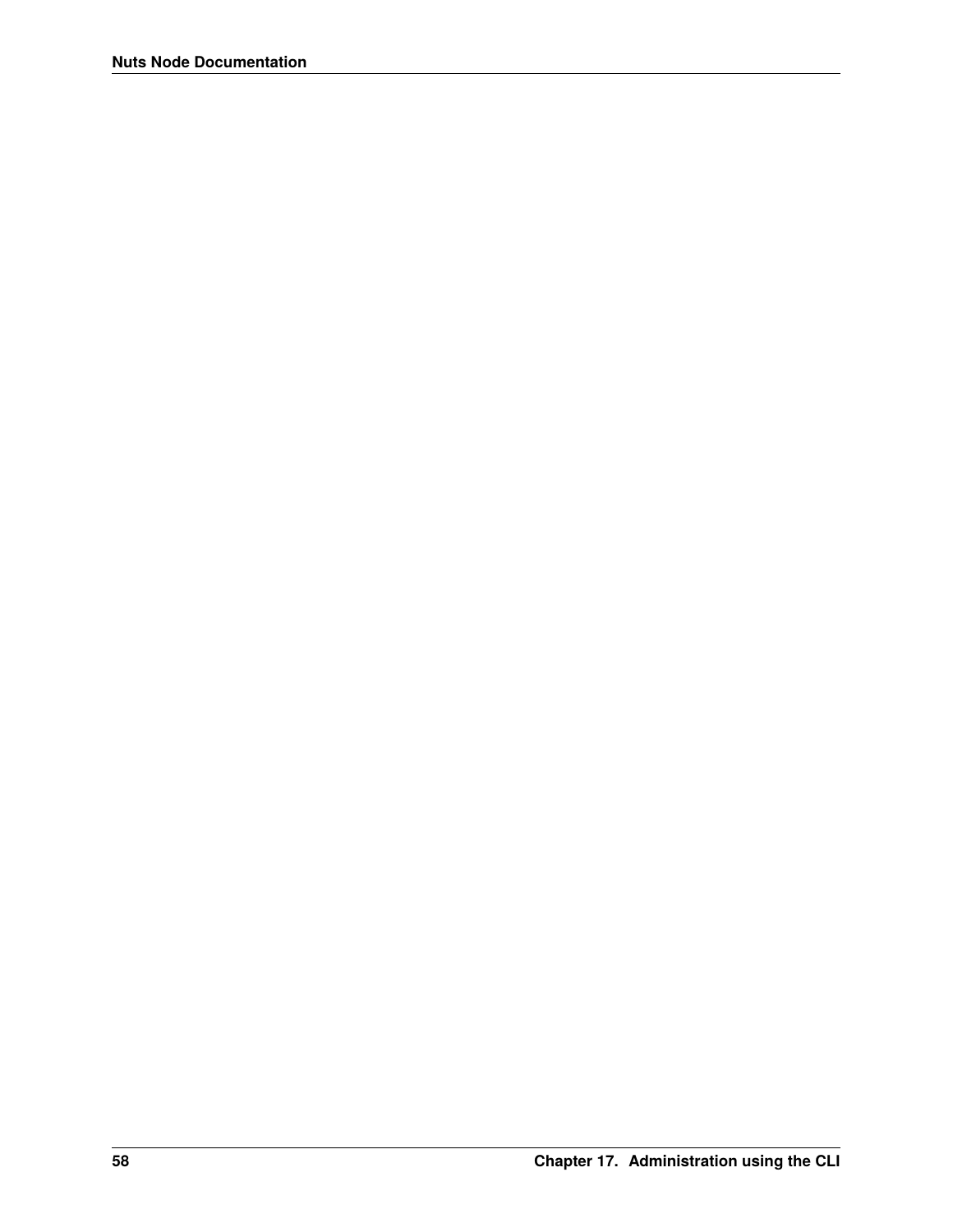## **EIGHTEEN**

# **CONFIGURING FOR PRODUCTION**

<span id="page-62-0"></span>Running a Nuts node in a production environment has additional requirements regarding security and data integrity compared to development or test environments. This page instructs how to *[configure](#page-52-0)* your node for running in a production environment and what to consider.

## **18.1 Persistence**

All data the node produces is stored on disk in the configured data directory (*datadir*). It is recommended to backup everything in that directory.

The private keys are stored in a storage backend. Currently 2 options are available.

#### **18.1.1 Vault**

This storage backend is the recommended way of storing secrets. It uses the [Vault KV version 1 store.](https://www.vaultproject.io/docs/secrets/kv/kv-v1) The prefix defaults to *kv* and can be configured using the *crypto.vault.pathprefix* option. There needs to be a KV Secrets Engine (v1) enabled under this prefix path.

All private keys are stored under the path *<prefix>/nuts-private-keys/\**. Each key is stored under the kid, resulting in a full key path like *kv/nuts-private-keys/did:nuts:123#abc*. A Vault token must be provided by either configuring it using the config *crypto.vault.token* or setting the VAULT\_TOKEN environment variable. The token must have a vault policy which enables READ and WRITES rights on the path. In addition it needs to READ the token information "auth/token/lookup-self" which should be part of the default policy.

#### **18.1.2 Filesystem**

This is the default backend but not recommended for production. It stores keys unencrypted on disk. Make sure to include the directory in your backups and keep these on a safe place. If you want to use filesystem in strict-mode, you have to set it explicitly, otherwise the node fails during startup.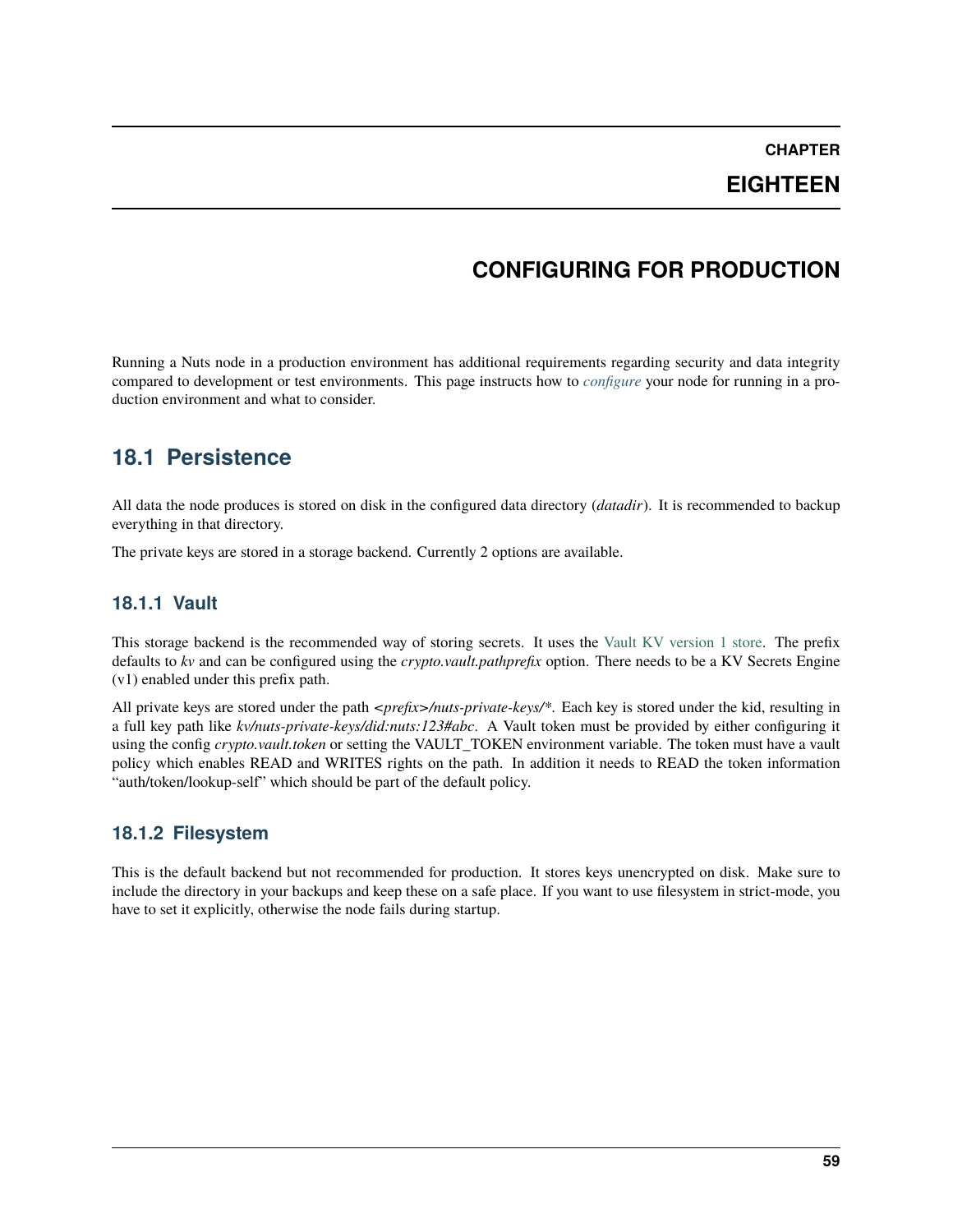#### **18.1.3 Migrating from Filesystem storage to Vault**

To migrate from filesystem based storage to Vault you can upload the keys to Vault under *kv/nuts-private-keys*.

Alternatively you can use the *fs2vault* crypto command, which takes the directory containing the private keys as argument (it assumes the container is called *nuts-node*):

docker exec nuts-node nuts crypto fs2vault /opt/nuts/data/crypto

In any case, make sure the key-value secret engine exists before trying to migrate (default engine name is *kv*).

### **18.2 Strict mode**

By default the node runs in a mode which allows the operator run configure the node in such a way that it is less secure. For production it is recommended to enable *strictmode* which blocks some of the unsafe configuration options (e.g. using the IRMA demo scheme).

## **18.3 HTTP Interface Binding**

By default all HTTP endpoints get bound on *:1323* which generally isn't usable for production, since some endpoints are required to be accessible by the public and others only meant for administrator or your own XIS. You can determine the intended public by looking at the first part of the URL.

- Endpoints that start with */public* should be accessible by the general public,
- */internal* is meant for XIS application integration and administrators.

It's advisable to make sure internal endpoints aren't reachable from public networks. The HTTP configuration facilitates this by allowing you to bind sets of endpoints to a different HTTP port. This is done through the *http* configuration:

```
http:
  # The following is the default binding which endpoints are bound to,
  # which don't have an alternative bind specified under `alt`. Since it's a default it␣
˓→can be left out or
  # be used to override the default bind address.
  default:
    address: :1323
  alt:
    # The following binds all endpoints starting with `/internal` to `internal.lan:1111`
    internal:
      address: internal.lan:1111
    # The following binds all endpoints starting with `/public` to `nuts.vendor.nl:443`
    public:
      address: nuts.vendor.nl:443
      # The following enables cross-domain requests (CORS) from irma.vendor.nl
      cors:
        origin:
          - irma.vendor.nl
    # The following binds all endpoints starting with \sqrt{s} status to all interfaces on \cdot:80
    status:
      address: :80
```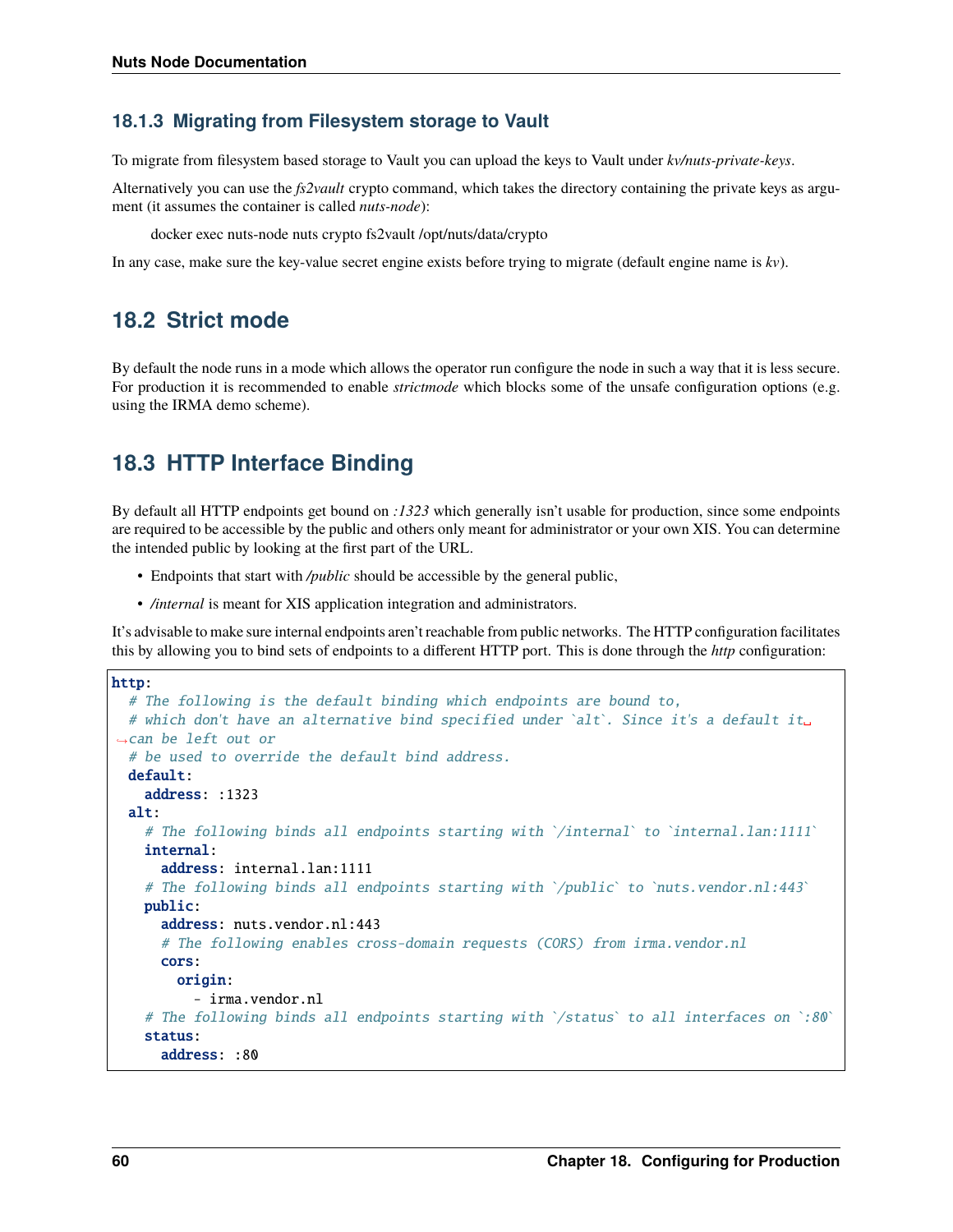### **18.3.1 Cross Origin Resource Sharing (CORS)**

In some deployments CORS can be required for the public IRMA authentication endpoints when the user-facing authentication page is hosted on a (sub)domain that differs from Nuts Node's IRMA backend. CORS can be enabled on a specific HTTP interface by specifying the domains allowed to make CORS requests as *cors.origin* (see the example above). Although you can enable CORS on the default endpoint it's not advised to do so in a production environment, because CORS itself opens up new attack vectors on node administrators.

# **18.4 Diagnostics**

To aid problem diagnosis every node in a network should share some information about itself; the type and version of software it's running, which peers it is connected to and how long it's been up. This helps others diagnosing issues when others experience communication problems with your, and other nodes. Although discouraged, this can be disabled by specifying *0* for *network.advertdiagnosticsinterval*.

# **18.5 Nuts Network SSL/TLS Deployment Layouts**

This section describes which deployment layouts are supported regarding SSL/TLS. In all layouts there should be X.509 server and client certificates issued by a Certificate Authority trusted by the network, if the node operator wants other Nuts nodes to be able to connect to the node and vice versa.

This is the simplest layout where the Nuts node is directly accessible from the internet:

This layout has the following requirements:

- X.509 server certificate and private key must be configured on the Nuts node.
- SSL/TLS terminator must use the trust anchors as specified by the network as root CA trust bundle.

In this layout incoming TLS traffic is decrypted on a SSL/TLS terminator and then being forwarded to the Nuts node. This is layout is typically used to provide layer 7 load balancing and/or securing traffic "at the gates":

This layout has the following requirements:

- X.509 server certificate and private key must be present on the SSL/TLS terminator.
- X.509 client certificate must be configured on the Nuts node.
- SSL/TLS terminator must use the trust anchors as specified by the network as root CA trust bundle.

In this layout incoming TLS traffic is forwarded to the Nuts node without being decrypted:

Requirements are the same as for the Direct WAN Connection layout.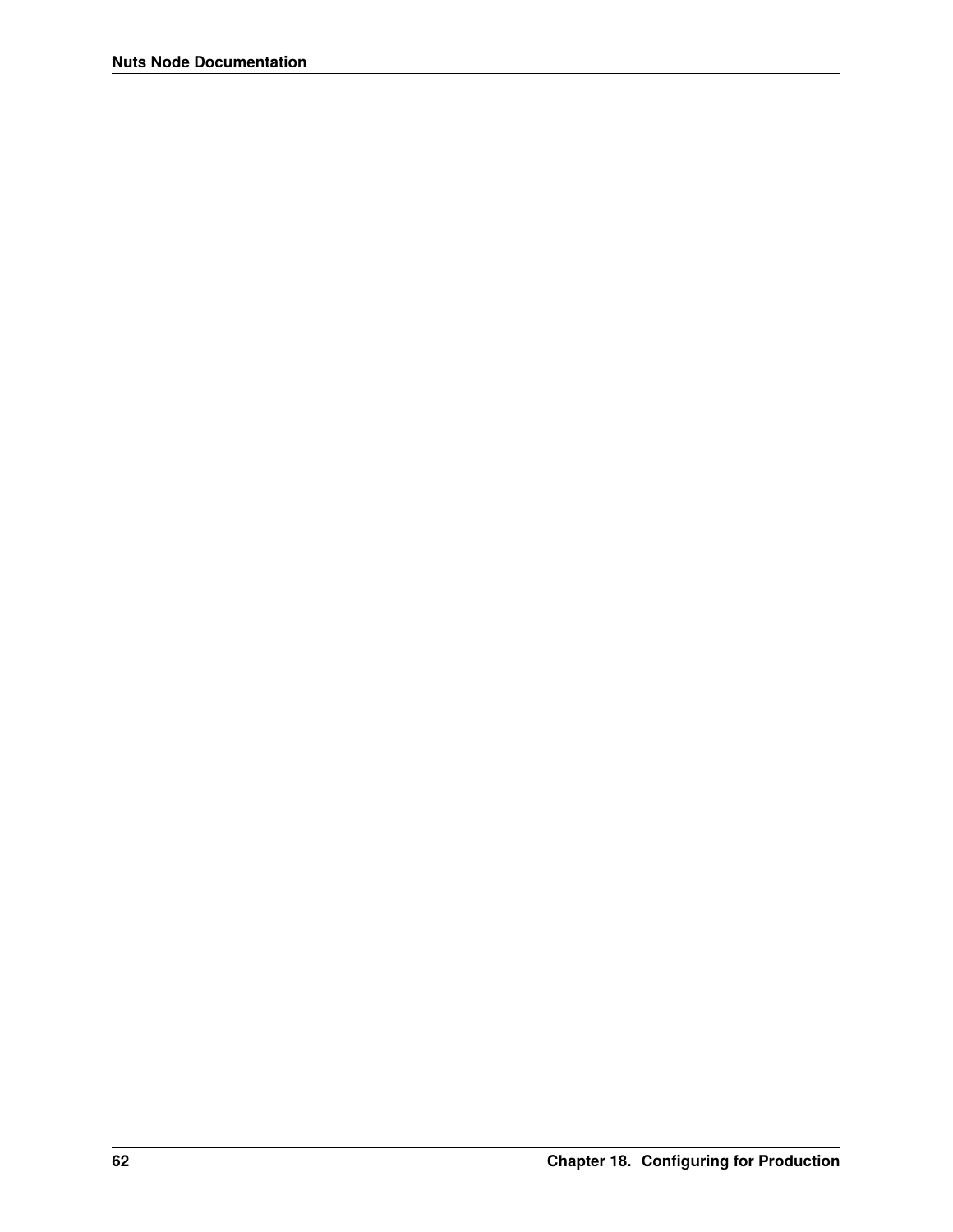#### **NINETEEN**

## **DECENTRALIZED IDENTIFIERS**

Nuts uses [W3C Decentralized Identifiers](https://www.w3.org/TR/did-core/) as a base for tracking identities. From the W3C website:

Decentralized identifiers (DIDs) are a new type of identifier that enables verifiable, decentralized digital identity. A DID identifies any subject (e.g., a person, organization, thing, data model, abstract entity, etc.) that the controller of the DID decides that it identifies. In contrast to typical, federated identifiers, DIDs have been designed so that they may be decoupled from centralized registries, identity providers, and certificate authorities. Specifically, while other parties might be used to help enable the discovery of information related to a DID, the design enables the controller of a DID to prove control over it without requiring permission from any other party. DIDs are URIs that associate a DID subject with a DID document allowing trustable interactions associated with that subject.

Within Nuts, DIDs identify both care organizations and software vendors. All DID methods require their own specification. The Nuts specification for the *nuts* DID method can be found on [https://nuts-specification.readthedocs.io.](https://nuts-specification.readthedocs.io) Nuts DIDs are designed so they represent public/private key pairs. Any party can generate and claim a key pair. Only when information is added to the key pair, the key pair becomes important.

DIDs can gather claims through Verifiable Credentials. This allows a DID to actually represent something known in real life. For example: adding an organization name credential connects the key pair to the name of the organization. It connects the digital world to the real world.

## **19.1 DID Documents**

DIDs are backed by a *DID Document*. It defines the public keys, who can alter the document and any services related to the DID. DID documents are automatically propagated through the network when they are created. When DID documents are created, the DID **always** represents the public key fingerprint of the associated key. A DID document is always created with a new key, the holder of the key can delegate the control to another DID.

#### **19.1.1 Controller**

The controller of the DID document is the only one that can change the contents. It can assign other controllers, change keys, change services and revoke the DID. When created, the DID document only has a single controller: the DID itself and the key related to it. It can choose to change add new controllers and remove existing ones. Changes to DID documents are only accepted when the network transaction is signed with a controller's **authentication** key.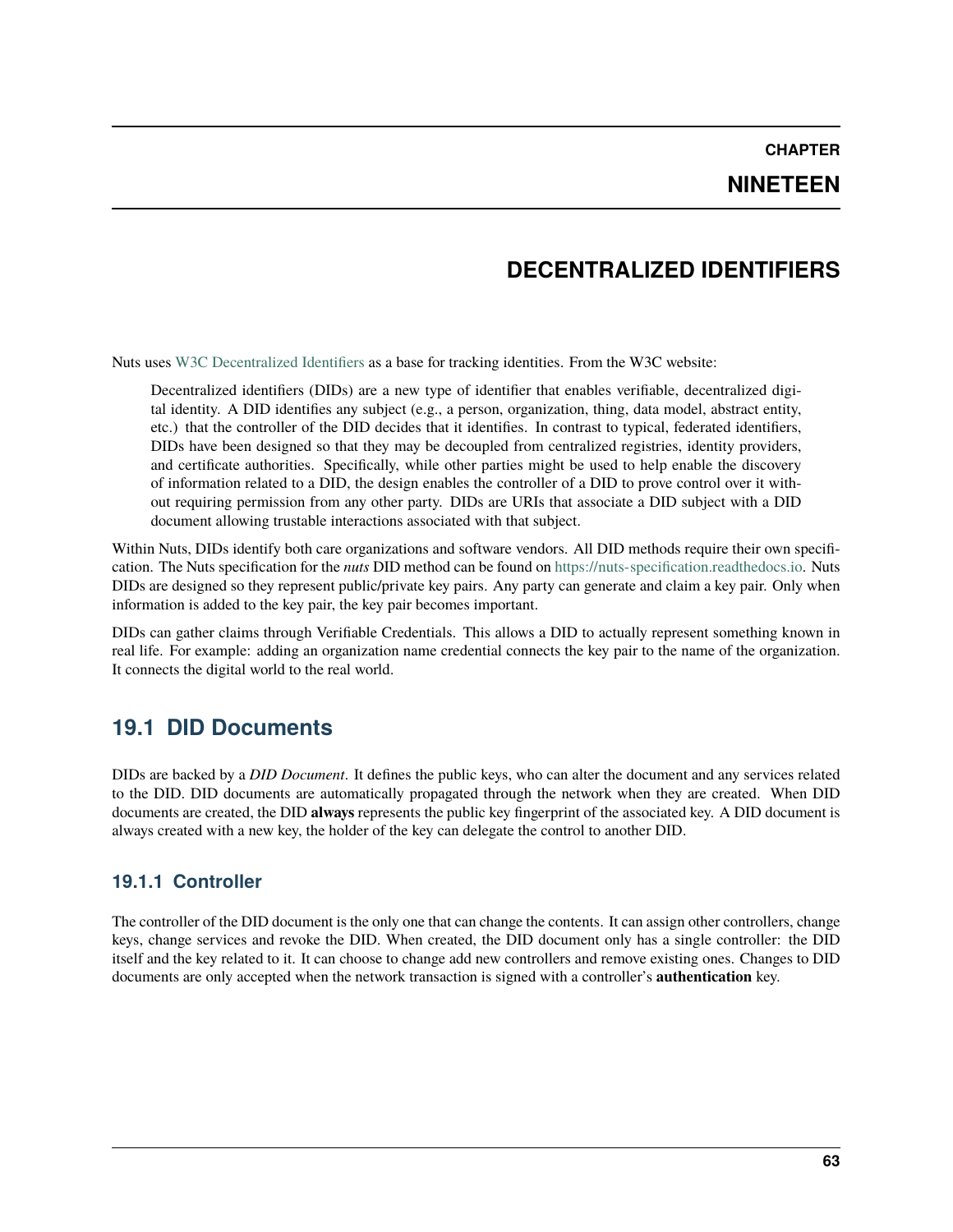### **19.1.2 Verification Method**

All public keys within a Nuts DID Document are listed under **verificationMethod**.

### **19.1.3 Assertion Method**

Keys referenced from the **assertionMethod** section are used to sign JWTs in the OAuth flow and for issuing *Verifiable Credentials*.

### **19.1.4 Authentication Method**

Keys referenced from the **authentication** section are used to change the DID document and sign network transactions.

#### **19.1.5 Services**

The **services** section is used to list service endpoints. There are some endpoints that are shared amongst all services, like the **oauth** service. But most service endpoints will be coming from specific [Bolts.](https://nuts-foundation.gitbook.io/bolts/)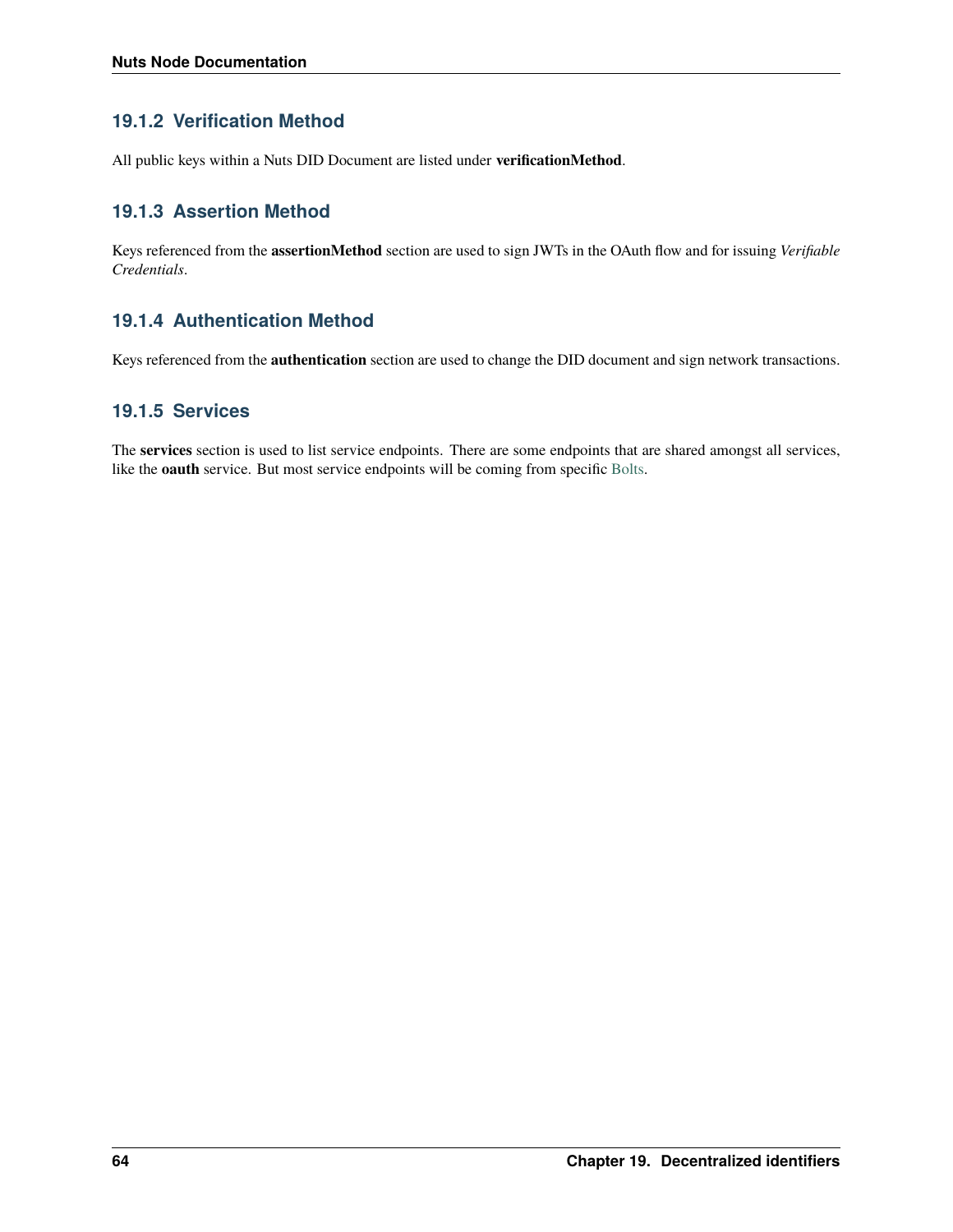### **TWENTY**

## **NUTS NODE DEVELOPMENT**

### **20.1 Requirements**

 $Go \geq 1.18$  is required.

## **20.2 Building**

Just use go build.

#### **20.2.1 Building for exotic environments**

You can build and run the Nuts node on more exotic environments, e.g. Raspberry Pis:

• 32-bit ARMv6 (Raspberry Pi Zero): env GOOS=linux GOARCH=arm GOARM=6 go build

## **20.3 Running tests**

Tests can be run by executing

go test ./...

## **20.4 Code Generation**

Code generation is used for generating mocks, OpenAPI client- and servers, and gRPC services. Make sure that GOPATH/bin is available on PATH and that the dependencies are installed

Install protoc:

MacOS: brew install protobuf Linux: apt install -y protobuf-compiler

Install Go tools:

make install-tools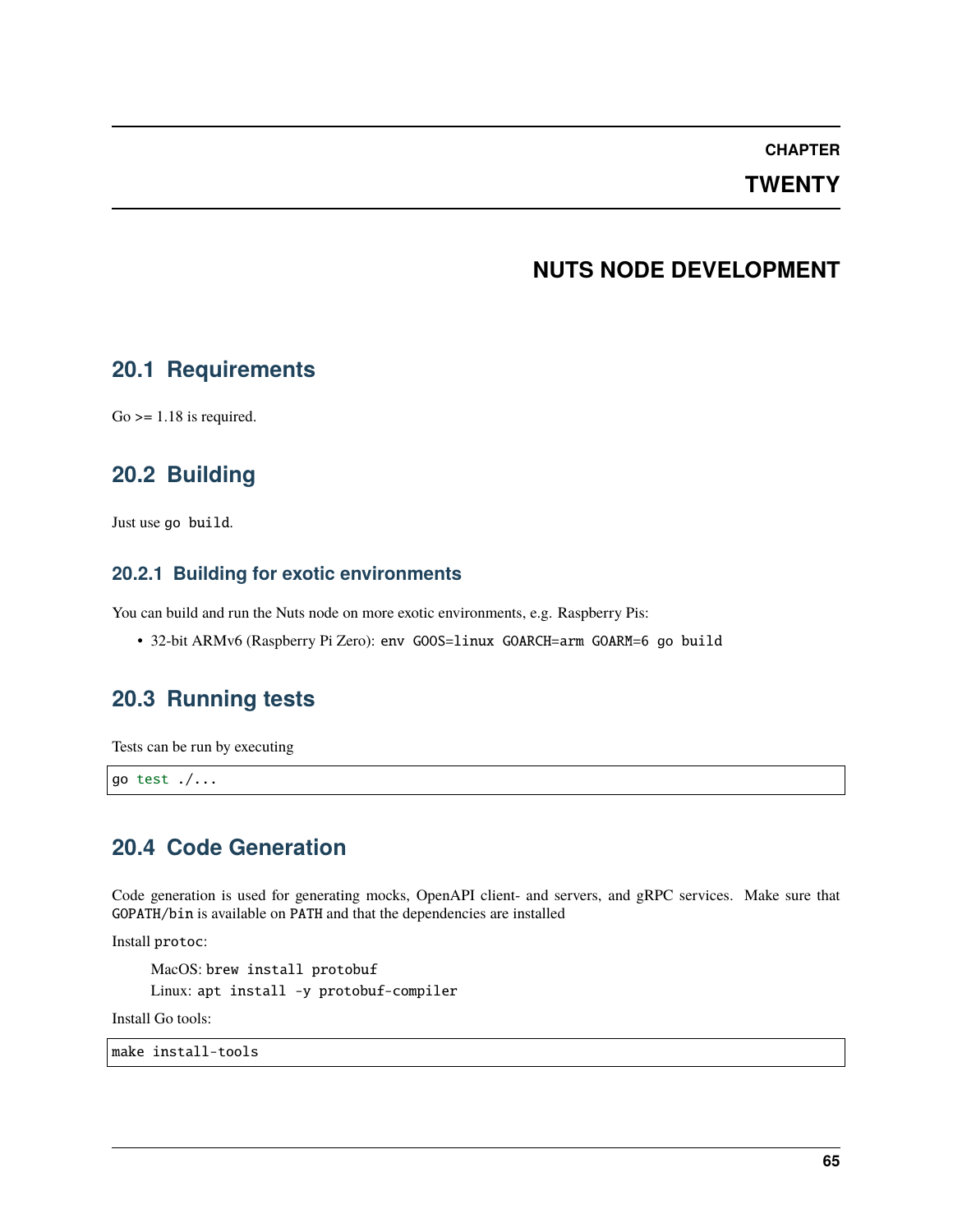Generating code:

To regenerate all code run the run-generators target from the makefile or use one of the following for a specific group

| Group             | Command             |
|-------------------|---------------------|
| Mocks             | make gen-mocks      |
| OpenApi           | make gen-api        |
| $Protobuf + gRCP$ | make gen-protobuf   |
| A 11              | make run-generators |

## **20.5 Docs Generation**

To generate the documentation, you'll need python3, sphinx and a bunch of other stuff. After you have installed python3 (and pip3 if this not already installed) run

```
pip3 install -r docs/requirements.txt
```
#### **20.5.1 README**

The readme is auto-generated from a template and uses the documentation to fill in the blanks.

make gen-readme

#### **20.5.2 Documentation**

The documentation can be build by running the following command from the /docs directory:

make html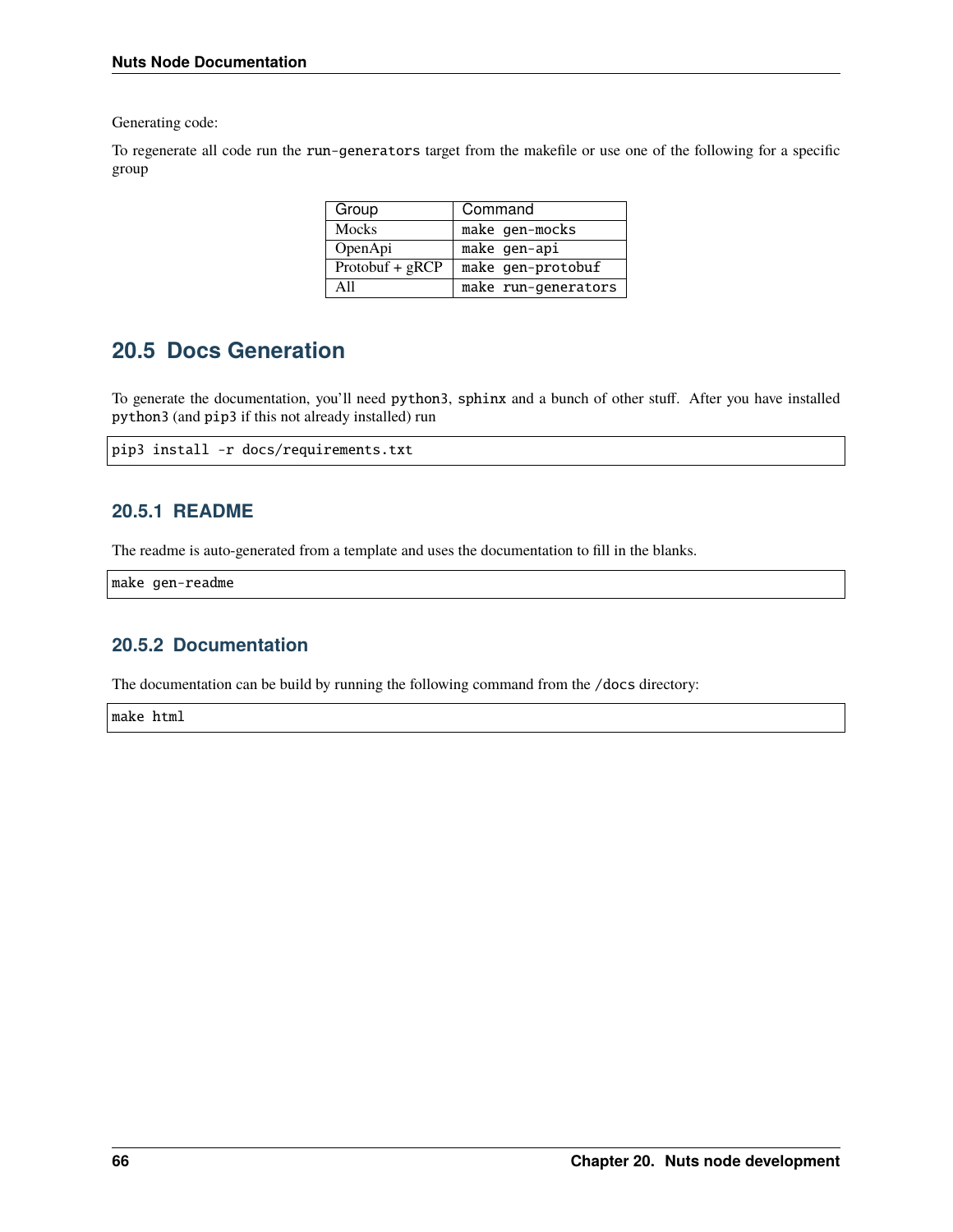### **TWENTYONE**

## **RELEASING NUTS NODE**

Nuts Node and auxiliary tools/applications follow a semantic versioning scheme (<major>.<minor>.<patch>):

Given a version number MAJOR.MINOR.PATCH, increment the: 1. MAJOR version when you make incompatible API changes, 2. MINOR version when you add functionality in a backwards compatible manner, and 3. PATCH version when you make backwards compatible bug fixes.

(Taken from **`semver.org<https://semver.org/`\_**)

Note: "API" is a broad term, it covers every interface interacted with by applications or other nodes (including Nuts network protocols).

Aside from the Nuts Node itself, the projects below need to be released. They follow the major version from the Nuts Node, but minor and patch versions may differ.

- **`Registry Admin Demo<https://github.com/nuts-foundation/nuts-registry-admin-demo/releases>`\_**
- **`Demo EHR<https://github.com/nuts-foundation/nuts-demo-ehr/releases>`\_**

## **21.1 Major release**

A major release starts with version number <major>.0.0. Every Nuts Node release has a name (e.g. "Brazil") and a version number. A release consists of a Git tag and a release in Github with release notes. Releases are created according to the following format:

- Git tag: v<major>.<minor>.<patch>, e.g. v2.0.0
- Release name: <name> release (<version>), e.g.: Brazil release (v2.0.0) (every release has a designated name)
- Release notes: auto-generated by Github.

## **21.2 Bugfix release/patches**

When an issue is fixed in a released version a bugfix/patch version must be released. The bug must be fixed on a branch named after the major version, e.g. v1 or v2. The release name follows the release name, but is named "bugfix" instead of "release". E.g.: Brazil bugfix (v2.0.1).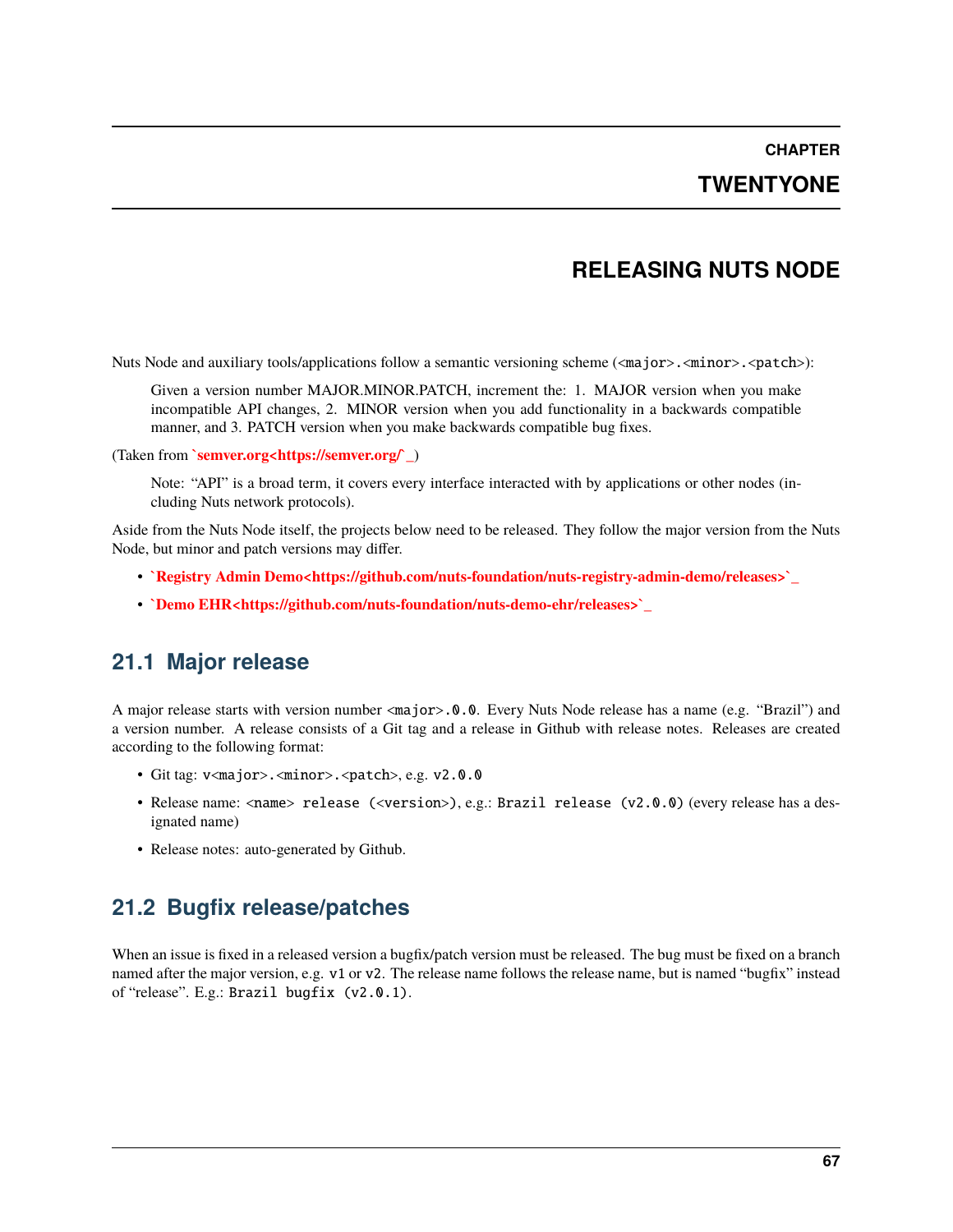### **21.2.1 Backports**

Bugfixes often need to be backported, e.g. it's fixed on the master branch but also need to be fixed in the last version, and maybe even in the before last version. Bugfix releases stemming from backports follow the same versioning and naming scheme as regular bugfix releases.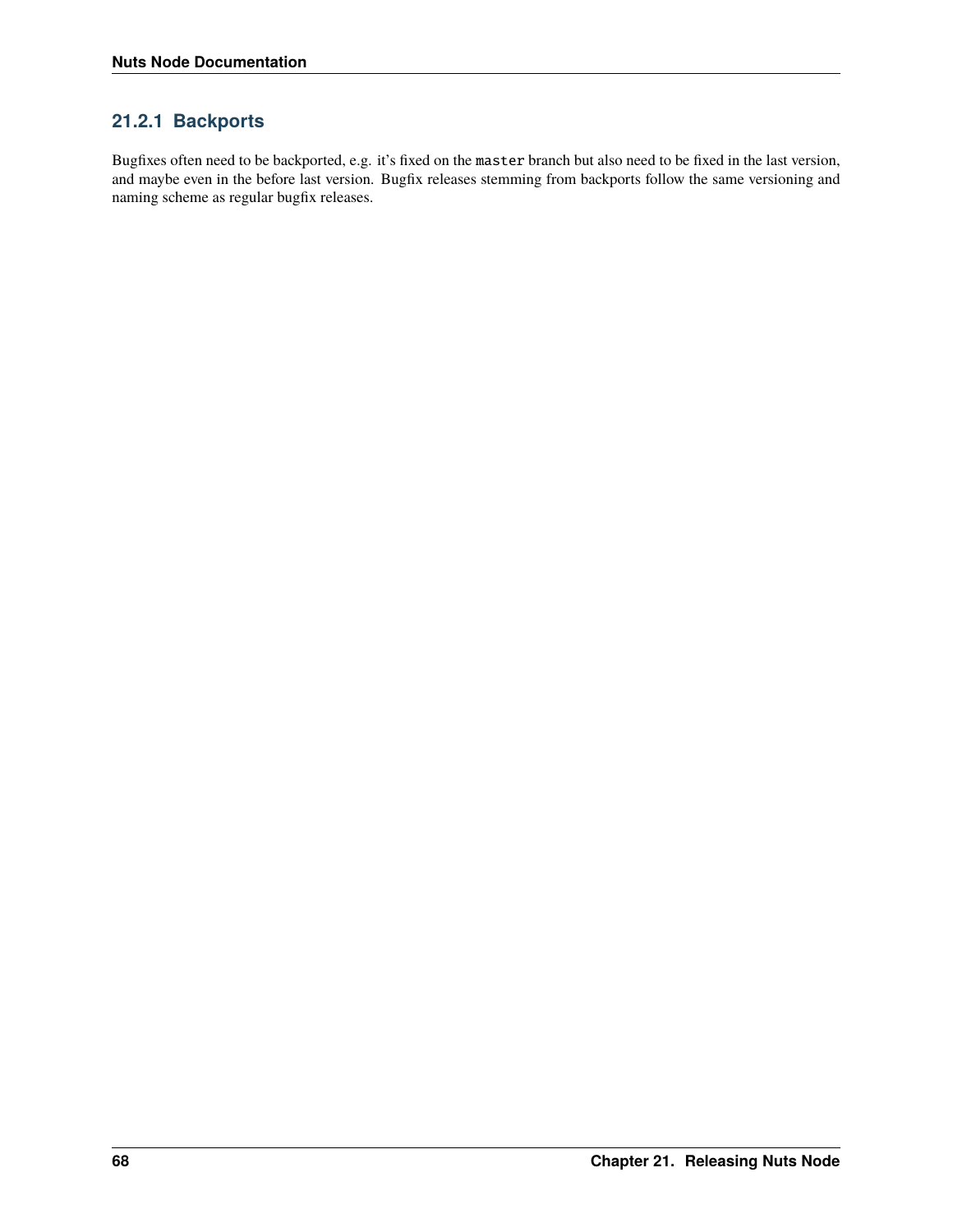# **CHAPTER TWENTYTWO**

#### **API DEVELOPMENT**

When developing APIs, please follow these guidelines.

# **22.1 Contract first**

The Nuts node APIs are specified in **`Open API Specification (OAS)<https://swagger.io/specification/>`\_**. The files are located under /docs/\_static/<engine>/<version>.yaml. Where <engine> is a specific module like crypto or auth and <version> defines the version of the API. We use version 3.0.y of the OAS.

#### **22.1.1 Versioning**

We use versioning of the APIs. This is reflected in both the OAS files and the HTTP paths. Versions must follow the pattern v and start at v1. These are major versions, any breaking change results in a new major version of the API. New additions, bug fixes and changes that are backwards compatible may be done in the current version.

#### **22.1.2 Code generation**

The OAS files are used for code generation. The makefile contains the gen-api target which will generate the code. The build target only needs to be extended when a new version or new engine is added. Generated code is always placed in /<engine>/api/<version>/generated.go.

#### **22.1.3 Return codes**

The error return values are generalized for all API calls. The return values follow [RFC7807.](https://tools.ietf.org/html/rfc7807) The definition is available under /docs/\_static/common/error\_response.yaml. The error definition can be used in a OAS file:

```
paths:
/some/path:
    get:
        responses:
             default:
               $ref: '../common/error_response.yaml'
```
The error responses will not be listed as responses in the online generated documentation. To describe error responses, the specific responses need to be added to the API description: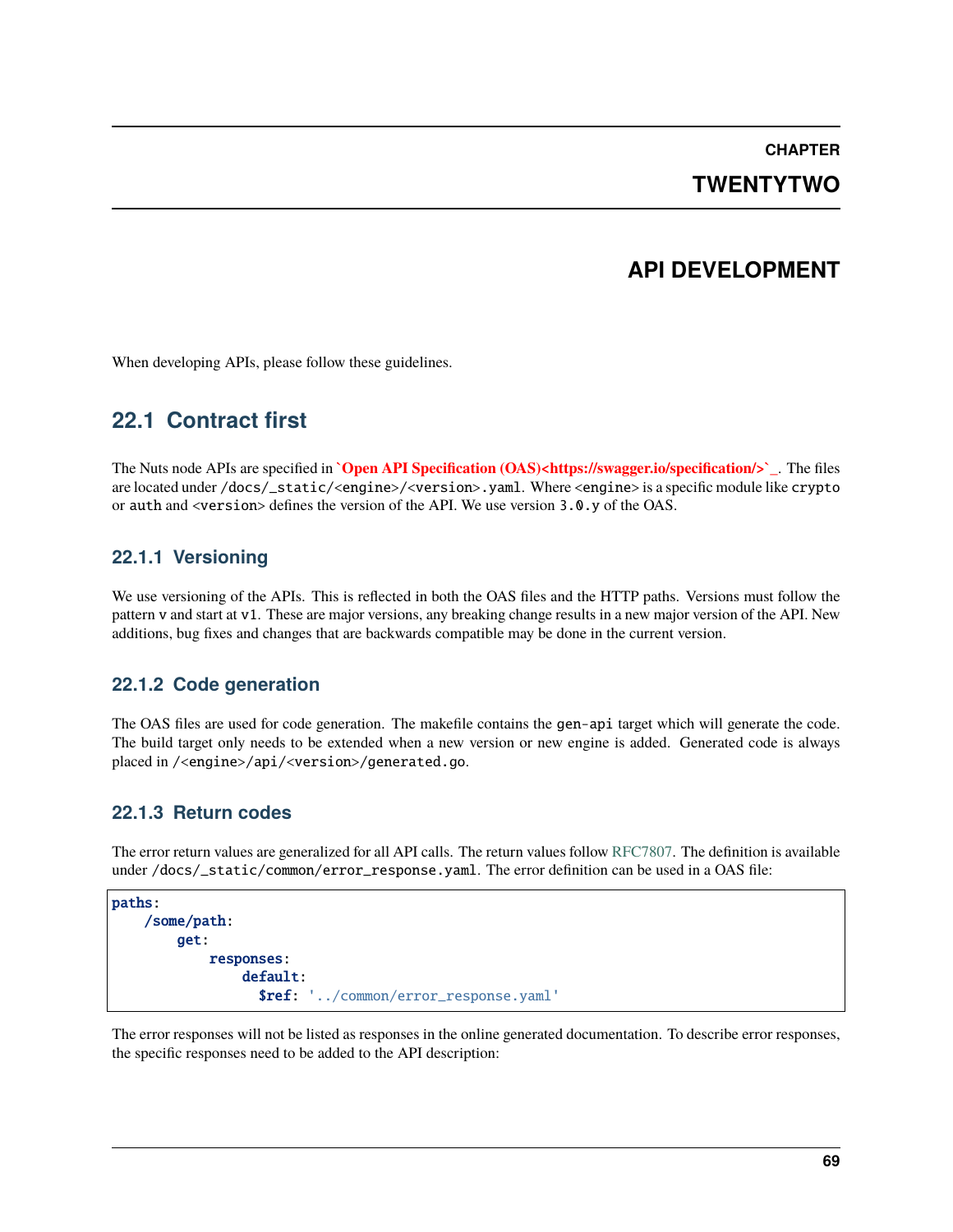```
paths:
/some/path:
    post:
        description: |
            Some description on the API
            error returns:
            * 400 - incorrect input
```
#### **22.2 Paths**

The API paths are designed so different security schemes can be setup easily.

API paths follow the following pattern:

/<context>/<engine>/<version>/<action>

All paths start with a security <context>:

- /internal/\*\* These APIs are meant to be behind a firewall and should only be available to the internal infrastructure. All DID Document manipulation APIs fall under this category.
- /n2n/\*\* These APIs must be available to other nodes from the network. This means they must be protected with the required client certificate as specified by [RFC011.](https://nuts-foundation.gitbook.io/drafts/rfc/rfc011-verifiable-credential) The creation of an access token is one example of such an API.
- /public/\*\* These APIs must be publicly available on a valid domain. No security must be set. These APIs are used by mobile devices.

After the context, the <engine> is expected. An engine defines a logical unit of functionality. Each engine has its own OAS file. Then as discussed earlier, the <version> is expected. The last part is the <action>, this part can be freely chosen in a RESTful manor.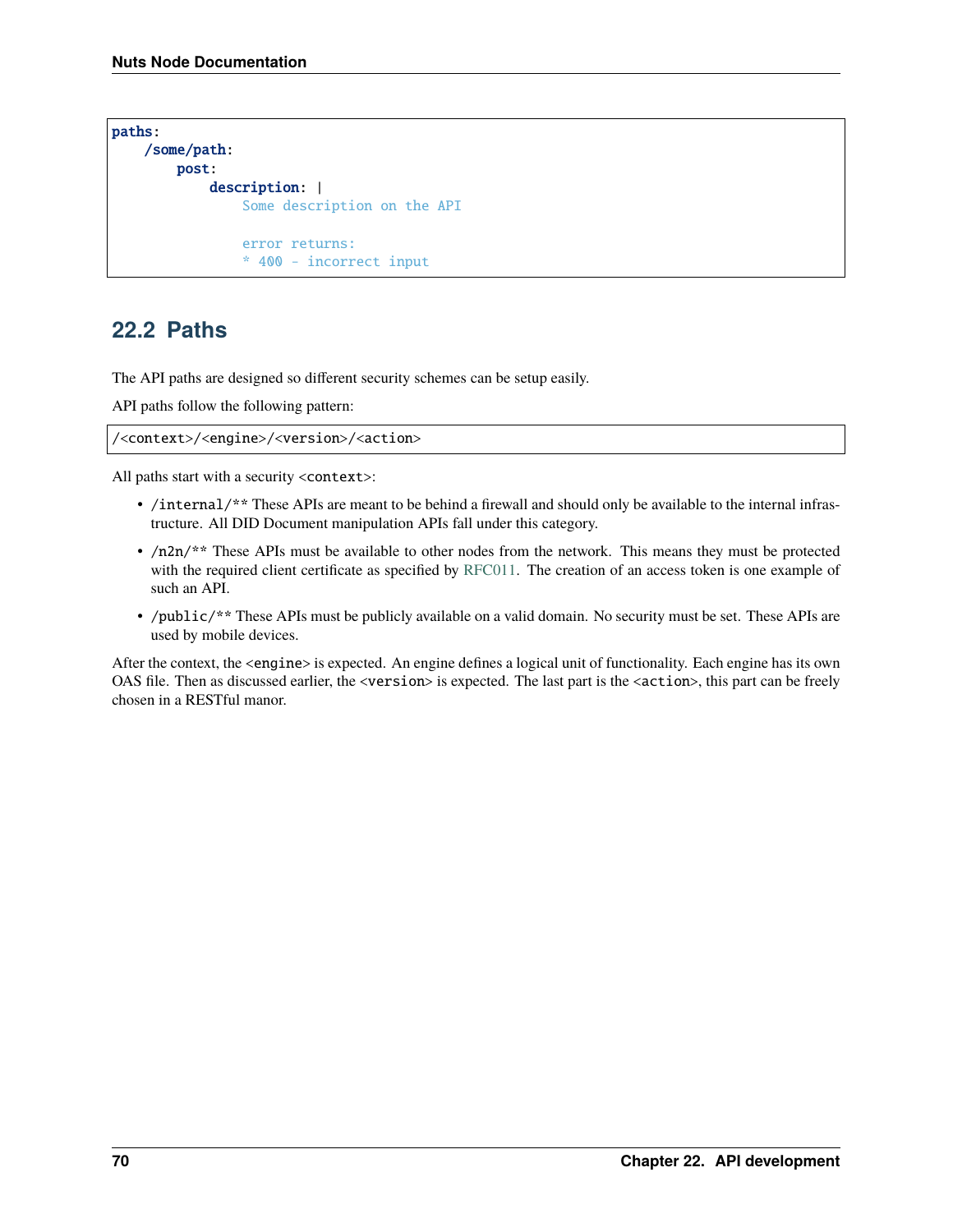# **TWENTYTHREE**

# **EVENTS**

Each event consists of a single JSON encoded message that is categorized by its subject which in term are grouped into streams. Each stream defines how to handle limits, storage, data retention, deliverability etc.

# **23.1 Streams**

| Name       | Summary        | Policy                                       |                | Durable Message | Stor- |
|------------|----------------|----------------------------------------------|----------------|-----------------|-------|
|            |                |                                              |                | limit           | age   |
| nuts-      | Main<br>event- | When the stream is full old messages will be | N <sub>0</sub> | 100             | Mem-  |
| disposable | stream         | discarded                                    |                |                 | ory   |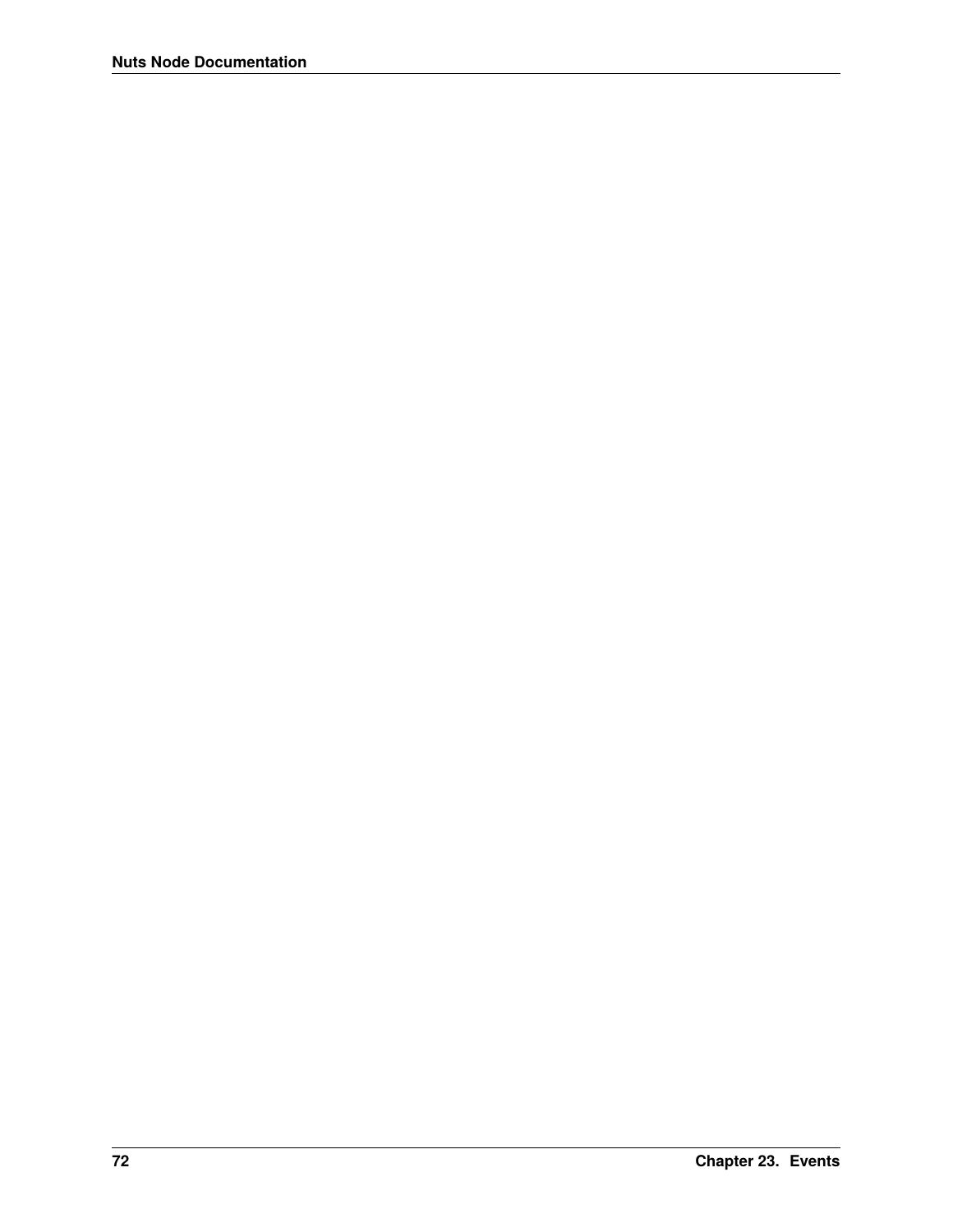## **TWENTYFOUR**

### **DEVELOPMENT WITH VAULT**

You can start a development Vault server as follows:

docker run –cap-add=IPC\_LOCK -d -p 8200:8200 -e 'VAULT\_DEV\_ROOT\_TOKEN\_ID=unsafe' -e 'VAULT\_ADDRESS=http://localhost:8200' –name=dev-vault vault

The server will start unsealed, with root token *unsafe*.

Now log in and enable a key-value secret engine names *kv*:

docker exec -e 'VAULT\_ADDR=http://0.0.0.0:8200' dev-vault vault login

Enter the root token *unsafe*, then enable the *kv* engine:

docker exec -e 'VAULT\_ADDR=http://0.0.0.0:8200' dev-vault vault secrets enable -path=kv kv

Then configure the Nuts node to use the Vault server:

**crypto:**

storage: vaultkv vault:

address: <http://localhost:8200> token: unsafe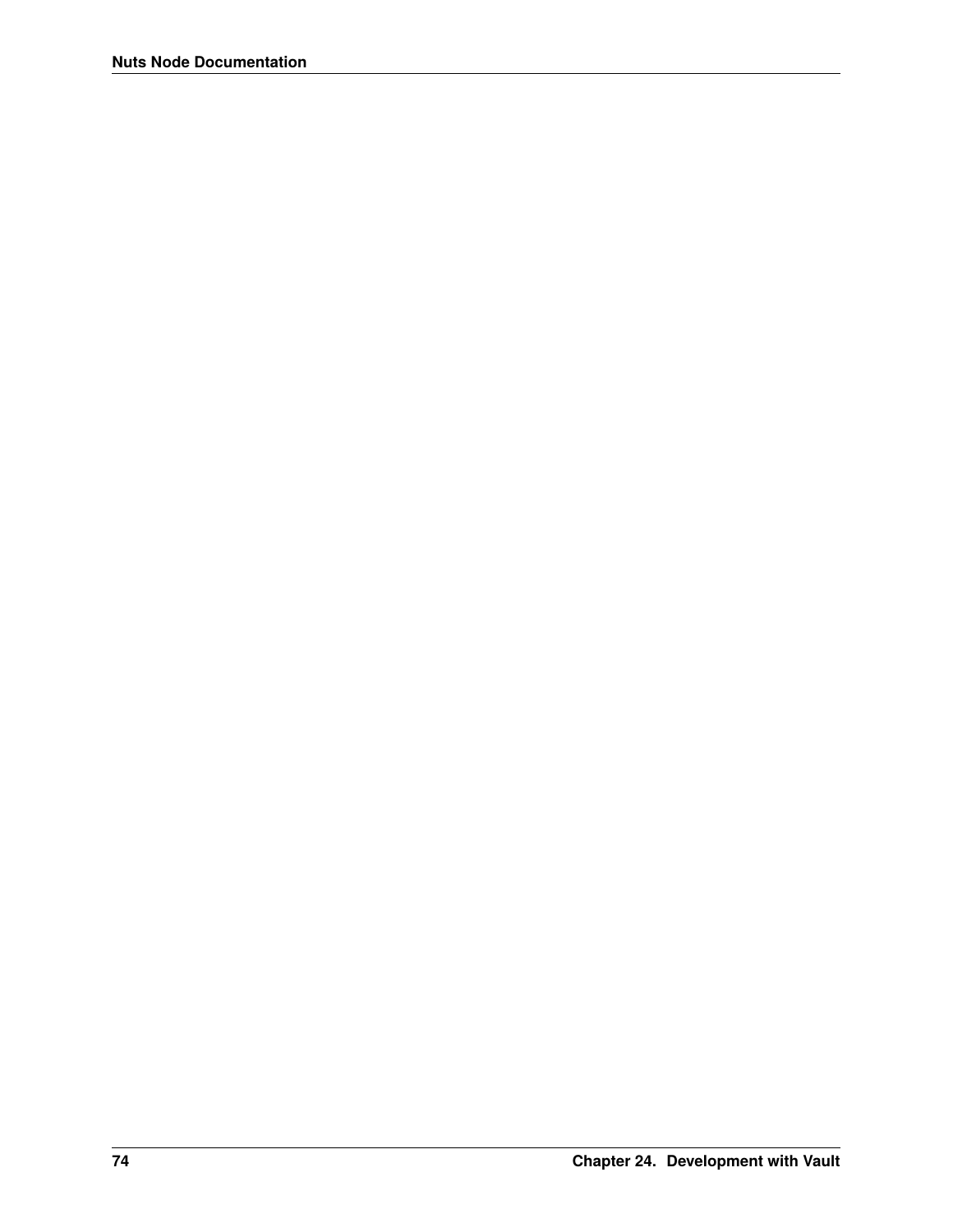## **TWENTYFIVE**

## **CONTRIBUTE**

If you want to contribute to any of the nuts foundation projects or to this documentation, please fork the correct project from [Github](https://github.com/nuts-foundation) and create a pull-request.

## **25.1 Documentation contributions**

Documentation is written in Restructured Text. A CheatSheet can be found [here.](https://thomas-cokelaer.info/tutorials/sphinx/rest_syntax.html)

You can test your documentation by installing the required components.

# **25.2 Documentation initialisation**

When starting a new project, the documentation can be initialised using:

sphinx-quickstart docs

This will start the interactive setup of sphinx with a document root at *docs*. For Nuts projects we use that specific directory for documentation in a code project. You might have noticed that the *nuts-documentation* repo uses the root directory as documentation root.

Most defaults will do, although we use intersphinx to go back-and-forth between the different sub-projects.